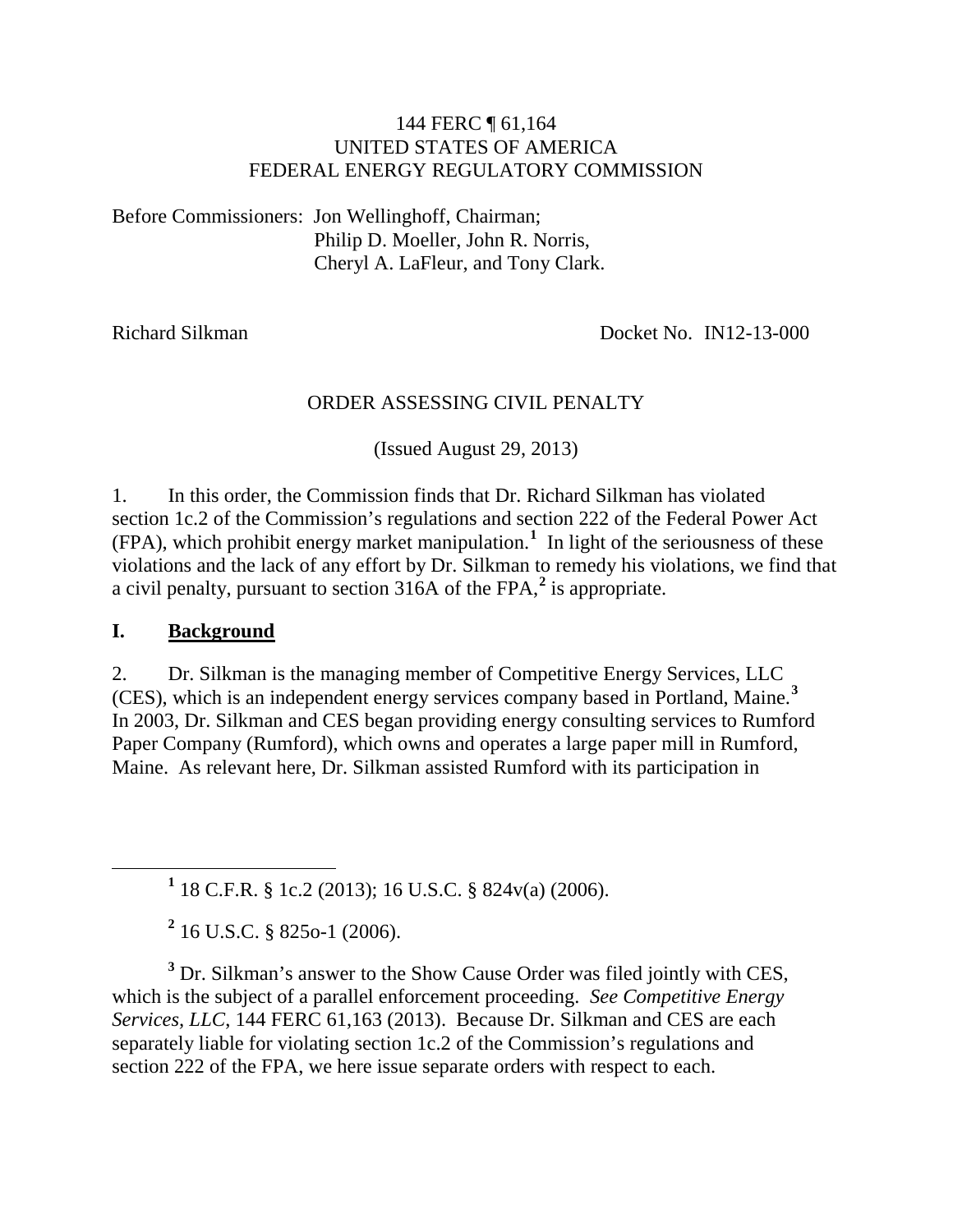ISO New England, Inc.'s (ISO-NE) Day-Ahead Load Response Program (DALRP). **[4](#page-1-0)** Through DALRP, ISO-NE compensated customers for certain load reductions, also called demand response, as measured against a baseline load (customer baseline)<sup>[5](#page-1-1)</sup> established for each facility providing the demand reduction.

3. On April 17, 2012, the Commission's Office of Enforcement Staff (OE Staff) submitted to the Commission an Enforcement Staff Report and Recommendations (OE Staff Report) alleging that Dr. Silkman had violated the Commission's Prohibition on Market Manipulation, 18 C.F.R. § 1c.2 (2013), by conceiving of a fraudulent scheme in connection with the DALRP, so that CES and Rumford would artificially inflate Rumford's customer baseline to enable Rumford and Dr. Silkman to receive compensation for demand response without Rumford intending to provide the service or actually having to reduce load. The OE Staff Report described the fraudulent scheme as follows: Dr. Silkman devised and, along with Rumford, implemented, a plan to inflate Rumford's customer baseline by curtailing Rumford's normal use of on-site generation during Rumford's initial DALRP customer baseline period, and instead replacing that on-site energy with energy taken from the grid. This curtailment created an inflated customer baseline that did not reflect Rumford's routine electricity consumption from the grid. After establishing Rumford's initial inflated customer baseline, Rumford, under the advice of Dr. Silkman and CES, resumed its routine practice of operating its on-site generation to lower electric consumption from the grid. Rumford then offered its demand response into the DALRP on a daily basis, at a minimum offer price which would almost always be accepted by ISO-NE, thereby, under the terms of the DALRP, leaving in place that inflated customer baseline. Both Rumford and, through Rumford, CES and Dr. Silkman, received compensation for Rumford providing demand response because, when measured against its inflated customer baseline, Rumford's routine use of its on-site generation appeared to have reduced its load. The OE Staff Report

<span id="page-1-0"></span>**<sup>4</sup>** An independent system operator (ISO) "is an independent company that assume[s] operational control—but not ownership—of the transmission facilities owned by its member utilities . . . . [and] provide[s] open access to the regional transmission system to all electricity generators at rates established in a single, unbundled, grid-wide tariff that applies to all eligible users in a non-discriminatory manner." *New England Power Generators Ass'n, Inc. v. FERC*, 707 F.3d 364, 367 n.1 (D.C. Cir. 2013) (quoting *Midwest ISO Transmission Owners v. FERC*, 373 F.3d 1361, 1364 (D.C. Cir. 2004)) (internal quotation marks omitted).

<span id="page-1-1"></span>**<sup>5</sup>** Per the ISO-NE DALRP manual in effect at the time, a customer baseline is calculated using "the average hourly load, rounded to the nearest kWh, for each of the 24 hours in a day." ISO New England Load Response Program Manual, Rev. 9 § 4.2.1 (effective Apr. 7, 2006) (Load Response Program Manual).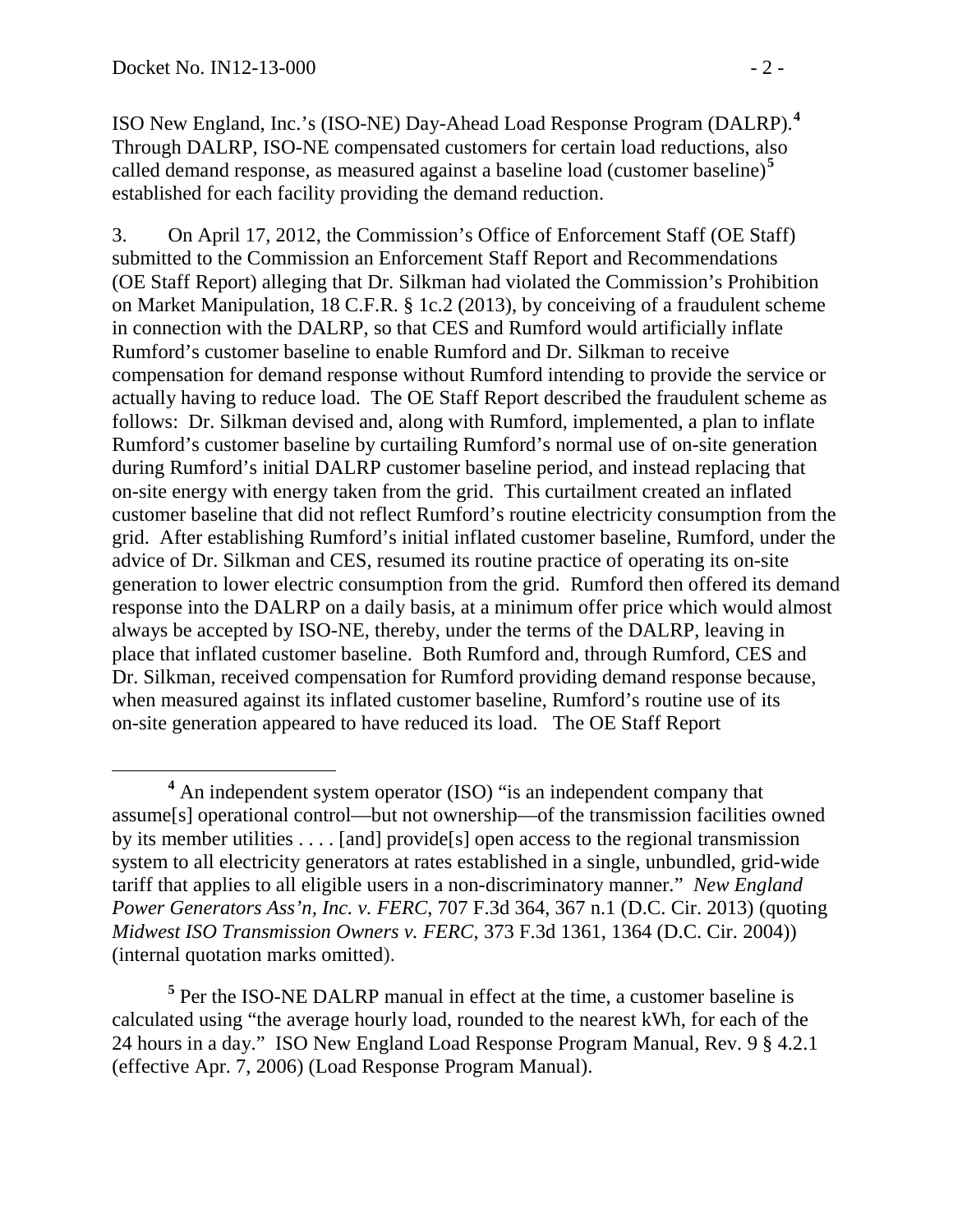recommended that Dr. Silkman be assessed a civil penalty of \$1,250,000 for his role in the fraudulent scheme.

4. On July 17, 2012, the Commission issued an Order to Show Cause and Notice of Proposed Penalty.**[6](#page-2-0)** The Commission directed Dr. Silkman to file an answer within 30 days showing cause why he should not be found to have violated 18 C.F.R. § 1c.2 and 16 U.S.C. § 824v(a) in connection with CES's participation in ISO-NE's DALRP. In addition, the Commission directed Dr. Silkman to show cause why his alleged violation should not warrant the assessment of a civil penalty in the amount of \$1,250,000, or a modification of that amount consistent with section  $31(d)(4)$  of the FPA. The Commission also stated that Dr. Silkman must, within 30 days, elect either an administrative hearing before an Administrative Law Judge at the Commission prior to the assessment of a penalty pursuant to section  $31(d)(2)$  of the FPA or, if the Commission finds a violation, an immediate penalty assessment by the Commission under section  $31(d)(3)(A)$  of the FPA.<sup>[7](#page-2-1)</sup> The Show Cause Order further allowed OE Staff to file a reply within 30 days of the filing of Dr. Silkman's answer.**[8](#page-2-2)**

5. On July 27, 2012, Dr. Silkman gave notice electing the procedures set forth in section  $31(d)(3)(A)$  of the FPA and the Show Cause Order,<sup>[9](#page-2-3)</sup> thereby electing an immediate penalty assessment if the Commission finds a violation. Dr. Silkman filed his answer to the Show Cause Order on September 14, 2012 (Show Cause Answer). OE Staff filed a reply to Dr. Silkman's answer on November 14, 2012 (OE Staff Reply).

## **II. Discussion**

6. Section 222(a) of the FPA makes it unlawful for any entity to use a deceptive or manipulative device in connection with the purchase or sale of electric energy or the transmission of electric energy subject to the Commission's jurisdiction.**[10](#page-2-4)** Order No. 670 implemented this prohibition, adopting the Anti-Manipulation Rule. That rule, among other things, prohibits any entity from: (1) using a fraudulent device, scheme or artifice,

**<sup>6</sup>** *Richard Silkman*, 140 FERC ¶ 61,033, at P 3 (2012) (Show Cause Order).

**<sup>7</sup>** *See* 16 U.S.C. § 823b(d) (2006).

<span id="page-2-3"></span><span id="page-2-2"></span><span id="page-2-1"></span><span id="page-2-0"></span>**<sup>8</sup>** On August 13, 2012, the Commission extended Dr. Silkman's deadline to respond to the Show Cause Order to September 14, 2012. On September 26, 2012, the Commission extended OE Staff's deadline to reply to Dr. Silkman's show cause response to November 13, 2012.

**<sup>9</sup>** *See* Ordering Paragraph D to Show Cause Order.

<span id="page-2-4"></span>**<sup>10</sup>** 16 U.S.C. § 824v(a) (2006).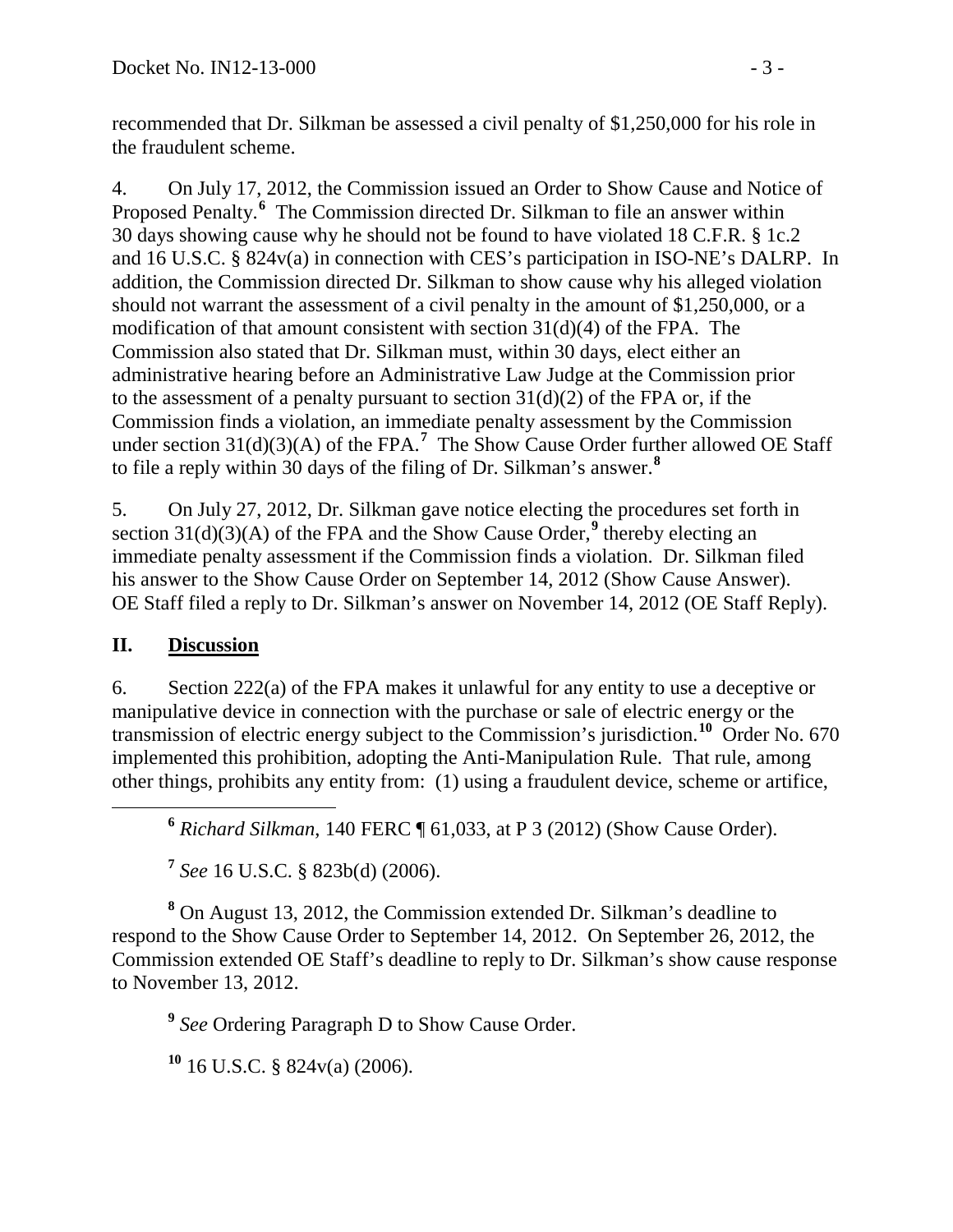or making a material misrepresentation or a material omission as to which there is a duty to speak under a Commission-filed tariff, Commission order, rule or regulation, or engaging in any act, practice, or course of business that operates or would operate as a fraud or deceit upon any entity; (2) with the requisite scienter; (3) in connection with the purchase, sale or transmission of electric energy subject to the jurisdiction of the Commission.**[11](#page-3-0)**

7. Pursuant to section 316A(b) of the FPA, the Commission may assess a civil penalty of up to \$1 million per day, per violation against any person who violates Part II of the FPA (including section 222 of the FPA) or any rule or order thereunder.**[12](#page-3-1)** In determining the amount of a proposed penalty, section 316A(b) requires the Commission to consider "the seriousness of the violation and the efforts of such person to remedy the violation in a timely manner."**[13](#page-3-2)** For natural persons, who are not subject to the Commission's Penalty Guidelines, **[14](#page-3-3)** the Commission has considered five factors in determining the amount of any civil penalty assessed pursuant to section 316A of the FPA: (1) seriousness of the offense; (2) commitment to compliance; (3) self-reporting, (4) cooperation; and (5) reliance on OE Staff guidance.**[15](#page-3-4)**

<span id="page-3-6"></span><span id="page-3-5"></span>8. As discussed below, we find that Dr. Silkman violated section 1c.2 of the Commission's regulations and section 222(a) of the FPA through the scheme he conceived with Rumford regarding Rumford's participation in the DALRP. Further, we find that a civil penalty of \$1,250,000 is appropriate given the seriousness of

<span id="page-3-1"></span>**<sup>12</sup>** 16 U.S.C. § 825o-1(b) (2006). Under section 3 of the FPA, "'person' means an individual or a corporation." *Id.* § 796(4).

**<sup>13</sup>** *Id.*

<span id="page-3-3"></span><span id="page-3-2"></span>**<sup>14</sup>** The Commission's Penalty Guidelines are appended to *Enforcement of Statutes, Orders, Rules, & Regulations*, 132 FERC ¶ 61,216 (2010) (Penalty Guidelines). The Penalty Guidelines do not apply to a natural person such as Dr. Silkman. The Commission "determine[s] the appropriate penalty for natural persons based on the facts and circumstances of the violation but . . . look[s] to [the Penalty] Guidelines for guidance in setting those penalties." Application Note 1 to Penalty Guidelines § 1A1.1.

<span id="page-3-4"></span>**<sup>15</sup>** *See Enforcement of Statutes, Regulations & Orders*, 123 FERC ¶ 61,156, at PP 54-71 (2008) (Revised Policy Statement on Enforcement); *see also Moussa I. Kourouma d/b/a Quntum Energy LLC*, 135 FERC ¶ 61,245, at P 42 (2011).

<span id="page-3-0"></span>**<sup>11</sup>** 18 C.F.R. § 1c.2(a) (2013); *see Prohibition of Energy Market Manipulation*, Order No. 670, FERC Stats. & Regs. ¶ 31,202, at P 49, *reh'g denied*, 114 FERC ¶ 61,300 (2006).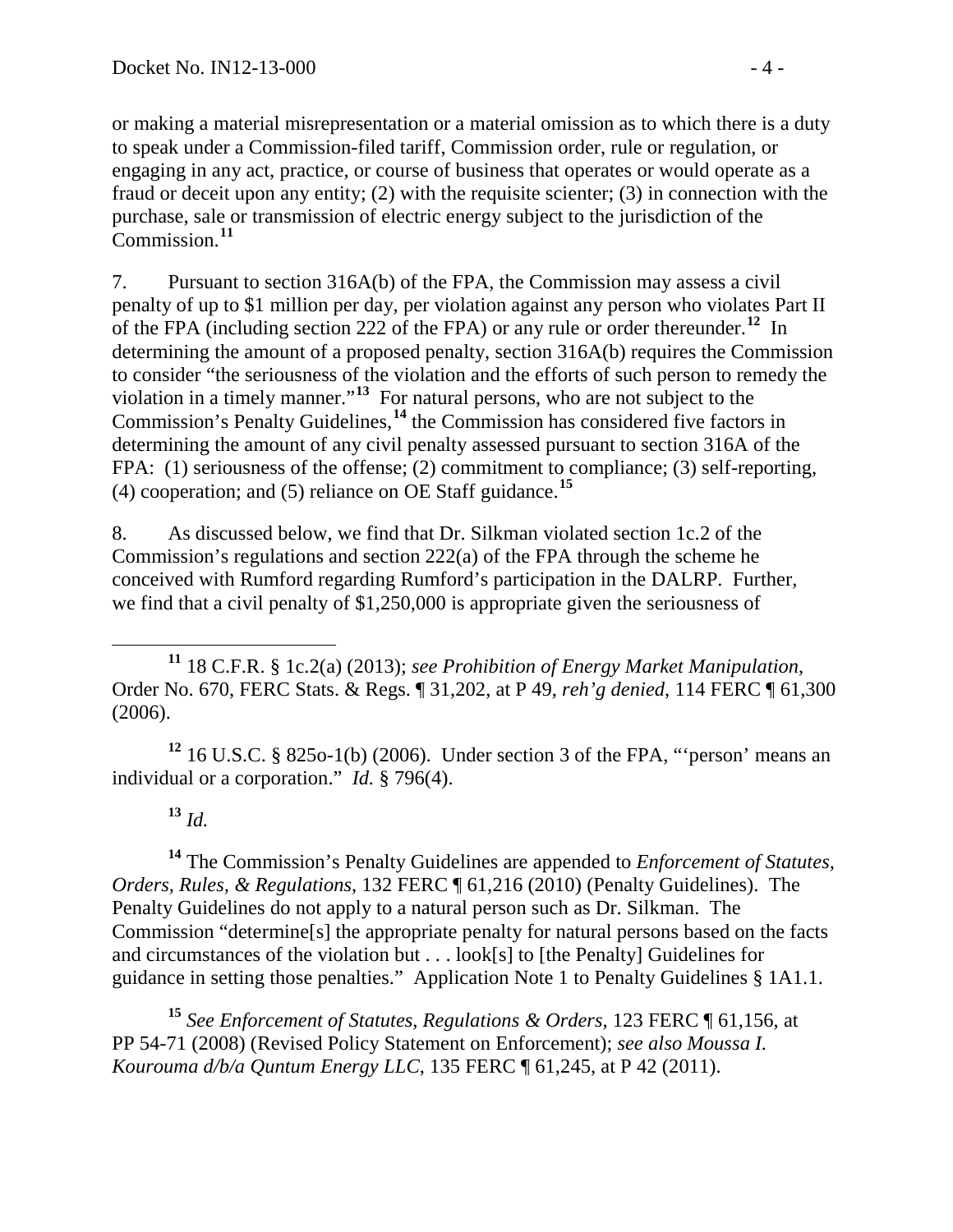Dr. Silkman's violation and the harm caused by his conduct. As discussed below, in order to alleviate any concern about Dr. Silkman's ability to pay the penalty, we will permit Dr. Silkman, if he desires, to pay the penalty pursuant to an agreed upon payment plan with OE Staff, subject to Commission approval.

# **A. Findings of Fact**

# **1. ISO-NE's DALRP Framework**

9. The Commission's regulations define demand response as "a reduction in the consumption of electric energy by customers from their expected consumption in response to an increase in the price of electric energy or to incentive payments designed to induce lower consumption of electric energy."**[16](#page-4-0)** A demand response resource is a resource capable of providing demand response.**[17](#page-4-1)**

10. From June 1, 2005**[18](#page-4-2)** through the relevant period of OE Staff's investigation, the DALRP allowed compensation for demand response resources that "provide a reduction in their electricity consumption in the New England Control Area during peak demand periods."**[19](#page-4-3)** ISO-NE calculated that reduction in electricity consumption taken from the grid by first establishing a customer baseline for each demand response resource, and then subtracting the demand response resource's actual metered load during the hours in which ISO-NE accepted the demand response resource's price-based bid.<sup>[20](#page-4-4)</sup> DALRP market participants could offer their demand response resources at a minimum price of \$50/MWh and a maximum price of \$1,000/MWh. Each offer had to be at least 100 kW.

**<sup>16</sup>** 18 C.F.R. § 35.28(b)(4) (2013).

 $17$  *Id.* § 35.28(b)(5).

<span id="page-4-2"></span><span id="page-4-1"></span><span id="page-4-0"></span>**<sup>18</sup>** *See ISO New England, Inc.*, 123 FERC ¶ 61,021, at P 4 (April 4, 2008 Order), *order on reh'g*, 124 FERC ¶ 61,235 (2008) (September 11, 2008 Order).

<span id="page-4-3"></span>**<sup>19</sup>** ISO New England, Inc., FERC Electric Tariff No. 3, Section III – Market Rule 1 – Standard Market Design, Appendix E-Load Response Program, 2nd Rev Sheet No. 7902, § III.E.1.1. This order refers to ISO-NE's tariff in operation during the time period covered by OE Staff's investigation.

<span id="page-4-4"></span>**<sup>20</sup>** April 4, 2008 Order, 123 FERC ¶ 61,021 at PP 4-5; *see also* Load Response Program Manual § 4.3.1.3.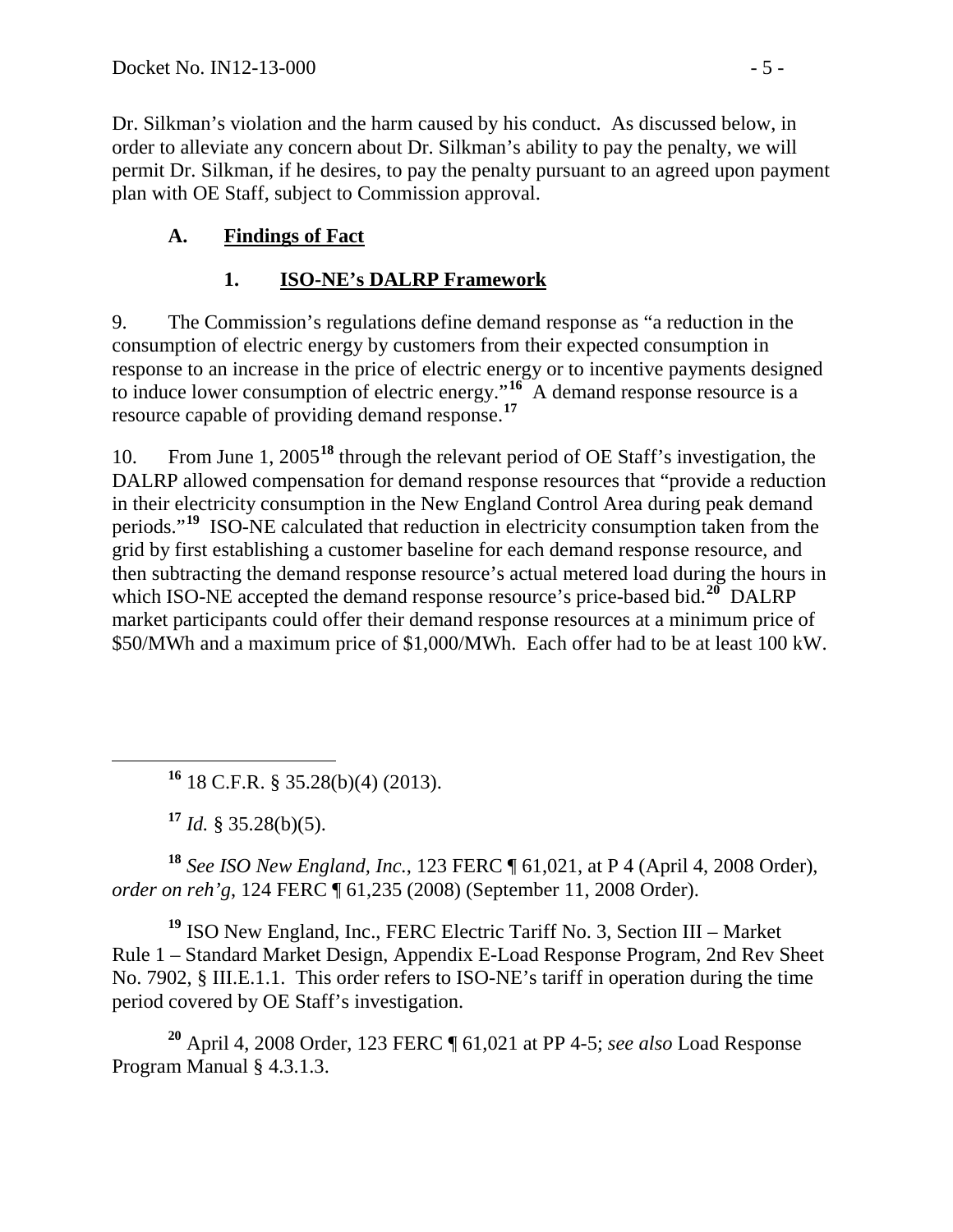Each accepted offer then would be paid the applicable day-ahead zonal price multiplied by the cleared day-ahead offer.**[21](#page-5-0)**

11. ISO-NE's Load Response Program Manual required each DALRP participant to "be willing and capable of interrupting load within the parameters of the offer" and to "be able to interrupt Monday-Friday, on non-Demand Response Holidays between 7:00 AM - 6:00 PM."**[22](#page-5-1)** Per the Load Response Program Manual, each resource had its own customer baseline, which was determined as "the average hourly load, rounded to the nearest kWh, for each of the 24 hours in a day."**[23](#page-5-2)** For a new demand response resource, the Load Response Program Manual specified that its customer baseline was "calculated for each hour in [a] day based on meter data from the initial [five] business days after the asset [wa]s approved and hourly meter data beg[an] to be recorded."**[24](#page-5-3)** Once an initial customer baseline was established, the customer baseline would be recalculated each day based on a weighted average of the previous day's customer baseline and the meter data for the present program day. However, for any day that a demand response offer was accepted, that day's customer baseline would be excluded from the rolling weighted average calculation of a demand response resource's customer baseline. Thus, a DALRP participant indefinitely could maintain its initial customer baseline by making daily offers that were accepted.**[25](#page-5-4)**

12. Any ISO-NE market participant or demand response provider could enroll itself or an end-user in the DALRP.<sup>[26](#page-5-5)</sup> ISO-NE would then pay or collect fees from the enrolling participant (the entity responsible for enrolling the demand asset) but was not responsible for disbursing any revenues to, or collecting fees from, a demand response provider. The enrolling participant would then be responsible for distributing or collecting such funds to the demand response provider.**[27](#page-5-6)**

<span id="page-5-6"></span><span id="page-5-5"></span><span id="page-5-4"></span><span id="page-5-3"></span><span id="page-5-2"></span>**<sup>23</sup>** *Id.* § 4.2.1. **<sup>24</sup>** *Id.* **<sup>25</sup>** *Id.* **<sup>26</sup>** *Id.* § 2.2. **<sup>27</sup>** *Id.* § 4.5.4.

<span id="page-5-1"></span><span id="page-5-0"></span>**<sup>21</sup>** ISO New England, Inc., FERC Electric Tariff No. 3, Section III – Market Rule 1 – Standard Market Design, Appendix E-Load Response Program, 1st Rev Sheet No. 7906-7907, §§ III.E.2.2-III.E.2.3; Load Response Program Manual § 4.5.1.1.

**<sup>22</sup>** Load Response Program Manual § 2.2.1.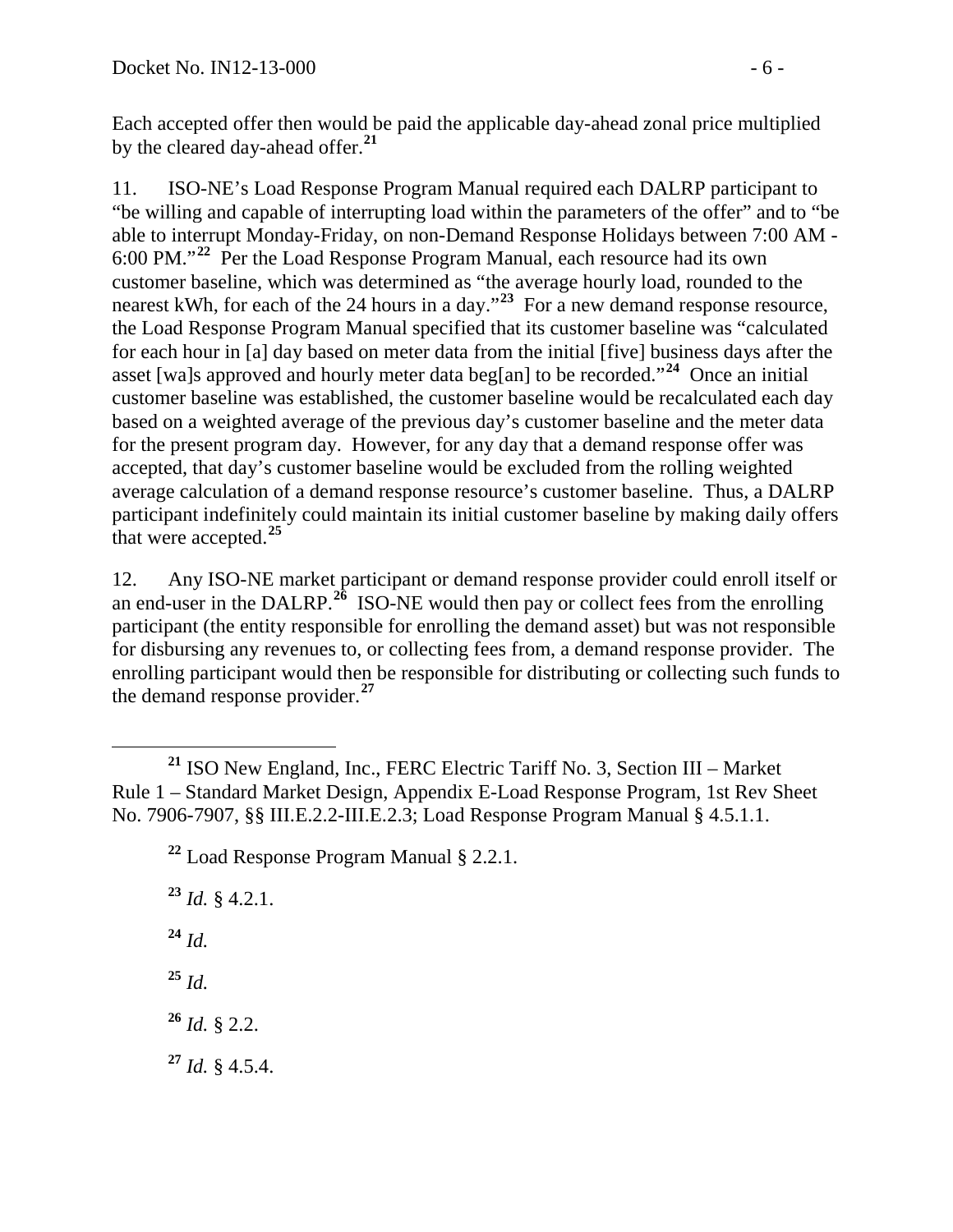#### **2. Dr. Silkman's Participation in the DALRP**

13. CES had, on occasion, served as Constellation NewEnergy, Inc.'s (Constellation's) broker for soliciting demand response customers in New England.**[28](#page-6-0)** In exchange for CES referring customers to Constellation, Constellation would act as the customer's enrolling participant in the DALRP and would pay CES a percentage of the referred customer's DALRP revenues. In the spring of 2007, on behalf of CES, Dr. Silkman approached Rumford's parent company, NewPage Corporation, to suggest Rumford participate in ISO-NE's DALRP.**[29](#page-6-1)** Constellation served as Rumford's enrolling participant and kept 10 percent of Rumford's DALRP revenues received from ISO-NE. Constellation then distributed 85 percent of the total DALRP revenues to Rumford and provided the remaining five percent to CES as Constellation's broker to Rumford.**[30](#page-6-2)**

14. In 2007-2008, Rumford's paper mill had an electricity consumption ranging between 85 MW and 105 MW. When the mill was fully operational, Rumford's electricity consumption was approximately 95 MW.**[31](#page-6-3)** To meet its mill's energy requirements, Rumford used a combination of grid electricity purchases and its on-site generator, G4, with a nameplate capacity of 110 MW. Rumford relied primarily on G4 to serve its load given the prevailing 2007 fuel prices.**[32](#page-6-4)** Due to the difficulties in starting up and shutting down, G4 ran continuously at least at a "level necessary to maintain essential mill operations."**[33](#page-6-5)** Rumford sold excess electricity generated by G4 to the grid.

**<sup>29</sup>** *See* Silkman Dep. 150-52.

<span id="page-6-2"></span><span id="page-6-1"></span>**<sup>30</sup>** *See* Response of Competitive Energy Services, LLC to Certain Questions in the April 7, 2008 Data Request to Rumford Paper Company for which CES Has Relevant Information at 8 (Apr. 25, 2008) (CES Data Response); RUMF000001-3 at 3.

<span id="page-6-5"></span><span id="page-6-4"></span><span id="page-6-3"></span>**<sup>31</sup>** Show Cause Answer, Dr. Silkman Rule 1b.19 Response at 11-12 (Dr. Silkman 1b.19 Response).

**<sup>33</sup>** *Id.* at 13.

<span id="page-6-0"></span>**<sup>28</sup>** *See* Master Broker Agreement between Constellation NewEnergy, Inc. and Competitive Energy Services, LLC (signed by Richard Silkman Aug. 28, 2006). Citations herein are to documents obtained and sworn testimony taken during OE Staff's nonpublic investigation. Citations to most documents refer to the entity supplying each document and the electronic or physical Bates stamp (*e.g.*, RUMF000001-3) and transcript references refer to the last name of the deponent, page, and line of the relevant transcript (*e.g.*, Silkman Dep. 150:1-10).

**<sup>32</sup>** *Id.* at 12-13.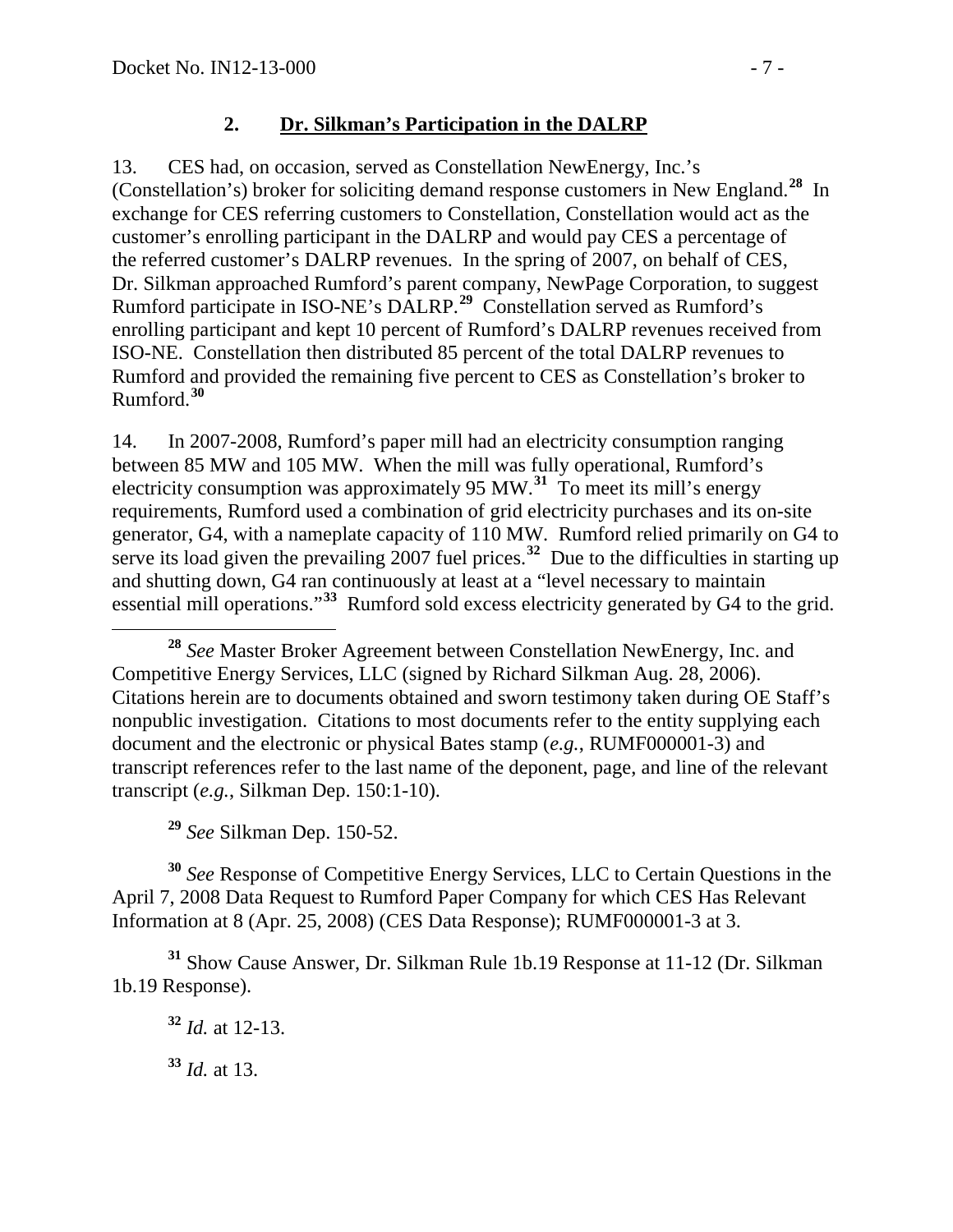Additional operation of the G4 generator depended on market prices and Rumford's cost to generate additional electricity from G4.**[34](#page-7-0)**

<span id="page-7-6"></span>15. In mid-2007, when Dr. Silkman on behalf of CES approached Rumford about participating in the DALRP, Dr. Silkman and Rumford agreed that Rumford would claim  $20-30$  MW of demand response in the DALRP.<sup>[35](#page-7-1)</sup> Dr. Silkman proposed that Rumford participate in the DALRP by lowering its G4 generation output during the initial five-day customer baseline establishment period, thereby increasing its grid electricity purchases.**[36](#page-7-2)** Because Rumford's customer baseline would be established based on its metered consumption of grid electricity, purchasing additional grid electricity would increase its customer baseline even if its total mill load otherwise remained the same.**[37](#page-7-3)** Dr. Silkman and Rumford expected that Rumford's increased purchases of electricity from the grid during the initial customer baseline period would cost Rumford approximately \$120,000, but Dr. Silkman informed Rumford that the higher grid energy purchase expenses could be earned back within one week of DALRP participation.**[38](#page-7-4)** Once Rumford's customer baseline was established based on the increased grid electricity purchases, Rumford would participate in the DALRP by making load reduction bids at the minimum offer price at the time of \$50/MWh.**[39](#page-7-5)**

<span id="page-7-7"></span>16. Dr. Silkman further told Rumford personnel that, if Rumford's load reduction bids cleared each day Rumford participated in the DALRP, Rumford's customer baseline would not be adjusted from its customer baseline set during the initial customer baseline period. Therefore, once the initial customer baseline period ended, Rumford's initial customer baseline was established, and Rumford began submitting daily load reduction

<span id="page-7-0"></span>**<sup>34</sup>** *Id.*

**<sup>35</sup>** Silkman Dep. 171-72.

**<sup>36</sup>** *Id.* 203:11-14; Alley Dep. 107-09, 126:2-6.

**<sup>37</sup>** *See* Alley Dep. 90-91, 107-08, 122-24.

<span id="page-7-4"></span><span id="page-7-3"></span><span id="page-7-2"></span><span id="page-7-1"></span>**<sup>38</sup>** E-mail from Dr. Richard Silkman, Managing Member, Competitive Energy Services, LLC, to John Fuller, Production Manager, Rumford Paper Company, cc to Scott Alley, Utilities Superintendent, Rumford Paper Company, and Rick Abradi, Energy Manager, Rumford Paper Company (July 19, 2007 5:39 PM EDT) (July 19, 2007 E-mail).

<span id="page-7-5"></span>**<sup>39</sup>** *See* Alley Dep. 143:13-16; Silkman Dep. 318:19-22 (conceding that it would have been a mistake if Rumford bid under the \$50/MWh minimum bid offer).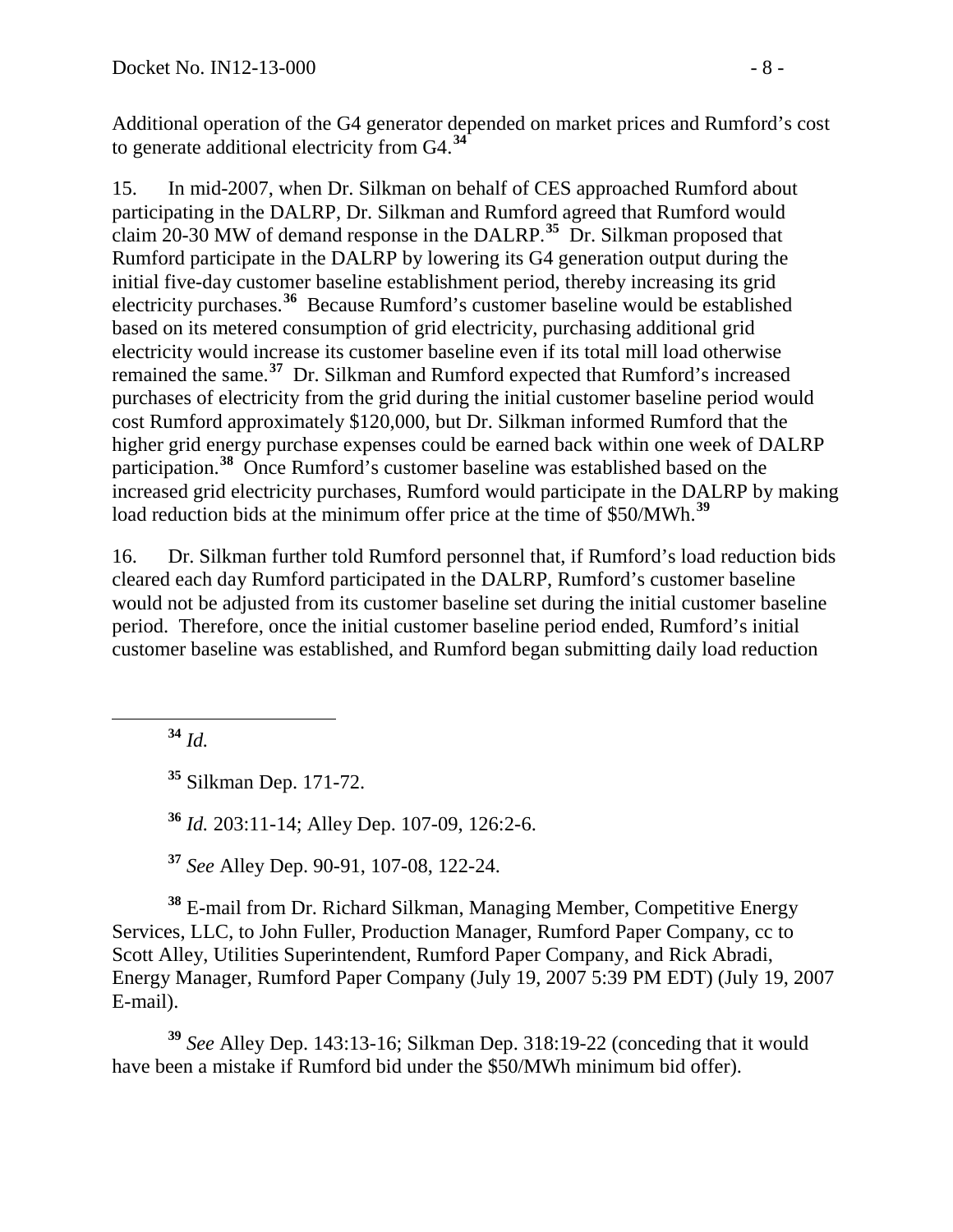bids, Rumford would be able to receive payment for load reductions by simply resuming routine operation of the G4 generator without otherwise reducing its load.**[40](#page-8-0)**

17. On behalf of Rumford, CES contacted Constellation to enroll Rumford in the DALRP. CES proposed using Constellation as its enrolling participant due to Constellation's size and good reputation in the New England Power Pool. **[41](#page-8-1)** In July 2007, Rumford executed an agreement with Constellation to enroll Rumford in the DALRP.**[42](#page-8-2)** During the enrollment process neither Dr. Silkman nor Rumford sought advice from Constellation or ISO-NE about their planned actions during the initial five-day customer baseline period for Rumford.**[43](#page-8-3)** As part of enrollment, CES, with Rumford's consent, communicated to ISO-NE a demand response capability for Rumford of 20 MW.**[44](#page-8-4)**

18. Rumford's initial five-day customer baseline ran on July 24, 25, 26, 27, and 30, 2007. Per the Load Response Program Manual, Rumford did not include July 28 and 29, 2007 in this initial customer baseline because these two days were non-business days.**[45](#page-8-5)** Shortly before 7:00 AM each day of the initial customer baseline period, Rumford's metered consumption of grid energy increased to 30-45 MW, where it would stay until 6:00 PM, when it returned to approximately 5-10 MW.**[46](#page-8-6)** The increase in Rumford's purchases of grid energy during these hours was attributable to Rumford instructing its personnel to curtail the G4 generator, increasing grid energy purchases from ISO-NE. **[47](#page-8-7)**

**<sup>40</sup>** *See* Alley Dep. 90-91, 119-20, 136, 139, 140-41, 145-46.

<span id="page-8-1"></span><span id="page-8-0"></span>**<sup>41</sup>** *See* RUMF000001-3 at 2. The New England Power Pool is a voluntary association of market participants from the six New England States.

<span id="page-8-3"></span><span id="page-8-2"></span>**<sup>42</sup>** Responses of Constellation NewEnergy, Inc. to [OE] Staff's April 7, 2008 Data Request at 10 (May 9, 2008).

**<sup>43</sup>** *See* Silkman Dep. 190:10-16.

**<sup>44</sup>** CES Data Response at 3.

<span id="page-8-5"></span><span id="page-8-4"></span>**<sup>45</sup>** *See* ISO-NE generated load profiles for Rumford Paper Company in July, August, and November 2007 and 5-minute interval energy data, ISO-NE April 22, 2008 Data Response.

**<sup>46</sup>** *See id.*

<span id="page-8-7"></span><span id="page-8-6"></span>**<sup>47</sup>** Response of Rumford Paper Company to the August 15, 2008 Second Data Requests to Rumford Paper Company at 25.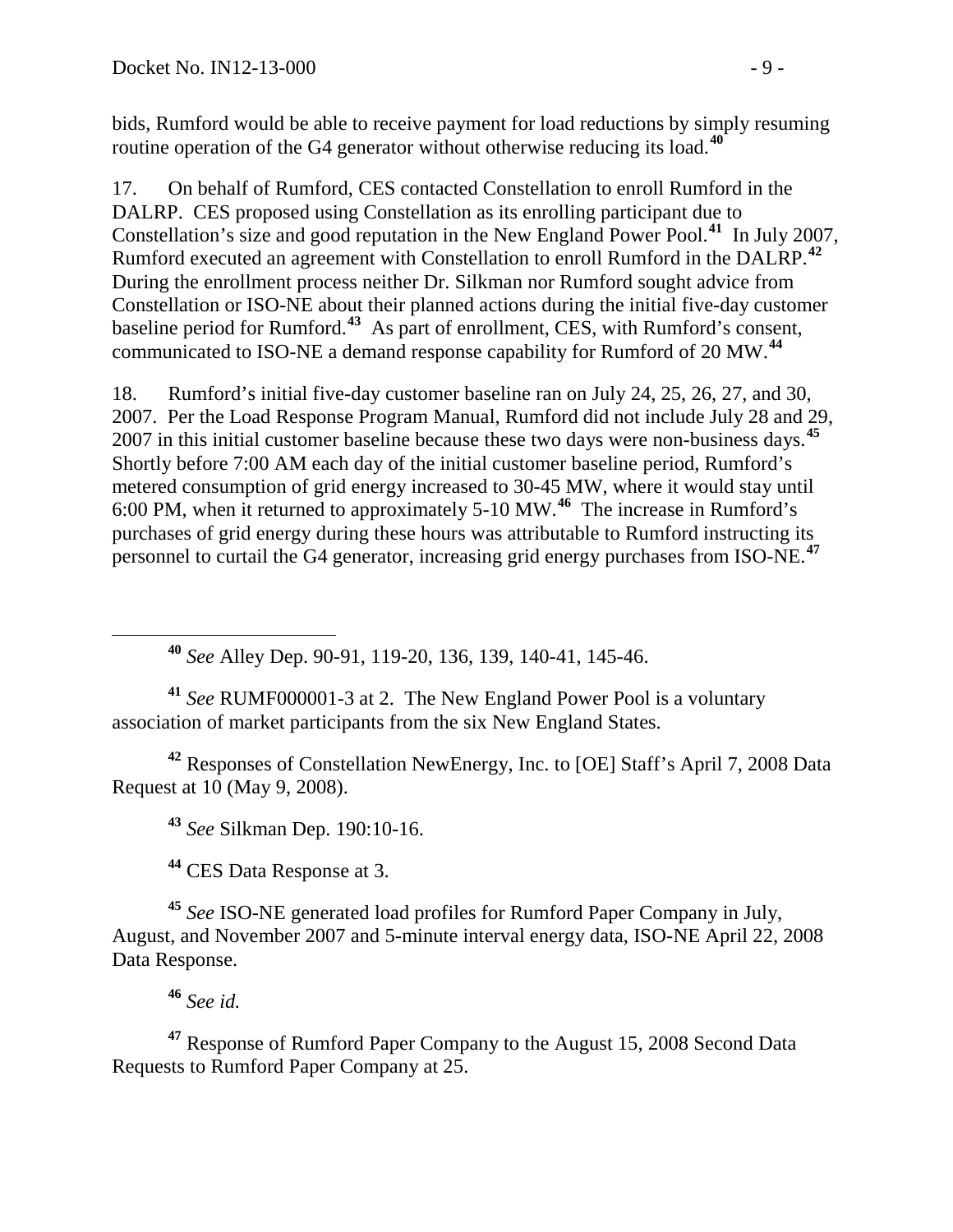19. ISO-NE used the metered load data reflected on the following chart to establish Rumford's initial customer baseline:



20. On almost every non-holiday weekday between July 31, 2007, and early February 2008, Rumford or CES on its behalf submitted DALRP load reduction offers for each DALRP program hour. **[48](#page-9-0)** These offers were almost always submitted at the minimum DALRP offer price of \$50/MWh.<sup>[49](#page-9-1)</sup> Rumford's offers of \$50/MWh almost always cleared during this period because they were lower than locational marginal prices during DALRP hours in this period.<sup>[50](#page-9-2)</sup> Rumford earned DALRP revenues for each day it participated in the DALRP during this period. Because Rumford offered into the DALRP almost every weekday during this period and those offers almost always cleared, its customer baseline did not adjust significantly over time. The only situations where Rumford's bids did not clear were when CES inadvertently submitted an invalid offer, when Rumford expected to repair on-site equipment over the subsequent day, and when

<span id="page-9-2"></span><span id="page-9-1"></span><span id="page-9-0"></span>**<sup>48</sup>** *See* RUMF0000926-0000946 (spreadsheet providing Rumford's DALRP offer data).

**<sup>49</sup>** Dr. Silkman 1b.19 Response at 27.

**<sup>50</sup>** *See* OE Staff Report at 14; Dr. Silkman 1b.19 Response at 31-34.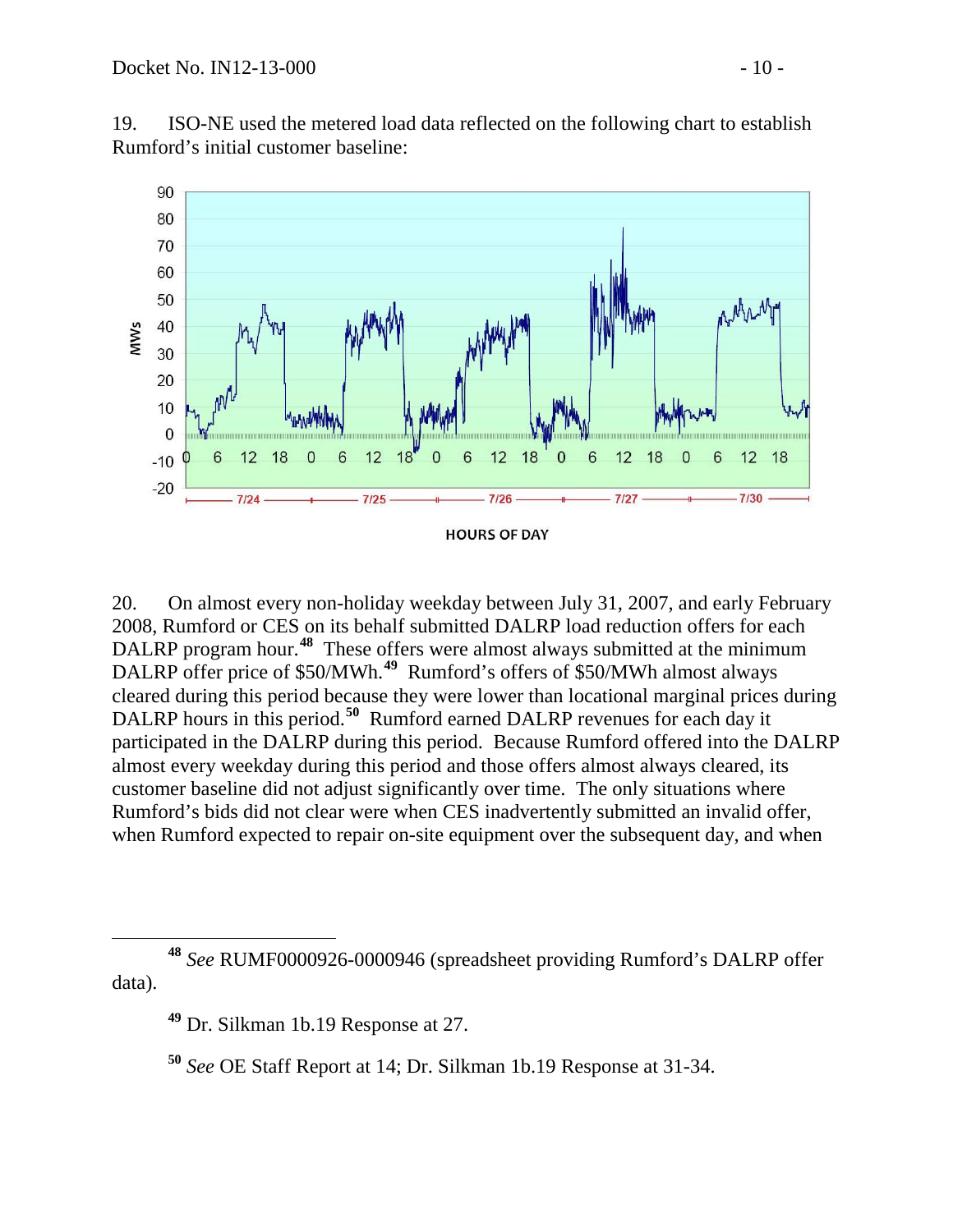ISO-NE instructed Rumford to restore its customer baseline after a generator outage in November 2007.**[51](#page-10-0)**

21. During the months of Rumford's participation in the DALRP, Rumford did not veer from its routine in order to provide demand response; Rumford neither increased its on-site generation to reduce its demand from the grid nor reduced its electricity consumption. Dr. Silkman acknowledges that he did not expect Rumford would reduce energy consumption as part of participation in the DALRP.<sup>[52](#page-10-1)</sup> The following chart compares Rumford's actual grid consumption (the line on the bottom) to Rumford's established customer baseline (the line on the top) that was used by ISO-NE to calculate Rumford's load reduction for the purposes of DALRP compensation (shaded area between two lines during program hours) on July 31, 2007, Rumford's first day of DALRP participation:**[53](#page-10-2)**



RUMFORD JULY 31, 2007 DALRP PARTICIPATION

**HOURS OF DAY** 

<span id="page-10-0"></span>**<sup>51</sup>** Silkman Dep. 316; CES 1b.19 Response at 28-31.

<span id="page-10-1"></span>**<sup>52</sup>** Silkman Dep. 257:13-20.

<span id="page-10-2"></span>**<sup>53</sup>** *See* December 7, 2011 ISO-NE Data Response.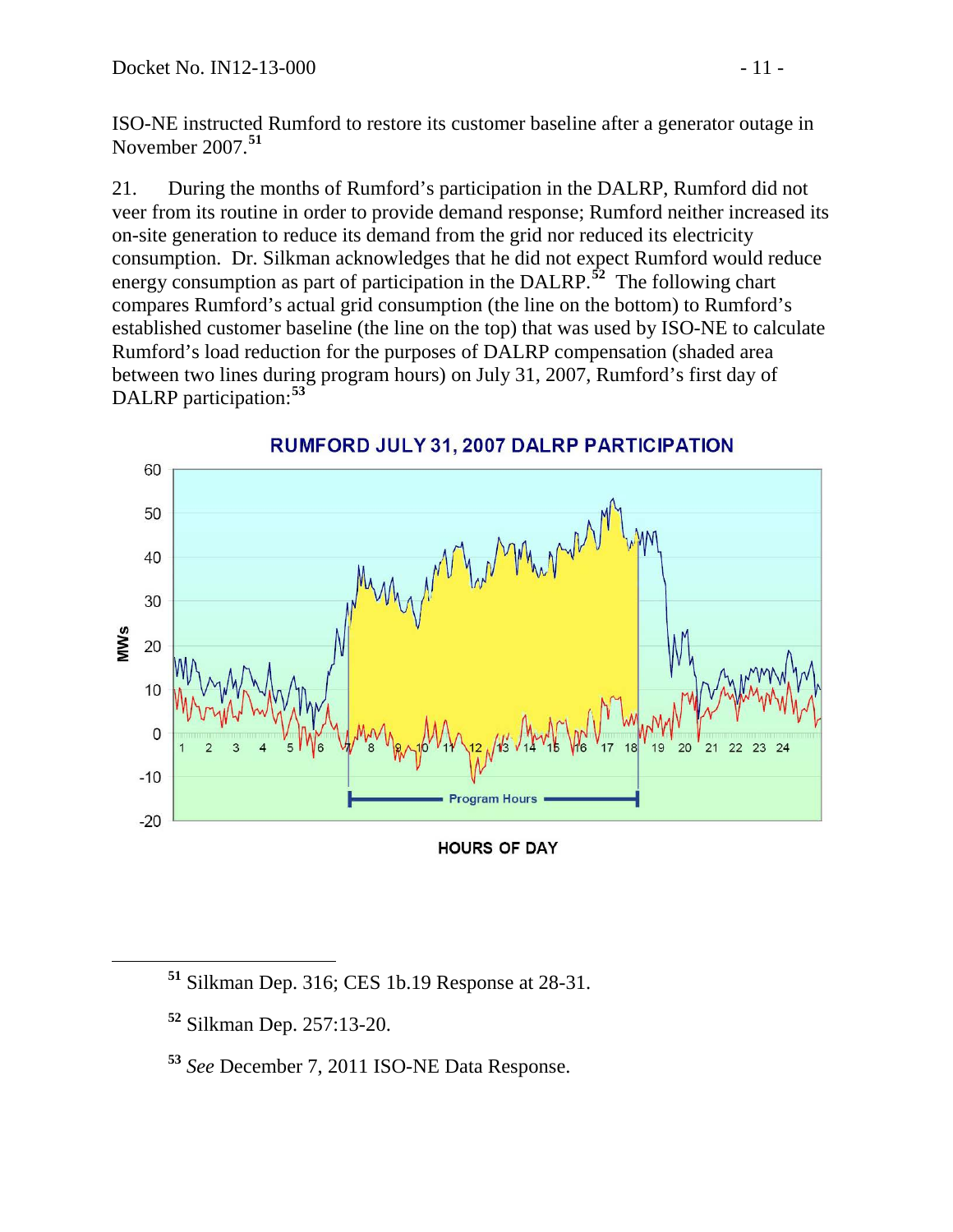22. ISO-NE paid Rumford \$36,193.37 for its demand response on July 31, 2007.**[54](#page-11-0)** Rumford reflected comparable differences between its customer baseline and grid consumption on almost every other day of its DALRP participation. In total, ISO-NE paid \$3,336,964.63 for Rumford's participation in the DALRP between July 2007 and February 2008. Of that amount, Rumford received \$2,836,419.08, around 84.9 percent, and CES received \$166,841.13, around 4.9 percent. **[55](#page-11-1)**

23. On September 13, 2007, during an unexpected outage of Rumford's G4 generator, CES and Rumford submitted a 1 MW load reduction bid for each hour of possible DALRP participation. Even with G4's outage, Rumford was paid \$33,238.36 for DALRP participation that day. **[56](#page-11-2)**

24. In November 2007, Dr. Silkman sought advice from Constellation and ISO-NE on how to participate in the DALRP in light of another G4 outage. ISO-NE advised Dr. Silkman to reset Rumford's customer baseline to the levels established in July 2007.**[57](#page-11-3)** Although neither ISO-NE nor Constellation criticized that customer baseline level, they also had no knowledge that Rumford, CES and Dr. Silkman established the customer baseline through lower on-site generation and increased grid energy purchases.**[58](#page-11-4)**

25. Except with regard to that November 2007 outage, Dr. Silkman and Rumford never asked ISO-NE or Constellation whether Rumford's actions during the initial customer baseline measurement period or throughout its participation in the DALRP were proper. Dr. Silkman and Rumford also did not tell Constellation or ISO-NE that Rumford had lowered its on-site generation and simultaneously purchased grid power during the customer baseline measurement period in late July 2007.**[59](#page-11-5)** In January 2008, ISO-NE made a presentation notifying its stakeholders that it expected to make changes to the DALRP because several market participants had learned how to profit from intentionally establishing and then maintaining an inflated customer baseline. In this presentation, ISO-NE claimed that some market participants inflated their customer baselines by increasing consumption or lowering output of behind-the-meter generation when establishing their customer baselines and were paid for demand response without

<span id="page-11-0"></span>**<sup>54</sup>** *Id.*

<span id="page-11-1"></span>**<sup>55</sup>** *See* CNE0023813-18.

<span id="page-11-2"></span>**<sup>56</sup>** December 7, 2011 ISO-NE Data Response.

<span id="page-11-3"></span>**<sup>57</sup>** Silkman Dep. 99-101, 420-24.

<span id="page-11-4"></span>**<sup>58</sup>** *See* Richard Dep. 49:2-8, 76-80.

<span id="page-11-5"></span>**<sup>59</sup>** Silkman Dep. 260:7-15, 266:15-21, 366:12-17.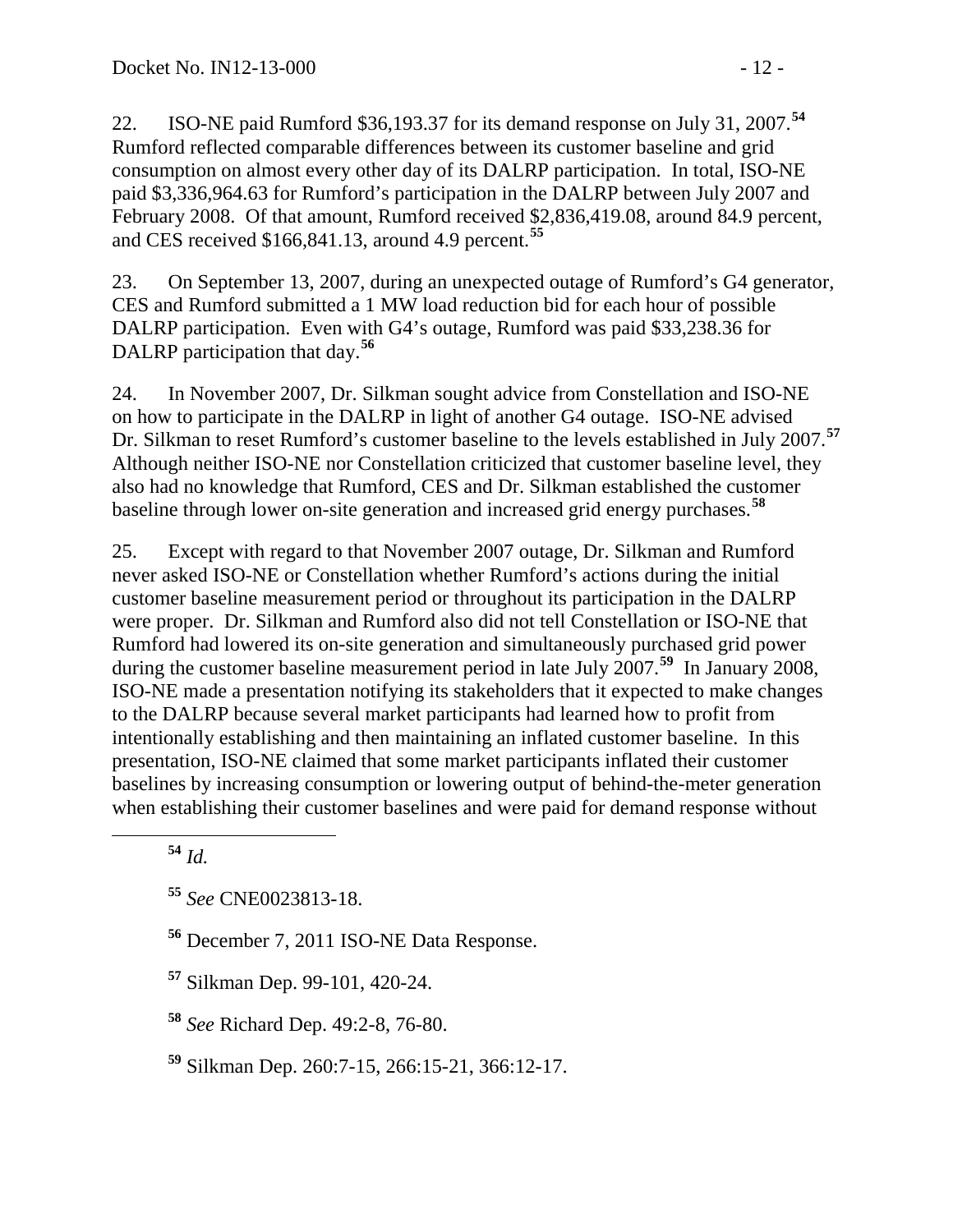reducing load. In addition, ISO-NE indicated that ISO-NE intended to raise the minimum bid for DALRP participants, among other proposed actions.**[60](#page-12-0)**

26. Dr. Silkman forwarded ISO-NE's January 2008 presentation to Rumford managers that same month. In his e-mail to these Rumford managers, Dr. Silkman emphasized that, should ISO-NE change its DALRP rules, "many" days would occur in which the DALRP clearing price does not exceed the minimum bid, which would therefore cause the customer baseline of a DALRP participant whose bid does not clear to adjust. **[61](#page-12-1)**

27. In January 2008, Dr. Silkman also received a phone call from Constellation's Senior Vice-President, Peter Kelly-Detwiler, followed by a letter from Constellation to all of Constellation's DALRP customers. In these communications, Constellation explained its concerns that certain DALRP customers had increased their usage during the customer baseline establishment periods. Constellation also warned that ISO-NE could sanction a customer or its enrolling participant if ISO-NE determined that the customer committed "fraud to extract Load Response Program payments."**[62](#page-12-2)**

28. On February 5, 2008 ISO-NE proposed tariff revisions changing the minimum price that demand response resources can offer into the market.**[63](#page-12-3)** As a result, the minimum bid jumped from \$50/MWh on February 8, 2008, to \$121/MWh on February 11, 2008.**[64](#page-12-4)** On April 4, 2008, the Commission accepted ISO-NE's DALRP changes, and announced that the Commission's Office of Enforcement had begun a non-public investigation in February 2008 into whether any participants in the DALRP had violated the Commission's rules.**[65](#page-12-5)**

**<sup>61</sup>** RUMF0001495-97.

**<sup>62</sup>** RUMF0001701-02 at 1-2; *see also* Silkman Dep. 385-92.

<span id="page-12-3"></span><span id="page-12-2"></span><span id="page-12-1"></span>**<sup>63</sup>** *See ISO New England Inc.*, Filing of Changes to Day-Ahead Load Response Program, Docket No. ER08-538-000 (Feb. 5, 2008).

**<sup>64</sup>** Dr. Silkman Answer at 13.

<span id="page-12-5"></span><span id="page-12-4"></span>**<sup>65</sup>** April 4, 2008 Order, 123 FERC ¶ 61,021 at P 50 n.49; *see also* September 11, 2008 Order, 124 FERC ¶ 61,235 at P 9.

<span id="page-12-0"></span>**<sup>60</sup>** Henry Yoshimura, ISO New England, Day-Ahead Load Response Program (DALRP) Recommended Market Rule Changes PowerPoint Presentation at 3-4, 7-9, 15- 17 (Jan. 23, 2008) (Yoshimura Presentation).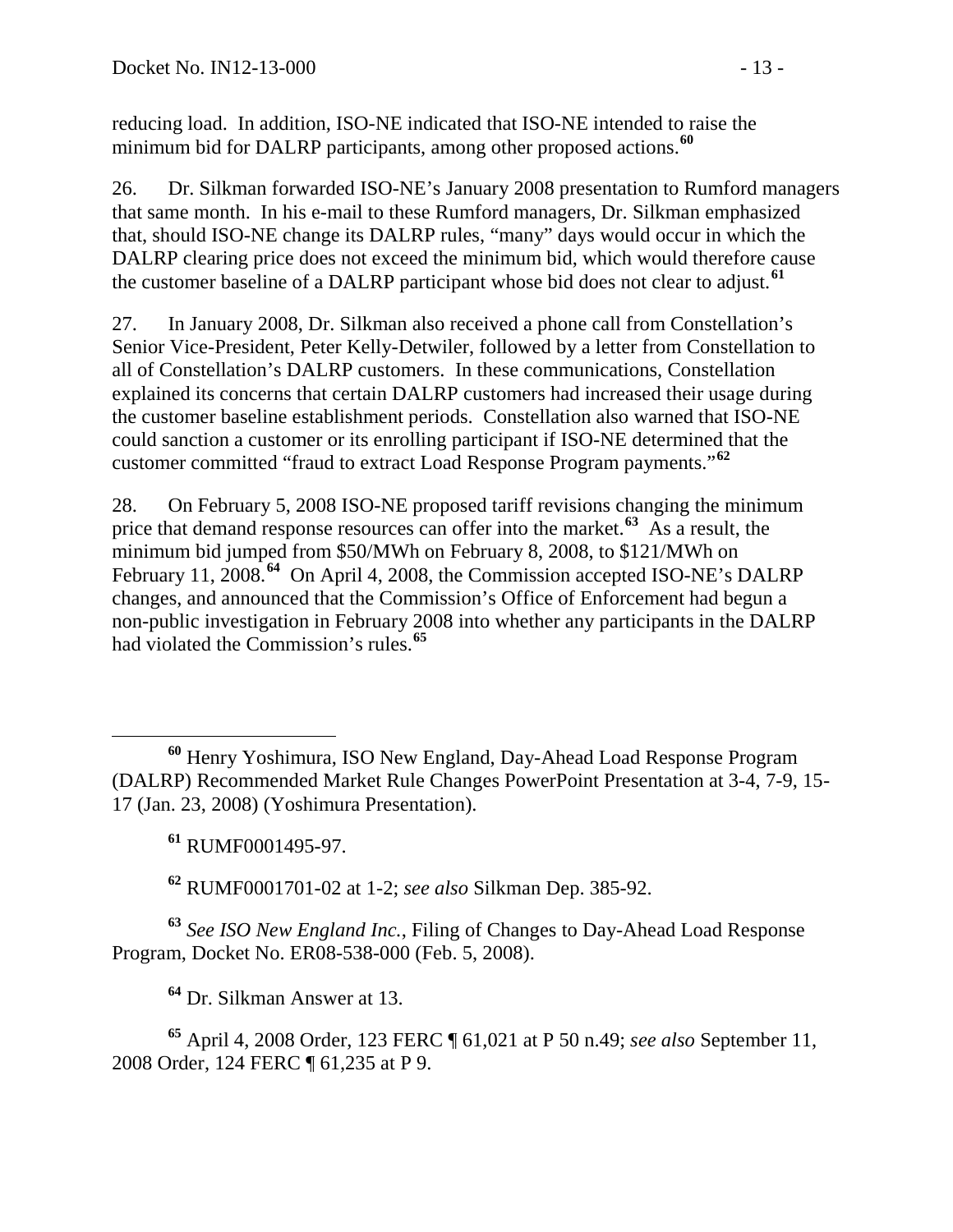### **B. Determination of Violation**

### **1. Fraudulent Device, Scheme or Artifice**

#### **a. Show Cause Answer**

29. Dr. Silkman claims OE Staff's entire support for his participation in an alleged market manipulation scheme consists of a single piece of advice to Rumford on its customer baseline establishment, i.e., Dr. Silkman's advice to Rumford described *supra* in PP [15-](#page-7-6)[16,](#page-7-7) which Dr. Silkman asserts was neither fraudulent nor a scheme.**[66](#page-13-0)** Dr. Silkman contends that while OE Staff's allegation of an "inflated" customer baseline hinges on Rumford's departure from a "normal" customer baseline, OE Staff fails to explain what a "normal" customer baseline would be for a facility such as Rumford, whose purchases from, and sales to, the grid fluctuate significantly from day-to-day and hour-to-hour.**[67](#page-13-1)** Dr. Silkman maintains that, even if deemed erroneous after-the-fact, his advice to Rumford was not a fraudulent scheme.**[68](#page-13-2)**

30. Dr. Silkman points to a lack of guidance on how Rumford's customer baseline should have been established, and asserts his advice does not constitute fraud because it did not violate any ISO-NE or Commission rules, regulations, or DALRP program guidance.**[69](#page-13-3)** Dr. Silkman claims no ISO-NE program documents "discuss, much less disallow, managing the level of behind-the-meter generation during the baseline period."**[70](#page-13-4)** Dr. Silkman further claims that both ISO-NE and then-Commissioner Wellinghoff have recognized – in the context of correcting the flawed DALRP rules – that customer baseline methodologies are "complex" and "by no means intuitive."**[71](#page-13-5)**

**<sup>66</sup>** Dr. Silkman Answer at 2, 12.

<span id="page-13-1"></span><span id="page-13-0"></span>**<sup>67</sup>** *Id.* at 2-3, 6-7. In support, Dr. Silkman presents a graph displaying Rumford's purchases of electricity from, and sales to, the ISO-NE grid for 2007-2008, from which Dr. Silkman "def[ies] anyone to define Rumford's 'normal' baseline . . . ." *Id.* at 3; *see also* Dr. Silkman 1b.19 Response at 11-13 (describing Rumford's operation of its G4 generator and its link to fuel prices and other operating conditions).

**<sup>68</sup>** Dr. Silkman Answer at 2.

**<sup>69</sup>** *Id.* at 2, 6.

**<sup>70</sup>** Dr. Silkman 1b.19 Response at 17.

<span id="page-13-5"></span><span id="page-13-4"></span><span id="page-13-3"></span><span id="page-13-2"></span>**<sup>71</sup>** *Id.* at 20-21 (citing April 4, 2008 Order, 123 FERC ¶ 61,021 at P 29; April 4, 2008 Order, 123 FERC ¶ 61,021 (Wellinghoff, Comm'r, concurring in part and dissenting in part)).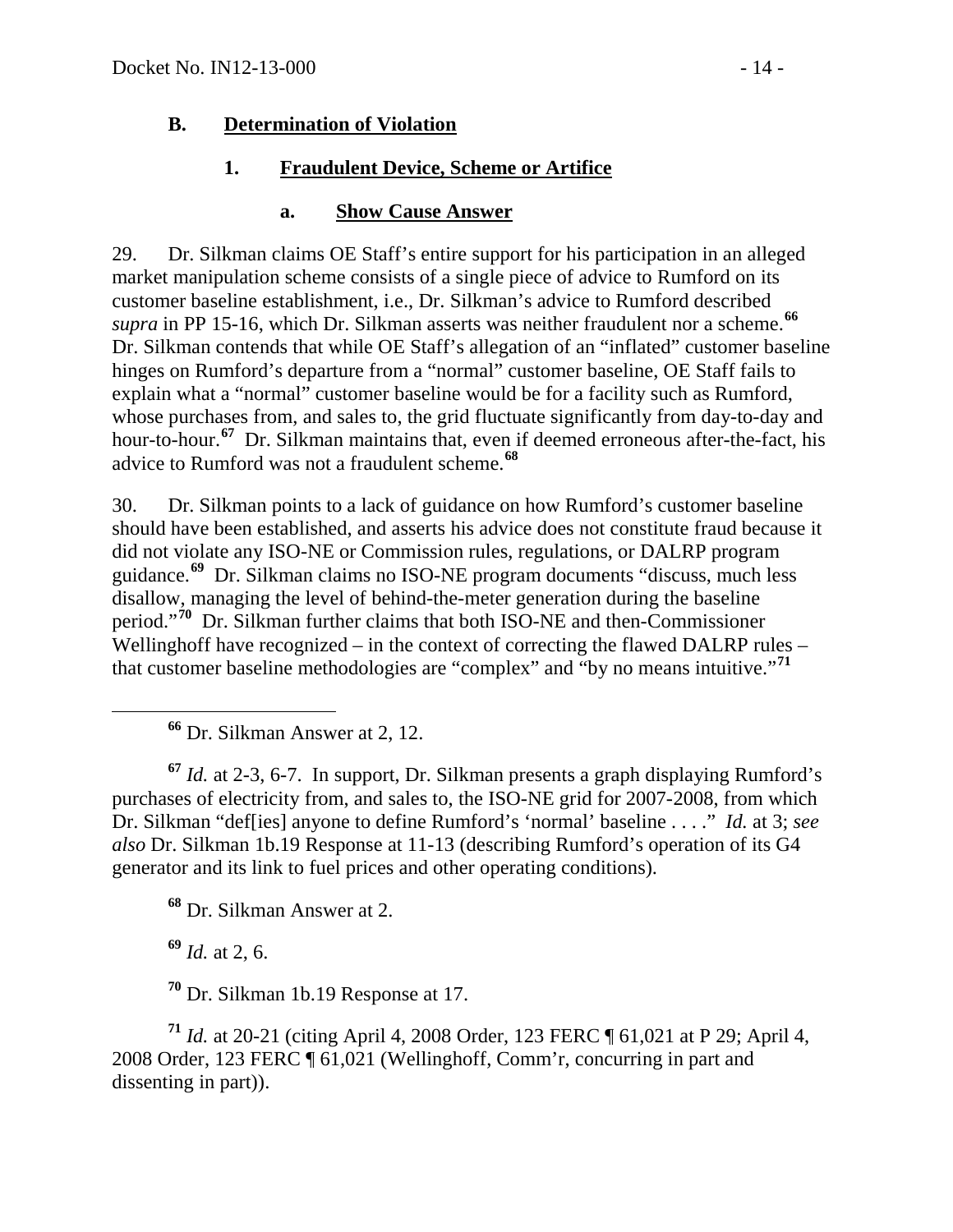31. Dr. Silkman attributes any Rumford customer baseline errors to Constellation, Rumford's enrolling participant, who Dr. Silkman identifies as having settled other previous allegations of market manipulation. **[72](#page-14-0)** Dr. Silkman states that Constellation submitted Rumford's daily DALRP bids and was the sole entity with responsibility and the ability to speak with ISO-NE on Rumford's behalf.**[73](#page-14-1)** Dr. Silkman argues that Constellation, not himself or CES, was in the best position to inform Rumford of the legitimacy of Rumford's customer baseline given Constellation's possession of both Rumford's prior metering data and – incident to Constellation's additional role as Rumford's power provider – Rumford's current power purchases.**[74](#page-14-2)**

32. Absent any contrary guidance from ISO-NE or Constellation, Dr. Silkman asserts it was not fraud for him to advise Rumford to set its customer baseline at a pre-determined level, considering one of Rumford's internal operating procedures. That procedure preceded Rumford's DALRP participation and called for different generating levels depending on the price of fuel and ISO-NE market prices, and in order to operate the mill safely. Dr. Silkman claims CES designed its customer baseline advice "to make available to the [DALRP] only the electricity in excess of what was necessary to operate [Rumford's] mill" if directed by ISO-NE to shed load to participate in the DALRP. **[75](#page-14-3)**

33. Dr. Silkman also disputes OE Staff's view that his advice resulted in Rumford being paid for "doing nothing."**[76](#page-14-4)** Dr. Silkman claims Rumford was "paid for offering capacity and lower priced energy to the grid" and "for reducing the amount of electricity it purchased from the grid the day after its bids cleared."**[77](#page-14-5)** Dr. Silkman asserts that Rumford met these requirements even if Rumford did not have to change the G4

<span id="page-14-2"></span>**<sup>74</sup>** *Id.* at 12-13.

<span id="page-14-4"></span>**<sup>76</sup>** Dr. Silkman Answer at 10.

<span id="page-14-5"></span>**<sup>77</sup>** *Id.*

<span id="page-14-0"></span>**<sup>72</sup>** Dr. Silkman Answer at 4, 12-14. We note the 2012 market manipulation settlement agreement referenced by CES involved Constellation Energy Commodities Group, Inc., an affiliate entity of Constellation NewEnergy, Inc., the entity which served as Rumford's enrolling participant. The Commission notes that the settlement in that proceeding did not involve any allegations involving Constellation NewEnergy, Inc. or of manipulation of the DALRP or any other demand response program. *See Constellation Energy Commodities Group, Inc.*, 138 FERC ¶ 61,168 (2012).

<span id="page-14-1"></span>**<sup>73</sup>** Dr. Silkman Answer at 12-14.

<span id="page-14-3"></span>**<sup>75</sup>** *Id.* at 7; *see also* Dr. Silkman 1b.19 Response at 21-23.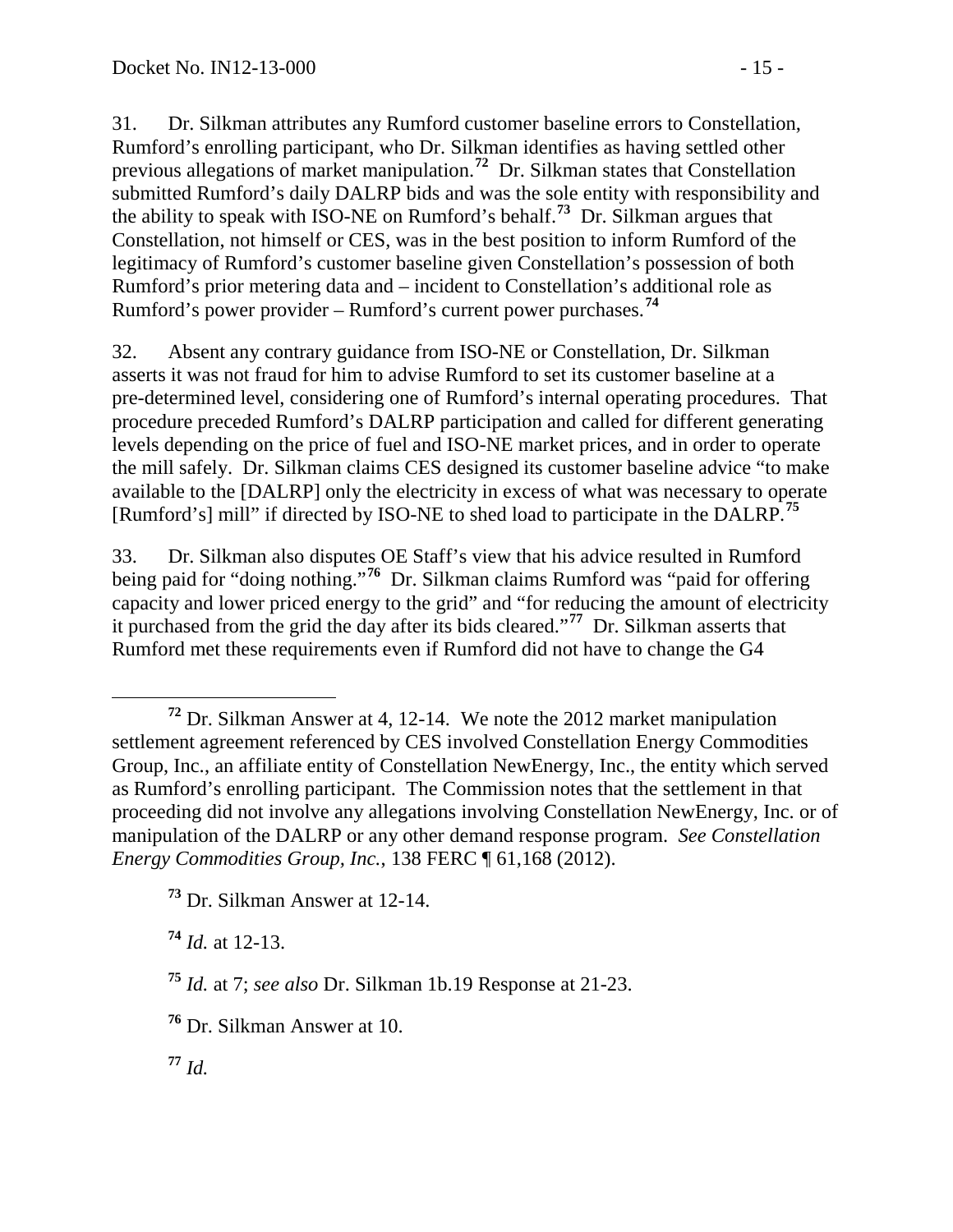generator's operating level, and that other programs similarly provide legitimate payments to entities for doing what they already were doing. **[78](#page-15-0)**

34. Dr. Silkman further argues that any flaws in his advice regarding setting Rumford's customer baseline were attributable to fundamental flaws in ISO-NE's DALRP program, not fraud. In support, Dr. Silkman notes that OE Staff concedes that submitting unchanging minimum bids would not alone constitute market manipulation.**[79](#page-15-1)** Dr. Silkman reasons that had the program "not been fatally flawed due to the static minimum bid price," Rumford's customer baseline would have adjusted.**[80](#page-15-2)** Dr. Silkman further notes the Commission modified the DALRP in 2008 to eliminate the unchanging minimum bid price that produced static customer baselines.**[81](#page-15-3)**

35. Dr. Silkman also asserts that CES's advice to Rumford is not fraud because that advice did not deceive Constellation or ISO-NE. Dr. Silkman claims that Constellation knew or should have known Rumford's generating capabilities and electricity purchases, and thus Constellation cannot claim it was unaware of Rumford's customer baseline period generator curtailments.**[82](#page-15-4)** Moreover, Dr. Silkman claims he explained to Constellation exactly how CES advised Rumford to set its customer baseline on at least three occasions before and after Rumford's enrollment in the DALRP. **[83](#page-15-5)** Dr. Silkman also claims he did not deceive ISO-NE because ISO-NE, like Constellation, had the metering data regarding Rumford's energy usage.**[84](#page-15-6)** Dr. Silkman further claims ISO-NE endorsed his customer baseline advice during a November 2007 outage by advising

<span id="page-15-1"></span>**<sup>79</sup>** *Id.* at 10 (citing Enforcement Staff Report and Recommendations, *Competitive Energy Services, LLC*, Docket No. IN12-12-000 at 21 n.103 (Apr. 17, 2012)).

**<sup>80</sup>** *Id.* at 8, 11.

<span id="page-15-5"></span><span id="page-15-4"></span><span id="page-15-3"></span><span id="page-15-2"></span>**<sup>81</sup>** *Id.* at 2, 11 (citing September 11, 2008 Order, 124 FERC ¶ 61,235 at PP 5, 8; April 4, 2008 Order, 123 FERC ¶ 61,021 at P 25).

**<sup>82</sup>** Dr. Silkman 1b.19 Response at 15; Dr. Silkman Answer at 17.

**<sup>83</sup>** Dr. Silkman 1b.19 Response at 24.

<span id="page-15-6"></span>**<sup>84</sup>** Dr. Silkman Answer at 17.

<span id="page-15-0"></span>**<sup>78</sup>** For example, Dr. Silkman notes that nuclear power plants will operate regardless of whether they receive capacity payments and that hydroelectric plants receive market clearing prices for electricity the plants would still generate if market prices were lower. *Id.*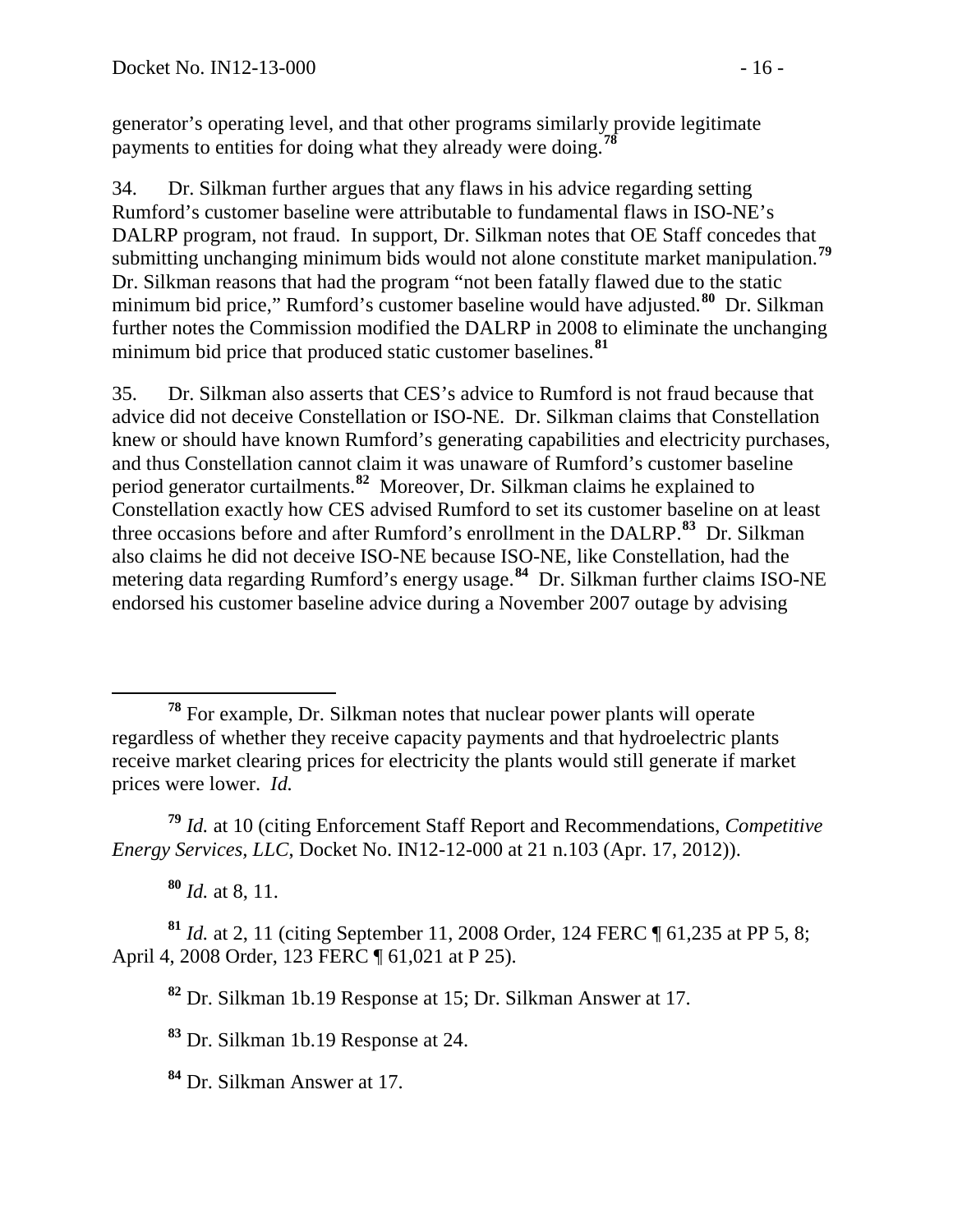Constellation that Rumford should reset its customer baseline to its initial customer baseline period level.**[85](#page-16-0)**

### **b. OE Staff Report and Reply**

36. OE Staff argues that Dr. Silkman does not dispute the material facts of his conduct, only whether Dr. Silkman's conduct constitutes fraud.**[86](#page-16-1)** OE Staff claims that Dr. Silkman, through CES, and Rumford engaged in a scheme that misrepresented to ISO-NE "Rumford's typical load and willingness and ability to reduce load" and resulted in compensation to Rumford, CES and Dr. Silkman, through his ownership interest in CES, for DALRP load reductions that Dr. Silkman and Rumford knew would never occur.**[87](#page-16-2)** OE Staff claims that by curtailing generation and buying more grid electricity during the initial customer baseline period, "[Dr.] Silkman, CES and Rumford established and communicated to ISO-NE an inflated baseline that did not reflect Rumford's genuine load response capability."**[88](#page-16-3)** OE Staff further claims that Dr. Silkman perpetuated that fraud by submitting daily DALRP offers to reduce load and falsely communicating a willingness and an ability to reduce load. According to OE Staff, this communication was false because Dr. Silkman, CES and Rumford understood Rumford, because of its customer baseline inflation, would not, and did not intend to, reduce load as a result of its DALRP participation.<sup>[89](#page-16-4)</sup> OE Staff states that, as part of this scheme, CES submitted to ISO-NE a demand response registration that falsely claimed Rumford's capability to reduce its load by 20 MW.<sup>[90](#page-16-5)</sup> OE Staff claims Dr. Silkman, CES and Rumford perpetuated their scheme to maintain an inflated customer baseline by submitting daily DALRP offers at the minimum price, knowing this likely would freeze the customer baseline.**[91](#page-16-6)** OE Staff asserts these actions defrauded ISO-NE and New England rate payers because the cost of demand response is socialized across all Network Load.**[92](#page-16-7)**

<span id="page-16-1"></span>**<sup>86</sup>** OE Staff Reply at 1.

<span id="page-16-2"></span>**<sup>87</sup>** OE Staff Report at 16.

<span id="page-16-3"></span>**<sup>88</sup>** *Id.*

<span id="page-16-4"></span>**<sup>89</sup>** *Id.* at 16-17.

<span id="page-16-5"></span>**<sup>90</sup>** *Id.* at 16-17.

<span id="page-16-6"></span>**<sup>91</sup>** *Id.* at 17.

<span id="page-16-7"></span>**<sup>92</sup>** *Id.*

<span id="page-16-0"></span>**<sup>85</sup>** *Id.*; *see also* Dr. Silkman 1b.19 Response at 29-30.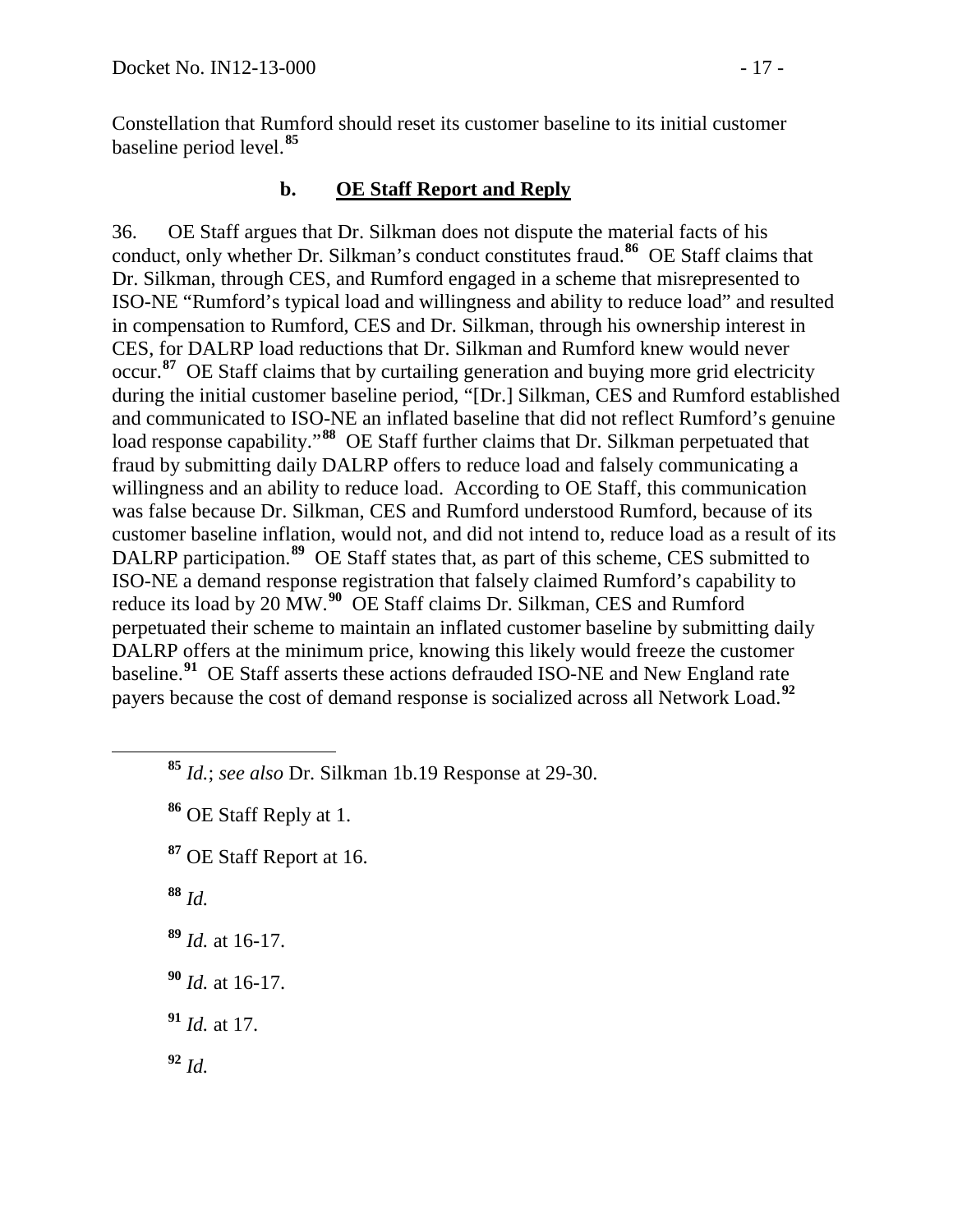37. OE Staff rejects as meritless Dr. Silkman's claim that Rumford had to "set" its customer baseline at some level. OE Staff maintains that setting a customer baseline at an artificial quantity is inconsistent with the DALRP requirement that actual load be used for customer baseline calculations.**[93](#page-17-0)** OE Staff claims that had Rumford "not participated in the DALRP using Dr. Silkman's scheme, it would have run the G4 generator during the baseline [period] rather than purchase large quantities of energy."**[94](#page-17-1)** OE Staff states that Rumford's uneconomic energy purchases were abnormal and intended to increase later DALRP payments that Rumford, Dr. Silkman and CES would not have been able to obtain without Rumford's inflated customer baseline.**[95](#page-17-2)** OE Staff argues that it is implausible that Dr. Silkman believed that legitimate participation by an industrial demand response participant required \$120,000 in uneconomic energy purchases by the customer during the initial customer baseline period.**[96](#page-17-3)** OE Staff also notes there is no contemporary evidence that Dr. Silkman actually interpreted the DALRP rules to require the setting of an artificial customer baseline.**[97](#page-17-4)**

38. OE Staff rejects Dr. Silkman's argument that DALRP's complexity excuses his conduct. OE Staff claims Dr. Silkman misstates the complexity of the DALRP customer baseline-setting process, which initially calculates a customer baseline using a participant's actual load in each of the program hours for five days.**[98](#page-17-5)** OE Staff claims there is no evidence that Dr. Silkman misunderstood the process and states that Dr. Silkman's conduct results not from confusion or mistake but rather represents deliberate, calculated fraud.**[99](#page-17-6)**

39. OE Staff further rejects Dr. Silkman's argument that the DALRP was a flawed program that routinely produced static customer baselines. OE Staff argues that Dr. Silkman engaged in fraud by inflating Rumford's customer baseline to allow

<span id="page-17-0"></span>**<sup>93</sup>** *Id.* at 19.

<span id="page-17-1"></span>**<sup>94</sup>** OE Staff Reply at 4.

<span id="page-17-2"></span>**<sup>95</sup>** *Id*. at 4-5.

- <span id="page-17-3"></span>**<sup>96</sup>** OE Staff Report at 19.
- <span id="page-17-4"></span>**<sup>97</sup>** *Id.* at 20.

<span id="page-17-5"></span>**<sup>98</sup>** *Id.* at 21.

<span id="page-17-6"></span>**<sup>99</sup>** *Id.*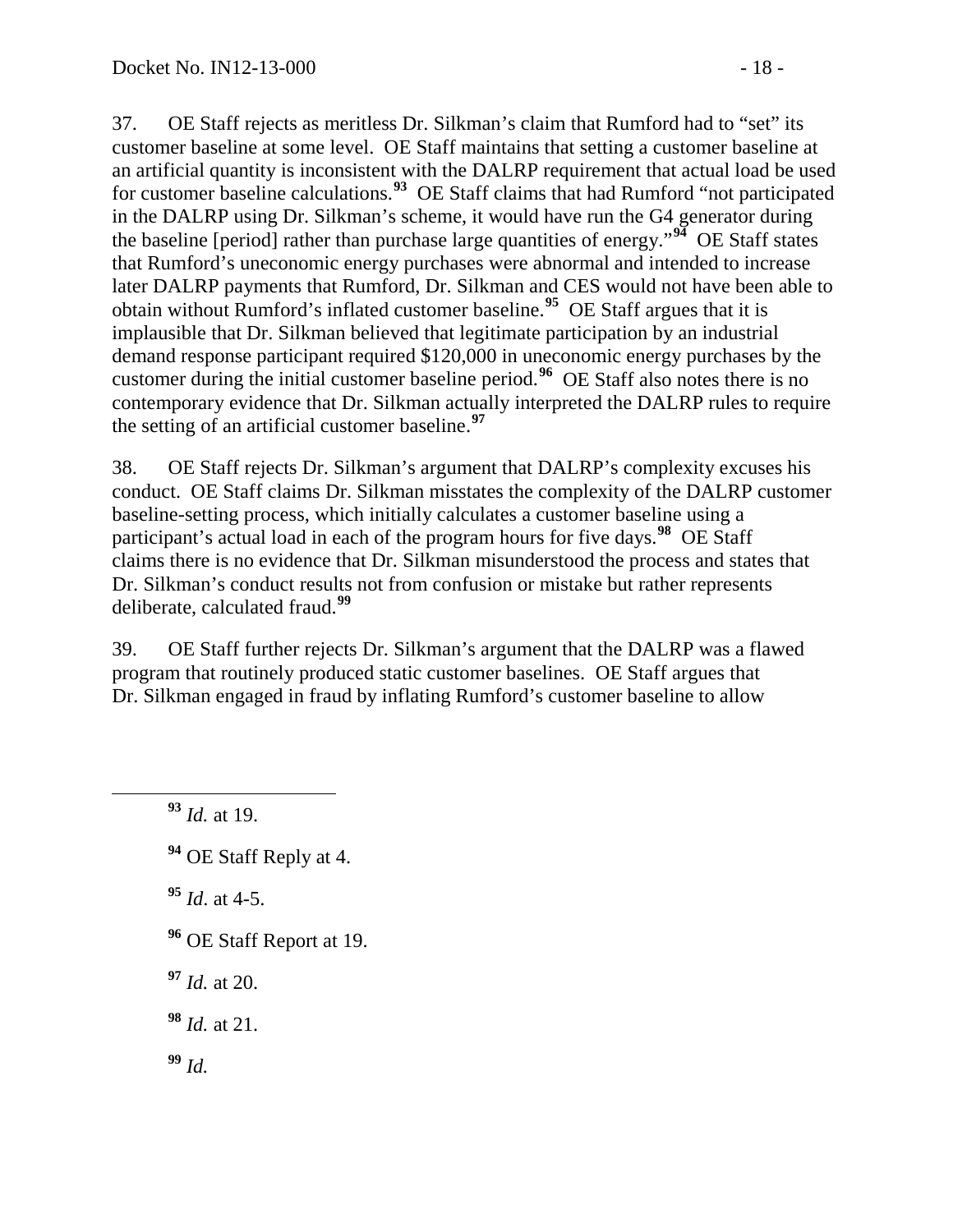Dr. Silkman, CES and Rumford to receive demand response payments without providing any load reduction.**[100](#page-18-0)**

40. OE Staff rejects Dr. Silkman's argument that Rumford provided value for its DALRP payments by offering capacity and lower priced energy to the grid. OE Staff argues Rumford's DALRP participation provided no value because, as Rumford acknowledges, the only time it changed its operations to participate in the DALRP was when it curtailed on-site generation during the initial customer baseline measurement period. **[101](#page-18-1)** Moreover, OE Staff argues the DALRP was an energy program that compensated participants for *actual* reductions in grid energy used (as measured against a legitimately established customer baseline), and not, as Dr. Silkman suggests, a capacity program that compensated participants for agreeing to be prepared to provide energy or load reduction when called upon.<sup>[102](#page-18-2)</sup> OE Staff contends that Dr. Silkman, as an energy expert, understood this fundamental difference, and OE Staff characterizes Dr. Silkman's argument as an after-the-fact justification for his fraud.**[103](#page-18-3)**

41. OE Staff rejects Dr. Silkman's argument that Constellation had primary responsibility for DALRP customer baseline guidance and was in the best position to inform Rumford of the legitimacy of its customer baseline. OE Staff claims there is no credible written or oral evidence that Dr. Silkman (or anyone else) told Constellation about the scheme or, specifically, how Rumford curtailed generation during the customer baseline period.**[104](#page-18-4)** OE Staff states that Constellation's actions are not at issue in this proceeding and such actions do "not exonerate Silkman for conceiving of and implementing his own fraudulent scheme."**[105](#page-18-5)** OE Staff further claims that a settlement involving an affiliate of Constellation in an unrelated enforcement action is irrelevant to Dr. Silkman's fraud here. **[106](#page-18-6)**

**<sup>100</sup>** *Id.* at 21-22 & n.114.

<span id="page-18-2"></span><span id="page-18-1"></span><span id="page-18-0"></span>**<sup>101</sup>** OE Staff Reply at 7-8 & n.22 (citing Answer of Rumford Paper Company, Docket No. IN12-10-000, at 8 (Sept. 14, 2012) ("Rumford did not change its behavior when it began participating in the DALRP.")).

<span id="page-18-6"></span><span id="page-18-5"></span><span id="page-18-4"></span><span id="page-18-3"></span>**<sup>102</sup>** *Id.* at 8. **<sup>103</sup>** *Id.* **<sup>104</sup>** OE Staff Report at 23. **<sup>105</sup>** OE Staff Reply at 12. **<sup>106</sup>** *Id.*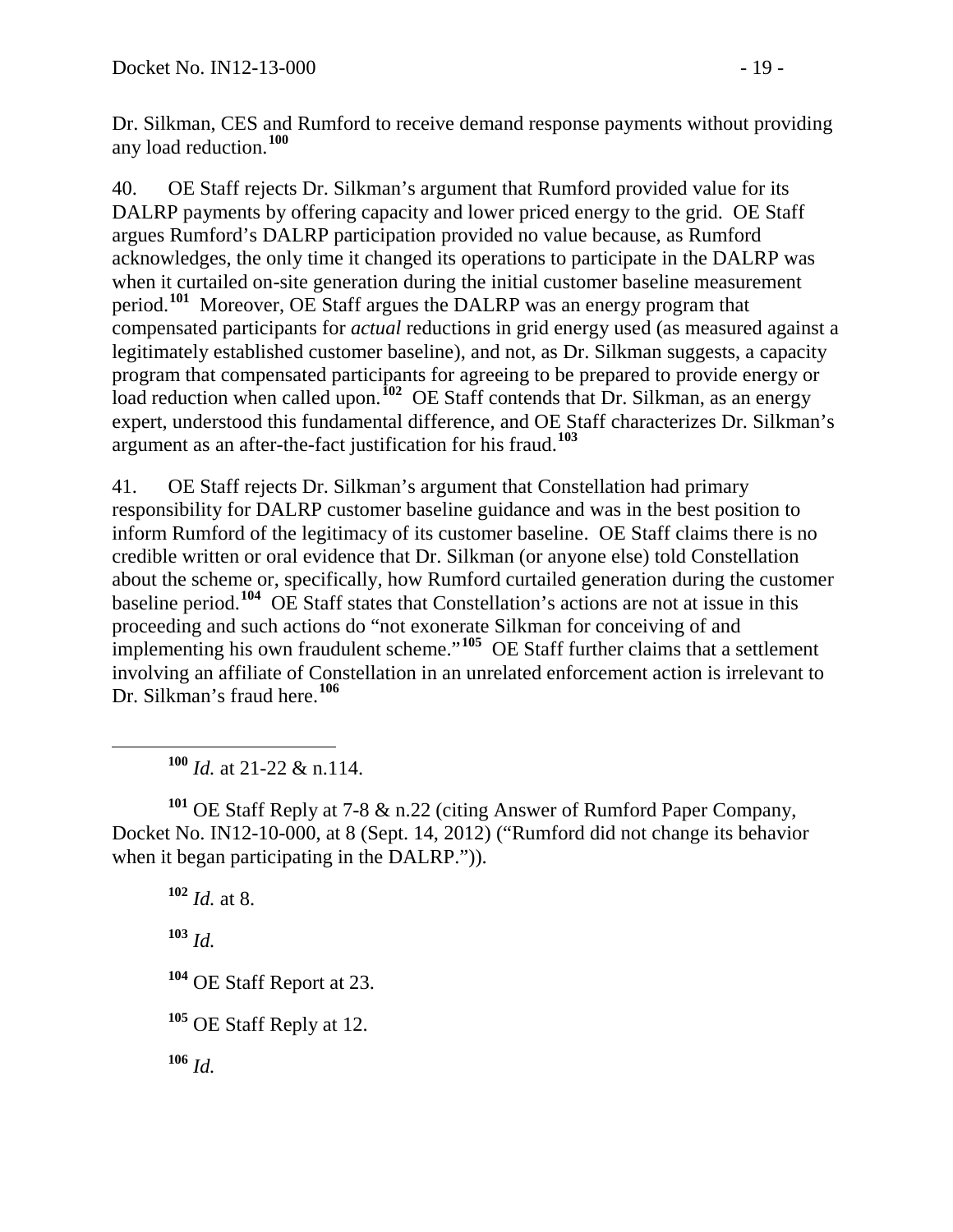42. OE Staff rejects Dr. Silkman's argument that he did not deceive ISO-NE because ISO-NE later endorsed Dr. Silkman's customer baseline advice in connection with an outage of Rumford's generation. OE Staff claims that ISO-NE's request that Rumford reinstate a customer baseline that ISO-NE believed was legitimate following an outage does not mean that ISO-NE knew about or condoned Dr. Silkman's fraudulent scheme to create an artificial customer baseline.**[107](#page-19-0)**

#### **c. Commission Determination**

43. We find that Dr. Silkman's conduct constitutes a fraudulent scheme or artifice, in violation of section 1c.2 of the Commission's regulations. The Commission has defined fraud in the context of section 1c.2 as including fraud's definition under the common law, i.e., any false statement, misrepresentation, or deceit. Fraud under section 1c.2 also includes "any action, transaction, or conspiracy for the purpose of impairing, obstructing or defeating a well-functioning market."**[108](#page-19-1)** Fraud is a question of fact to be determined by all the circumstances of a case.**[109](#page-19-2)** Dr. Silkman, as a representative of CES, devised and implemented a scheme to inflate Rumford's customer baseline and thereby permit Dr. Silkman, CES and Rumford<sup>[110](#page-19-3)</sup> to be paid for demand response that Rumford never intended to provide or actually provided. CES, based on the scheme devised by Dr. Silkman, submitted to ISO-NE demand response registration information falsely claiming that Rumford had capability to reduce its load by up to 20 MW even though Dr. Silkman knew that under the scheme he designed Rumford would be paid only for demand reduction reflected in its artificially inflated customer baseline. **[111](#page-19-4)** Before the initial customer baseline period, Rumford routinely used its G4 generator to meet at least

**<sup>107</sup>** OE Staff Report at 27; OE Staff Reply at 9.

<span id="page-19-1"></span><span id="page-19-0"></span>**<sup>108</sup>** Order No. 670, FERC Stats. & Regs. ¶ 31,202 at P 50 & n.103 (referencing *Dennis v. U.S.*, 384 U.S. 855, 861 (1966)).

**<sup>109</sup>** *Id.* P 50.

<span id="page-19-3"></span><span id="page-19-2"></span>**<sup>110</sup>** The Commission notes that this order and all determinations contained herein should be read to address only the conduct of Dr. Silkman, and not Rumford. Although our discussion of Dr. Silkman's conduct with respect to the DALRP necessarily includes conduct by Rumford, we make no findings of fact or law in this order with respect to Rumford's conduct. Rumford's alleged violation of the Anti-Manipulation Rule was resolved in a Stipulation and Consent Agreement with OE Staff, which the Commission approved on March 22, 2013. *Rumford Paper Co.*, 142 FERC ¶ 61,218 (2013).

<span id="page-19-4"></span>**<sup>111</sup>** *See* CES Data Response at 9; Alley Dep. 90-91 and 119-20.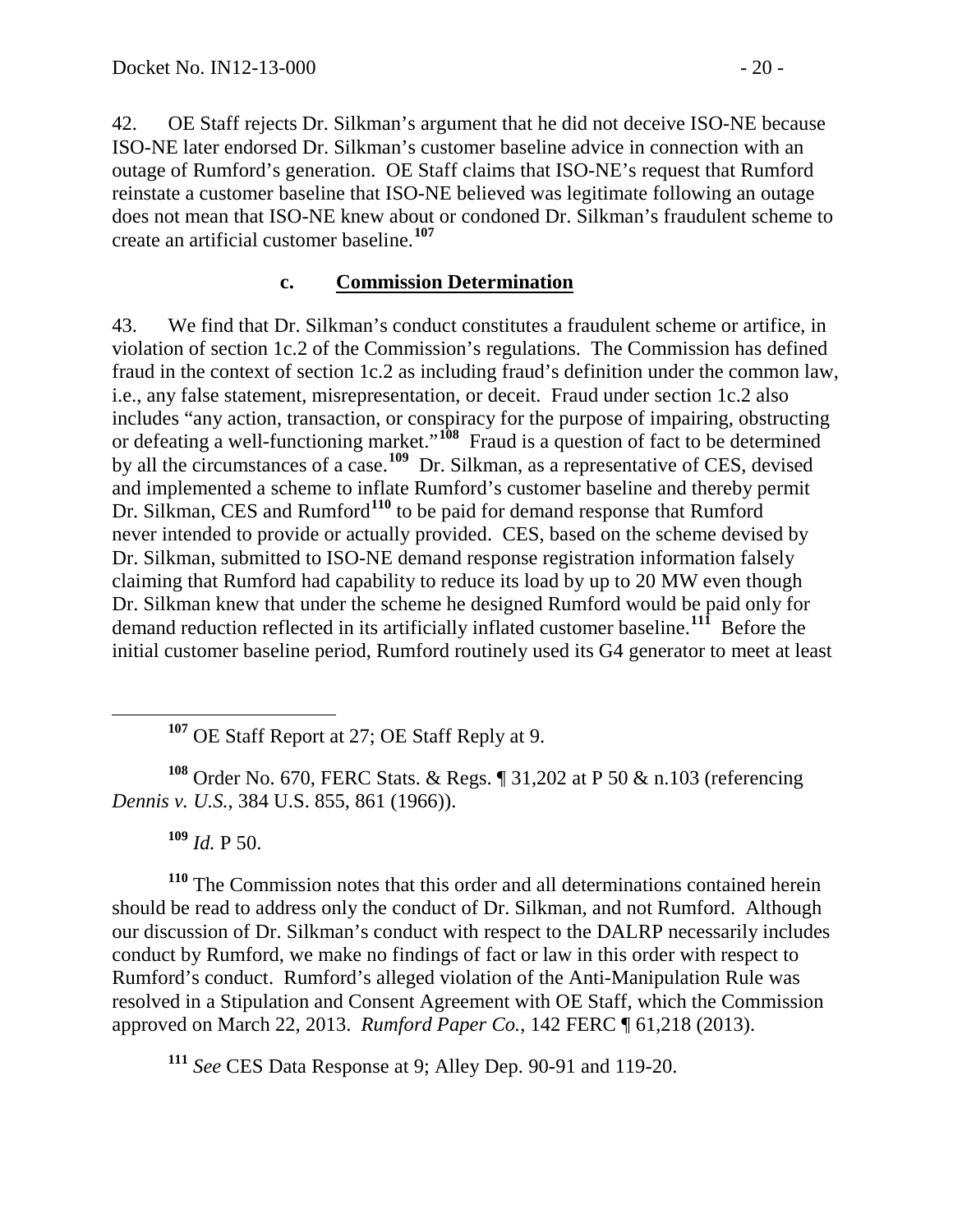a portion of its on-site electricity needs. **[112](#page-20-0)** Under this scheme, for the DALRP program hours (7:00 AM to 6:00 PM) during the five-day initial customer baseline period (July 24, 25, 26, 27, and 30, 2007), Dr. Silkman instructed Rumford to intentionally reduce its G4 generator's operating level by 30-40 MW from the level at which it otherwise would have operated given the prevailing fuel and energy prices and mill energy requirements.**[113](#page-20-1)** That departure from Rumford's routine generating operating practices increased the amount of mill load served by energy from the grid and cost Rumford approximately \$120,000 over the five days in question.**[114](#page-20-2)** Curtailing the G4 generator in those hours – and only those hours – was uneconomic given Rumford's ability and established practice of generating electricity from its G4 generator at lower cost.**[115](#page-20-3)** Therefore, we find that it served no legitimate purpose, but rather ensured the customer baseline did not reflect Rumford's normal daily consumption pattern for energy taken from the grid.

44. This conduct created, and fraudulently communicated to ISO-NE, a higher, false customer baseline in those DALRP participation hours. After the initial five-day baseline period, Rumford resumed routine operation of its G4 generation during the hours of 7:00 AM to 6:00 PM.**[116](#page-20-4)** Because of its inflated customer baseline, Rumford portrayed a reduction from its inflated baseline simply by resuming routine use of its G4 generator (which displaces energy taken from the grid) and thus enabled Dr. Silkman, CES and Rumford to receive DALRP payments (calculated based on the difference between this elevated customer baseline and Rumford's metered energy taken from the grid) without Rumford having to alter its routine to provide any actual demand response.

45. We find that Dr. Silkman's advice to Rumford and his role in implementing that advice perpetuated Rumford's inflated customer baseline. Dr. Silkman knowingly and fraudulently exploited a DALRP provision that prevented a customer's baseline from adjusting on days when ISO-NE accepted its offer to provide demand response.

**<sup>112</sup>** *See* Dr. Silkman 1b.19 Response at 11-12.

<span id="page-20-1"></span><span id="page-20-0"></span>**<sup>113</sup>** *See* Silkman Dep. 203:11-14; Alley Dep. 109; ISO-NE generated load profiles for Rumford Paper Company in July, August, and November 2007 and 5-minute interval energy data, ISO-NE April 22, 2008 Data Response; Response of Rumford Paper Company to the August 15, 2008 Second Data Requests to Rumford Paper Company at 25.

<span id="page-20-2"></span>**<sup>114</sup>** *See* July 19, 2007 E-mail.

<span id="page-20-3"></span>**<sup>115</sup>** *See* Alley Dep. 124-25.

<span id="page-20-4"></span>**<sup>116</sup>** Silkman Dep. 257:13-20; Alley Dep. 140-41, 151.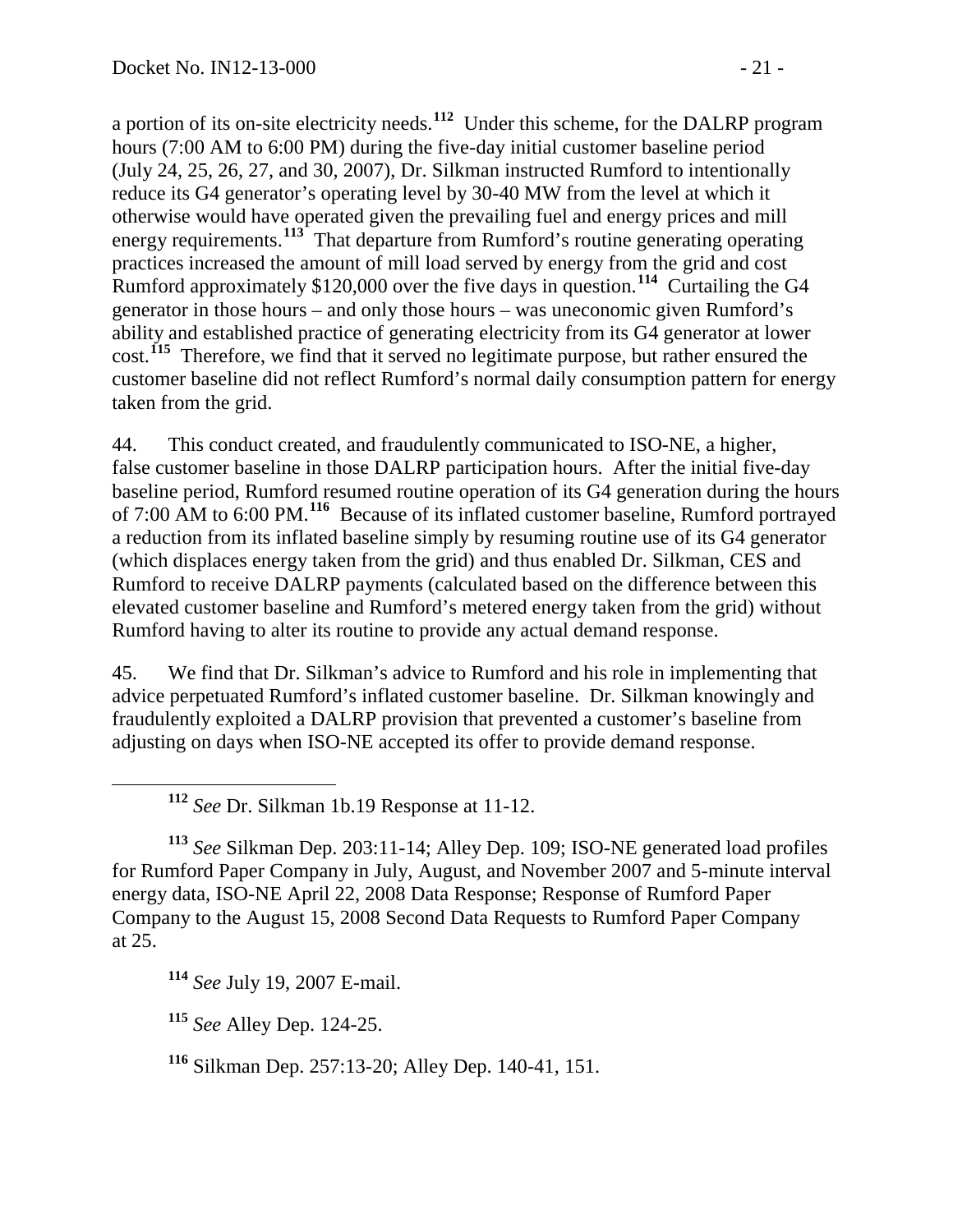Dr. Silkman, CES and Rumford made daily minimum DALRP offers knowing there was a high likelihood they would clear each day so that Rumford's customer baseline would not adjust, thereby continuing the fraudulent payments for demand response Rumford provided through its inflated customer baseline. **[117](#page-21-0)**

46. We find that Dr. Silkman's actions with respect to the DALRP defrauded ISO-NE at the expense of all ratepayers in the ISO-NE footprint. Dr. Silkman's scheme caused electricity consumers in ISO-NE's footprint to pay \$3,336,964.63 for demand response that never occurred, of which Dr. Silkman received \$166,841.13.**[118](#page-21-1)**

47. Dr. Silkman claims that complexities of the DALRP excuse his conduct; however, record evidence does not reflect that Dr. Silkman misunderstood or was confused about the baseline procedure. To that end, no express prohibition on curtailing on-site generation during the initial customer baseline period in order to create a higher baseline was necessary. The DALRP process for calculating a customer baseline was straightforward. That process required no customer action other than to operate the customer's facilities as it routinely would. Although Dr. Silkman claims ISO-NE and the Commission recognized the complexity of customer baseline methodologies in the 2008 DALRP modification orders, those references were to ISO-NE difficulties in designing accurate customer baseline methodologies ISO-wide, not to setting the baseline for particular customers. **[119](#page-21-2)**

48. Furthermore, even assuming, *arguendo*, that certain features of the DALRP such as the minimum offer price, left the DALRP vulnerable to certain manipulation, that does not excuse the manipulation itself. Dr. Silkman would not have benefitted to the extent he did without instructing Rumford to establish and to maintain an artificially high customer baseline. His scheme was not an inevitable result of the DALRP's structure at the time.

**<sup>117</sup>** *See* Alley Dep. 90-91 and 119-20.

**<sup>118</sup>** *See* CNE0023813-18.

<span id="page-21-2"></span><span id="page-21-1"></span><span id="page-21-0"></span>**<sup>119</sup>** *See* April 4, 2008 Order, 123 FERC ¶ 61,266 at P 29 ("ISO-NE notes that Customer Baseline methodologies for demand response programs are complex, and that changes that could address the instant problem are by no means intuitive. Accordingly, ISO-NE maintains that changing the Customer Baseline methodology would not be a simple undertaking, and could consume from several months to more than a year to research, design, discuss, approve and implement such changes.").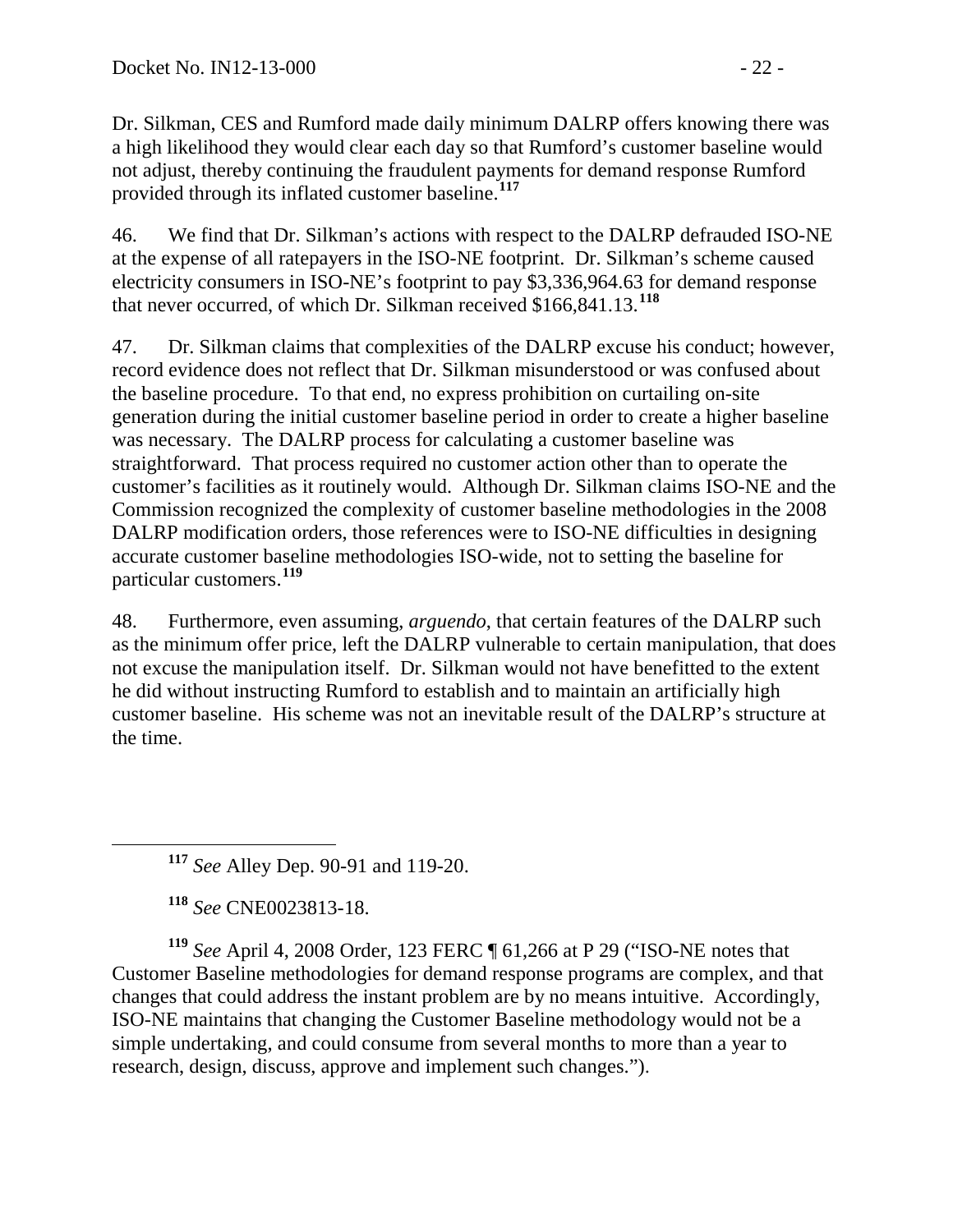49. While Dr. Silkman assails the OE Staff Report as faulting him for advising Rumford to deviate from "normal operations" during the initial customer baseline period without referencing how or where that term is defined, that argument is merely one of semantics and is unpersuasive. Dr. Silkman's advice to Rumford, and his ultimate compensation for that advice, was premised on an acknowledged and unprecedented departure from Rumford's routine practices. Rumford curtailed its G4 generator and increased purchases of grid electricity only during the hours of DALRP participation during the initial customer baseline period. This departure, as well as continuously submitting daily minimum bids for DALRP participation in order to freeze Rumford's customer baseline when Dr. Silkman knew that Rumford did not intend to change its operations on days the bids cleared, demonstrates Dr. Silkman's fraudulent actions.

50. We also reject Dr. Silkman's arguments that a finding of fraud must be premised on the violation of a tariff, rule or regulation. An entity need not violate a tariff, rule or regulation to commit fraud.**[120](#page-22-0)** Nor does a finding of fraud require advance notice specifically prohibiting the conduct concerned. Fraud is a matter of fact and requires evaluation of all the facts and circumstances of each case.**[121](#page-22-1)** The Commission need not imagine and specifically proscribe in advance every example of fraudulent behavior. We find Dr. Silkman's fraudulent conduct violates section 1c.2 regardless of whether it violates a specific tariff provision.

51. We further find disingenuous Dr. Silkman's claimed ignorance that legitimate DALRP participation entailed a reduction in load from a legitimately established customer baseline, given that he is a sophisticated energy consultant whose job entailed that exact task: advising clients on how to properly participate in energy-related programs such as the DALRP. While he cherry-picks various statements in prior Commission orders in an attempt to support his assertion that the DALRP was too complex to decipher, the Commission has clearly described the basic principle relevant here: In 2002, the Commission approved ISO-NE's proposed program involving demand

<span id="page-22-1"></span>**<sup>121</sup>** *See* Order No. 670, FERC Stats. & Regs. ¶ 31.202 at P 50.

<span id="page-22-0"></span>**<sup>120</sup>** *See* Order No. 670, FERC Stats. & Regs. ¶ 31,202 at P 25 (noting that the Commission's rules against market manipulation apply to "all forms of fraud and manipulation that affect . . . electric energy transactions and activities the Commission is charged with protecting"); *see also In Re Make-Whole Payments and Related Bidding Strategies*, 144 FERC ¶ 61,068, at P 83 (2013) ("as Order No. 670 emphasizes, fraud is a question of fact to be determined by all the circumstances of a case, not by a mechanical rule limiting manipulation to tariff violations" (footnote omitted)).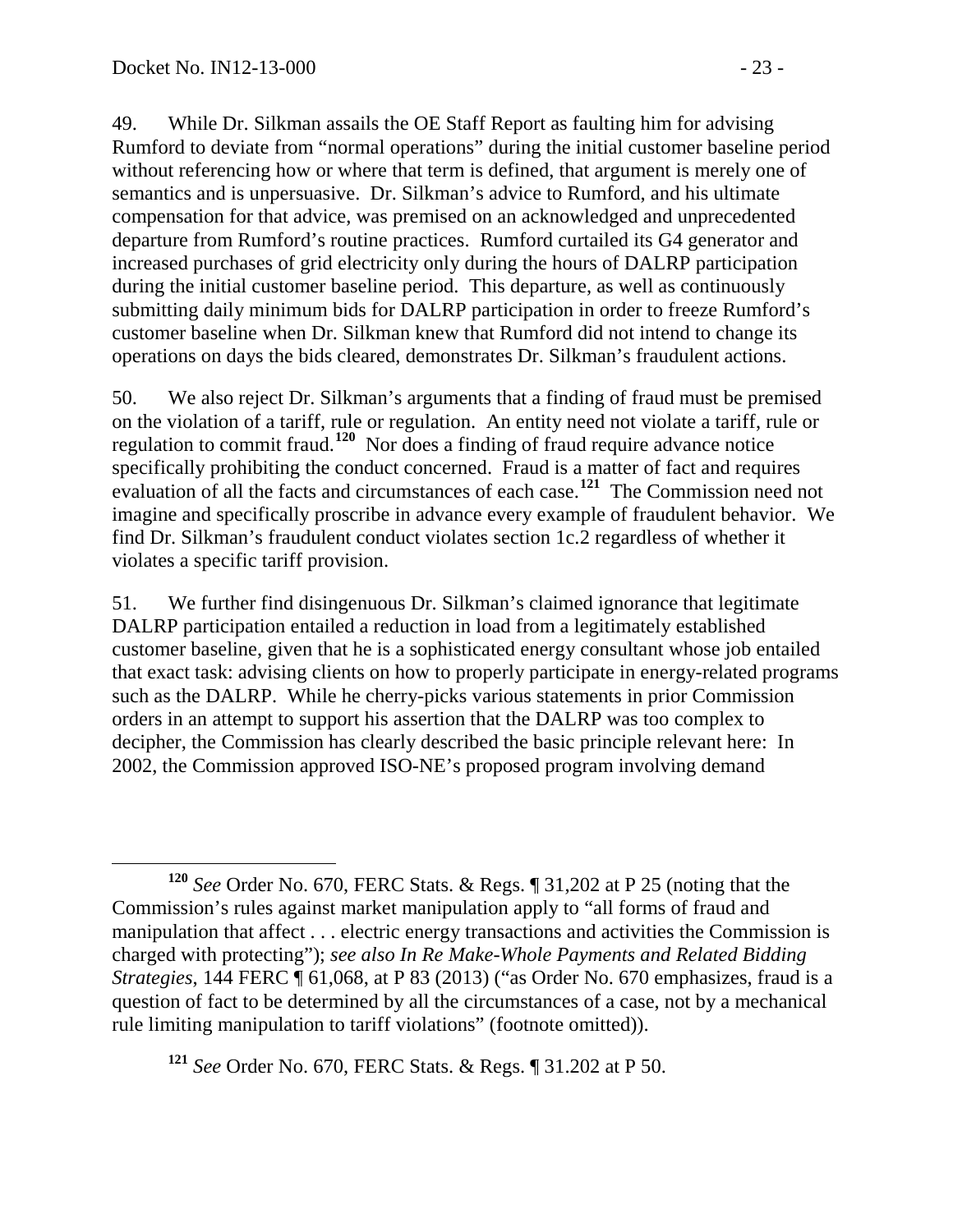response, describing it as a program that "would offer an additional financial benefit to customers for *reducing* their loads – a payment for the amount of the reduced load."**[122](#page-23-0)**

52. As to Dr. Silkman's view that Rumford provided value and appropriately received DALRP payments for offering capacity and lower priced energy to the grid and for reducing its electricity purchases, the DALRP was an energy market program, not a capacity program. Participants were compensated for their *actual* load reductions from their legitimately established customer baselines during the hours in which payment was provided. To be entitled to payment for participating in the DALRP, an entity needed to actually reduce its load from its legitimately established customer baseline during the hours for which DALRP bids were accepted, not increase its load taken from the grid during the customer baseline setting period and subsequently resume its routine course of operations. Rumford itself acknowledged, acting pursuant to the scheme designed by Dr. Silkman, it did not change its behavior or reduce its load taken from the grid when it began participating in the DALRP even though ISO-NE was accepting daily bids for Rumford to provide load reduction. Accordingly, Dr. Silkman, through CES, is not entitled to payment CES received for its role in Rumford's fraudulent DALRP participation.**[123](#page-23-1)**

<span id="page-23-0"></span> **<sup>122</sup>** *New England Power Pool & ISO New England, Inc.*, 101 FERC ¶ 61,344, P <sup>38</sup> (2002) (emphasis added).

<span id="page-23-1"></span>**<sup>123</sup>** Consistent with *Lincoln Paper & Tissue LLC*, 144 FERC ¶ 61,162 (2013) we also reject any argument that Dr. Silkman's advice that Rumford turn off its on-site generator during the initial customer baseline period subsequently was validated by Order No. 745, Order No. 745-A, or orders addressing ISO and regional transmission organization compliance filings to Order No. 745. *See Demand Response Compensation in Organized Wholesale Energy Markets*, Order No. 745, FERC Stats. & Regs. ¶ 31,322 (2011), *order on reh'g*, Order No. 745-A, 137 FERC ¶ 61,215 (2011). Those orders were issued subsequent to the relevant period here and apply prospectively, not retroactively. In any case, Order No. 745 and its progeny did not categorically characterize use of behind-the-meter generation as demand response for any purpose, be it compensation or establishing customer baselines. *See* Order No. 745-A, 137 FERC ¶ 61,215 at P 66; *ISO New England, Inc.*, 138 FERC ¶ 61,042, at P 76, *order on reh'g*, 139 FERC ¶ 61,116, at P 10 (2012). In fact, the Commission has rejected calls for standardized treatment of behind-the-meter generation for either purpose, while noting that "demand reductions that are not genuine may be violations of the Commission's anti-manipulation rules." Order No. 745, FERC Stats. & Regs. ¶ 31,322 at P 95; Order No. 745-A, 137 FERC ¶ 61,215 at P 66 & n.123; *ISO New England, Inc.*, 139 FERC ¶ 61,116 at P 20 n.26.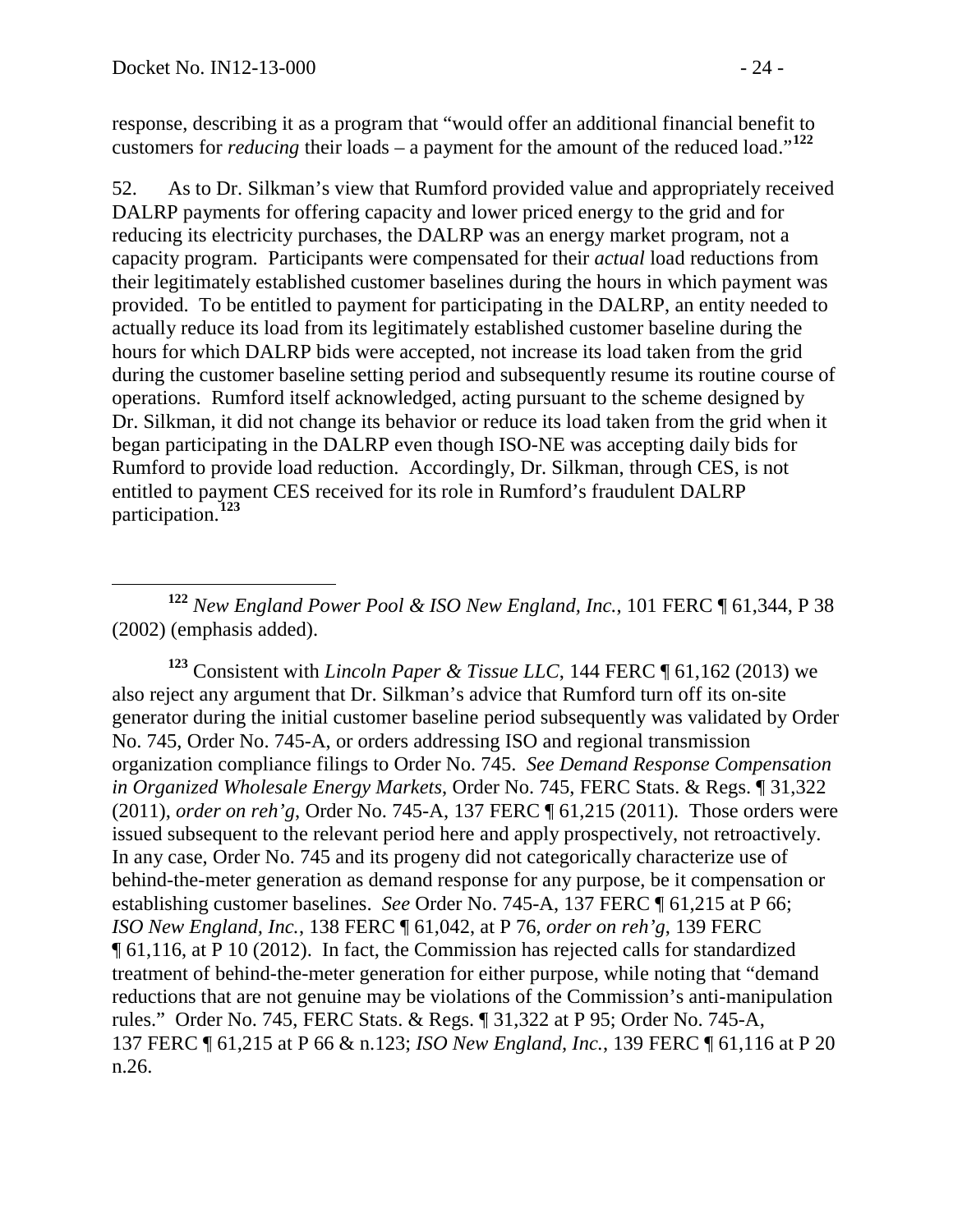53. Dr. Silkman's allegations against Constellation are also irrelevant to this proceeding. As noted above, a prior enforcement proceeding involving a Constellation affiliate is irrelevant here. In any case, Dr. Silkman's attempt to blame Constellation for his own fraudulent conduct is also unpersuasive given Dr. Silkman's failure to instruct Rumford to change its conduct in the DALRP after Dr. Silkman in early 2008 received two communications from Constellation warning that such conduct was improper.

54. We further reject Dr. Silkman's argument that CES's conduct did not deceive ISO-NE or Constellation because both had access to Rumford's meter data. Having such access does not mean they were aware of Dr. Silkman's customer baseline advice or condoned it. There is no evidence ISO-NE was aware that Rumford's initial customer baseline was fraudulently set, and, given that lack of awareness, ISO-NE's instruction to reset that customer baseline cannot properly be viewed as an endorsement of Dr. Silkman's advice. Dr. Silkman did not seek advice or assistance from Constellation or ISO-NE relevant to setting its customer baseline, and, as stated above, an express warning against engaging in certain behavior (whether before or after the fact) is not a prerequisite to finding that the subject behavior constitutes fraud.

## **2. Scienter**

## **a. Show Cause Answer**

55. Dr. Silkman argues that he based his advice on a good faith interpretation of ISO-NE rules, as demonstrated by his advice to Rumford during outages in September 2007 and November 2007 to submit minimum bids to keep its customer baseline from adjusting, thereby reducing the amount of money Rumford received from the DALRP.**[124](#page-24-0)** Dr. Silkman further claims Constellation and ISO-NE endorsed his advice. As discussed above, Dr. Silkman claims Constellation knew how he advised Rumford to set its customer baseline, and that ISO-NE also endorsed his approach during the November 2007 outage.**[125](#page-24-1)**

56. Dr. Silkman rejects OE Staff's conclusion that he had a "scheme" to inflate Rumford's customer baseline due to his alleged knowledge that Rumford's bids would clear every day and thereby maintain a static customer baseline.**[126](#page-24-2)** Dr. Silkman asserts he was unable "to predict the future price of electricity" and that he "repeatedly told Rumford that Rumford would be expected to operate at its baseline level whenever its

<span id="page-24-2"></span>**<sup>126</sup>** *Id.* at 8.

<span id="page-24-0"></span>**<sup>124</sup>** Dr. Silkman Answer at 15-16; Dr. Silkman 1b.19 Response at 58-63.

<span id="page-24-1"></span>**<sup>125</sup>** Dr. Silkman Answer at 13, 17.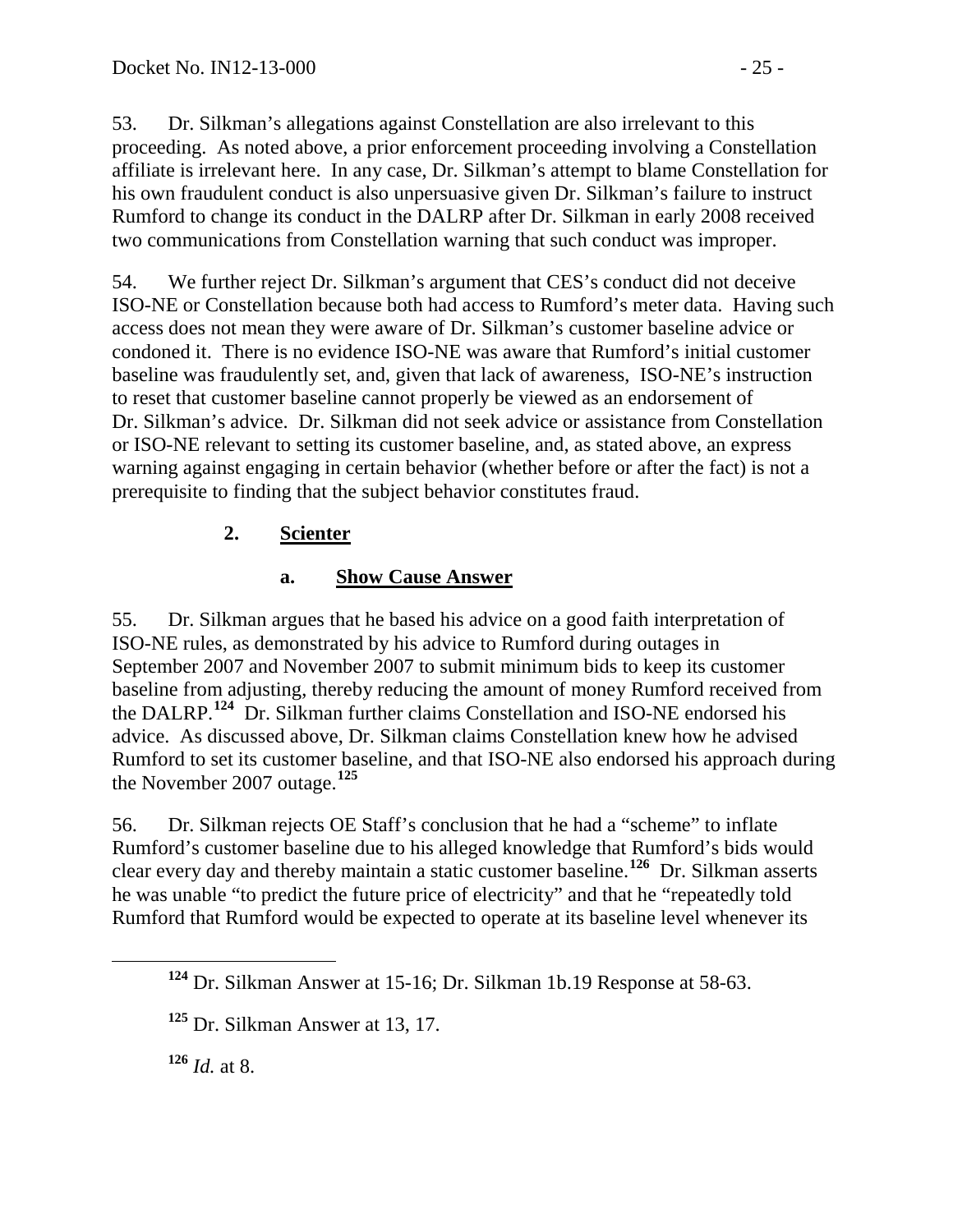bids were not accepted."**[127](#page-25-0)** Dr. Silkman argues OE Staff mischaracterizes the facts in claiming that Dr. Silkman informed Rumford its customer baseline would never change to reflect actual generation or the mill's energy usage.**[128](#page-25-1)** Instead, Dr. Silkman claims Rumford's managers believed the customer baseline could change.**[129](#page-25-2)** Dr. Silkman notes that at no point did Rumford, Constellation or ISO-NE question the legitimacy of Dr. Silkman's customer baseline setting and bidding advice.**[130](#page-25-3)**

57. Dr. Silkman disputes OE Staff's claim that his failure to act in response to an early 2008 letter from Constellation about customers increasing electricity usage during initial customer baseline periods shows that Dr. Silkman had "improper intentions."<sup>[131](#page-25-4)</sup> Dr. Silkman states Constellation sent the letter to all of its customers and that Constellation told Dr. Silkman and Rumford that it was not specific to Rumford.**[132](#page-25-5)**

## **b. OE Staff Report and Reply**

58. OE Staff reiterates the allegations set forth in its report that Dr. Silkman intentionally devised a scheme in connection with Rumford's participation in the DALRP. OE Staff rejects Dr. Silkman's argument that his advice to Rumford during two outages proves that Dr. Silkman acted in good faith. OE Staff notes that Rumford was actually paid more than average for its DALRP participation during the September 2007 outage.**[133](#page-25-6)**OE Staff claims, as discussed above, that ISO-NE's November 2007 advice to Constellation that Rumford should reset its customer baseline to its original stated level does not disprove Dr. Silkman's fraud or justify his behavior, given that ISO-NE did not know that Rumford's initial customer baseline was inflated.**[134](#page-25-7)**

<span id="page-25-0"></span>**<sup>127</sup>** *Id.*

<span id="page-25-1"></span>**<sup>128</sup>** *Id.*

<span id="page-25-2"></span>**<sup>129</sup>** *Id.* at 8-9.

<span id="page-25-3"></span>**<sup>130</sup>** *Id.* at 10.

<span id="page-25-4"></span>**<sup>131</sup>** *Id.* at 16.

<span id="page-25-5"></span>**<sup>132</sup>** *Id.*; Dr. Silkman 1b.19 Response at 43-45.

<span id="page-25-6"></span>**<sup>133</sup>** OE Staff Report at 26-27.

<span id="page-25-7"></span>**<sup>134</sup>** *Id.* at 27; OE Staff Reply at 9.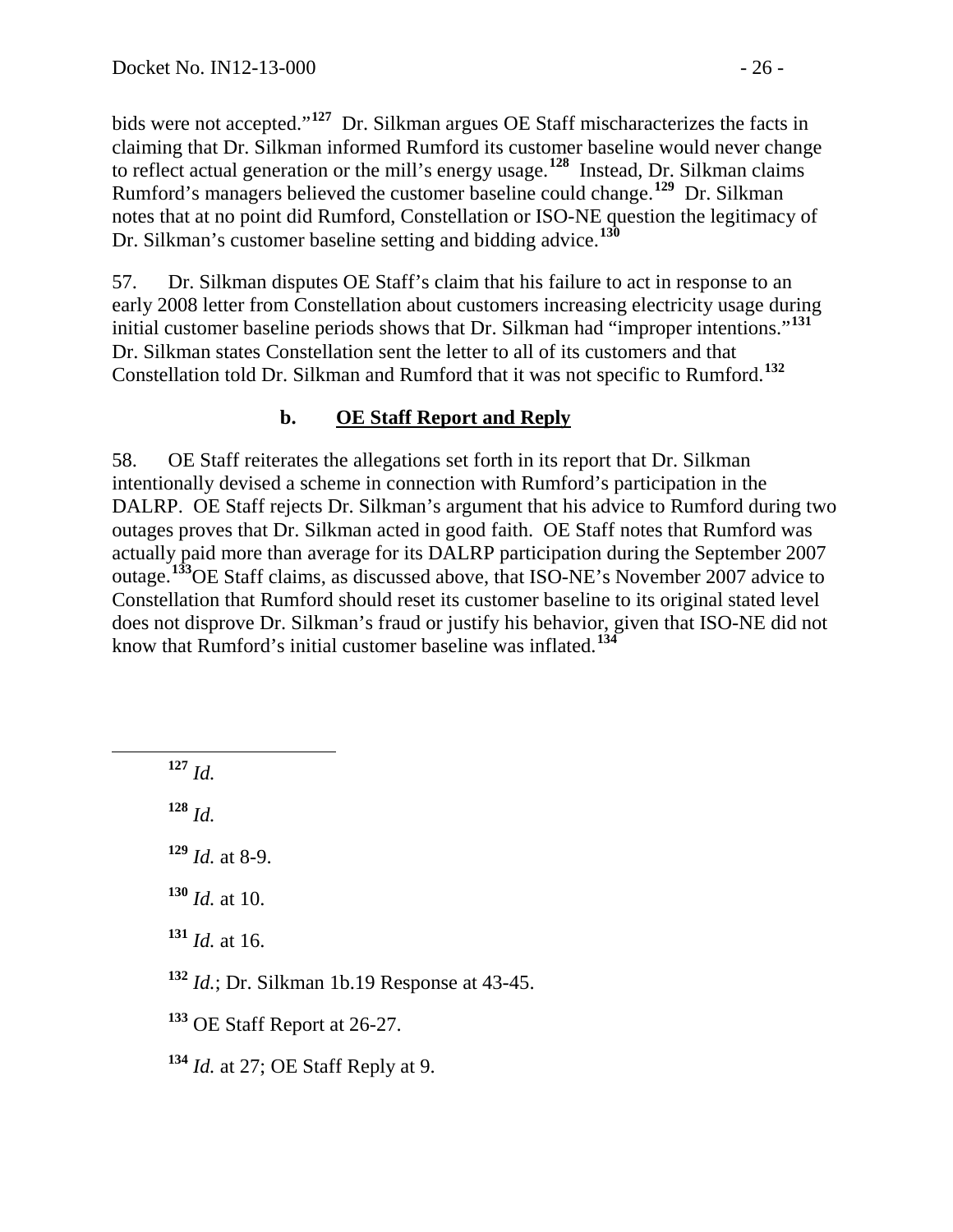59. OE Staff claims that, in multiple instances, Rumford personnel questioned Dr. Silkman regarding the legitimacy of the DALRP.<sup>[135](#page-26-0)</sup> OE Staff states that Dr. Silkman admitted in his deposition that Rumford expressed concerns about the meaning and interpretation of the Load Response Program Manual. OE Staff states that Dr. Silkman acknowledged hearing from Rumford management it appeared Rumford would be paid for doing nothing.**[136](#page-26-1)** OE Staff posits that, while Dr. Silkman does not dispute that he proposed that Rumford curtail its G4 generator during the initial customer baseline period,**[137](#page-26-2)** contemporary written documents produced by Dr. Silkman regarding Rumford's DALRP participation make no mention of that proposal, even though this was a key aspect of Rumford's participation.**[138](#page-26-3)**

60. OE Staff also argues that Dr. Silkman's inaction in response to warnings from Constellation is inconsistent with his claim that he acted in good faith.**[139](#page-26-4)** OE Staff claims Dr. Silkman ignored two Constellation communications in January 2008 warning of the impropriety of CES's DALRP strategy. OE Staff also notes that Dr. Silkman received an ISO-NE PowerPoint which described Dr. Silkman's scheme precisely, noting that "several Market Participants appear to have figured out how to benefit from the creation and maintenance of a static [customer baseline]" by "intentionally inflating their [customer baseline]."**[140](#page-26-5)** OE Staff argues this PowerPoint should have caused Dr. Silkman to advise Rumford to cease the scheme, and that Constellation's letter should have further troubled Dr. Silkman. **[141](#page-26-6)**

<span id="page-26-0"></span>**<sup>135</sup>** OE Staff Report at 10.

**<sup>136</sup>** *Id.*

**<sup>137</sup>** *Id.* at 10.

<span id="page-26-4"></span><span id="page-26-3"></span><span id="page-26-2"></span><span id="page-26-1"></span>**<sup>138</sup>** The Commission assumes that the implication is that, if Dr. Silkman sincerely believed the DALRP actually allowed curtailment of Rumford's on-site generation during the baseline measurement period, then he might have included that advice among other contemporary written guidance to Rumford.

**<sup>139</sup>** OE Staff Reply at 9-10.

<span id="page-26-5"></span>**<sup>140</sup>** OE Staff Reply at 9-10 (citing Yoshimura Presentation at 9).

<span id="page-26-6"></span>**<sup>141</sup>** *Id.* at 10.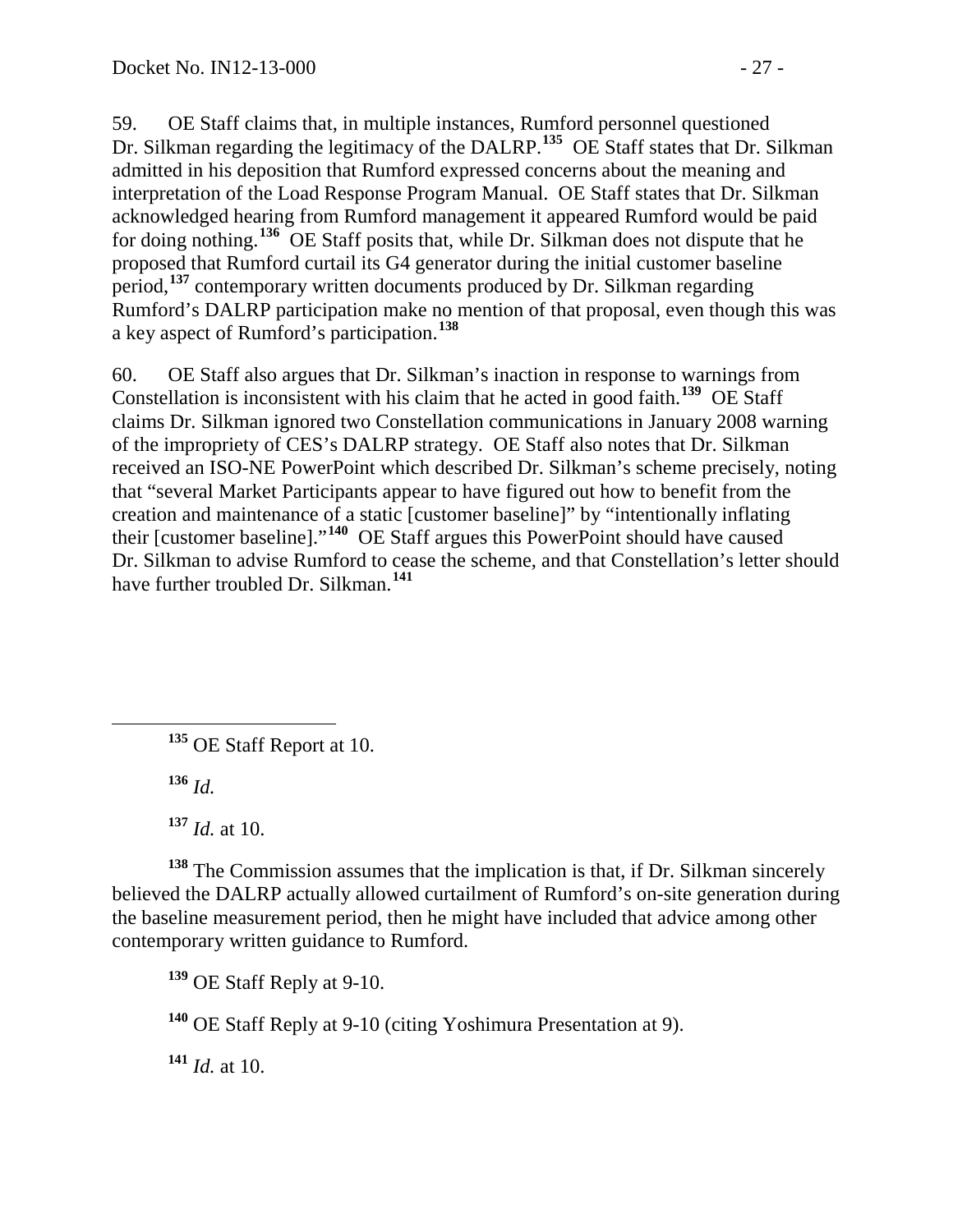#### **c. Commission Determination**

61. We find that Dr. Silkman had the requisite scienter when he engaged in a fraudulent scheme or artifice. Scienter is the second element of 18 C.F.R. § 1c.2.**[142](#page-27-0)** For purposes of establishing scienter, Order No. 670 requires reckless, knowing, or intentional actions taken in conjunction with a fraudulent scheme or artifice.**[143](#page-27-1)** As we described above, Dr. Silkman, through CES, intentionally advised Rumford to curtail its generator during the initial customer baseline setting period and to submit demand response bids almost every hour of every day during Rumford's participation in the DALRP. Dr. Silkman intentionally assisted in submitting these bids to Constellation to enable Rumford to participate in the DALRP. This advice and these bids resulted in Rumford's purchasing approximately \$120,000 of grid electricity at ISO-NE marketprices rather than generating that energy using its G4 generator at a lower cost, per its routine practice. Dr. Silkman understood that Rumford would not change its operations to provide demand response for hours that its DALRP bids were accepted. **[144](#page-27-2)** Dr. Silkman does not dispute that he and CES intentionally provided this advice and submitted these bids on behalf of Rumford. The record reflects no reason for this conduct other than to inflate Rumford's customer baseline so that Dr. Silkman, CES and Rumford could receive DALRP payments without having to reduce Rumford's load taken from the grid during hours the relevant bids were accepted. As stated, we find that Dr. Silkman understood the purpose of the customer baseline and how ISO-NE would calculate it for Rumford. Dr. Silkman thus recognized – and intended – that curtailing the G4 generator during the initial customer baseline period would artificially inflate its customer baseline and thereby allow Rumford to be paid for future DALRP participation without actually reducing load.

62. We reject Dr. Silkman's claim that his instructions to Rumford on establishing its customer baseline were founded on a pre-existing Rumford directive concerning how to operate its G4 generator at various fuel prices. Nor do we find convincing contemporaneous evidence that Dr. Silkman's instruction to Rumford regarding curtailment of the G4 generator during the initial five-day customer baseline period was based on Rumford's stated operational concerns. Instead, the record indicates that Rumford routinely operated its generator to meet its operational needs. During the initial customer baseline period, Rumford curtailed its G4 generator and purchased energy from the grid, even though it was uneconomic to do so. We find that Rumford would not have curtailed its G4 generator during the initial customer baseline period but for

<span id="page-27-1"></span>**<sup>143</sup>** *Id.* PP 52-53.

<span id="page-27-2"></span>**<sup>144</sup>** Silkman Dep. 257:13-20; Alley Dep. 119-20.

<span id="page-27-0"></span>**<sup>142</sup>** Order No. 670, FERC Stats. & Regs. ¶ 31,202 at P 49.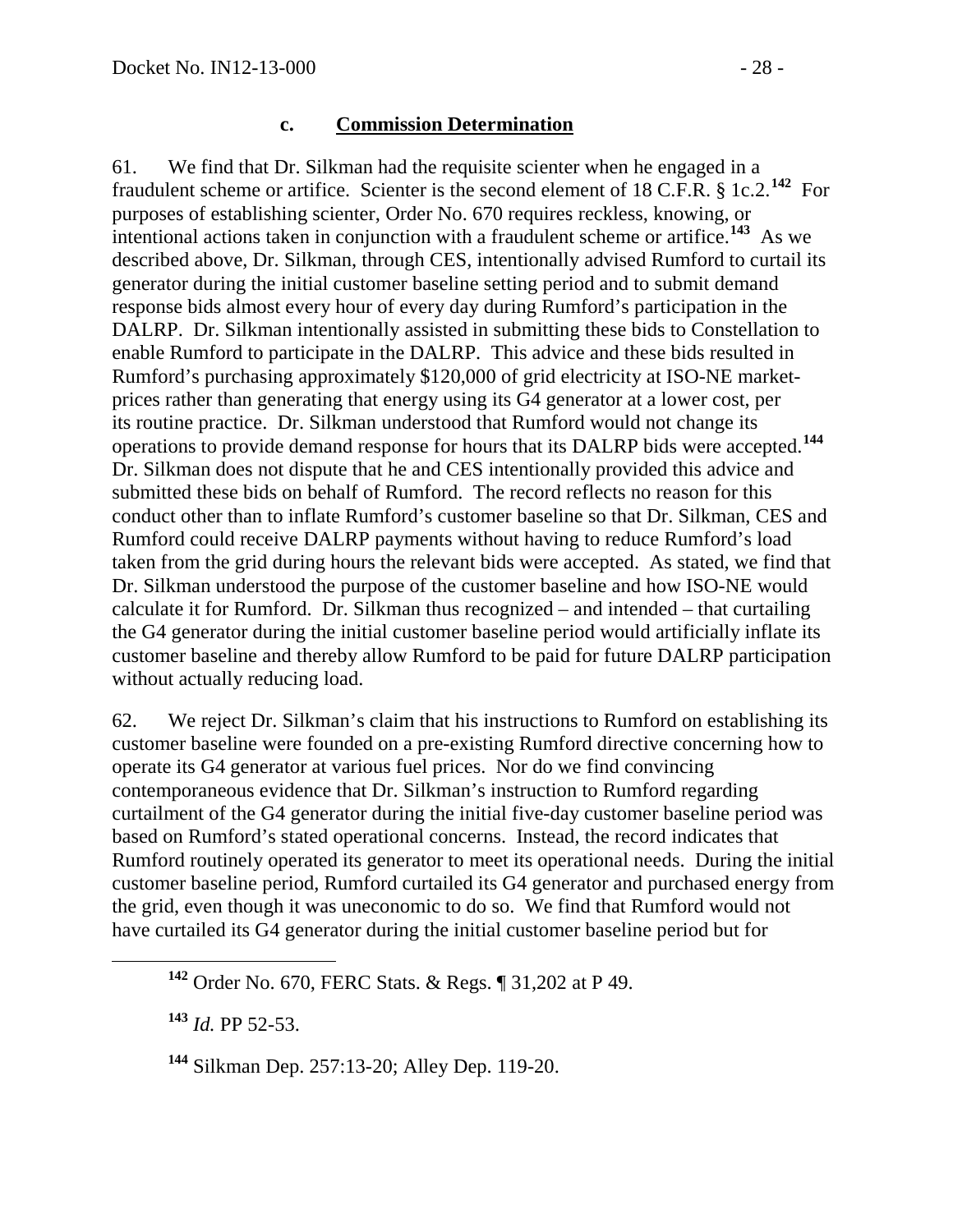Dr. Silkman's advice. This demonstrates that Dr. Silkman was motivated to increase CES's DALRP payments (and his own profits through CES's) received for Rumford's participation in the DALRP and not, as he claims, to ensure that Rumford's customer baseline was established at a level low enough to enable Rumford to shed load safely.

63. Dr. Silkman's requisite scienter is further supported by his understanding of the role that the DALRP customer baseline would play in compensating Rumford and CES for CES's scheme. He intentionally advised Rumford to take more grid energy during the initial customer baseline period, even though it was more costly than operating Rumford's G4 generator, because he knew that those one-time additional expenses would be recouped quickly through future demand response payments. Further, there is no record evidence demonstrating that Dr. Silkman's ongoing instruction to Rumford to submit uniform minimum \$50/MWh demand response offers is attributable to anything other than an attempt to freeze Rumford's customer baseline, thereby ensuring continued payments for non-existent demand response.

64. We reject Dr. Silkman's view that his actions during two Rumford outages in the fall of 2007 prove that he acted in good faith with respect to his DALRP conduct as a whole. As detailed above, Dr. Silkman's fraudulent conduct began when he devised and implemented a scheme. This scheme involved Dr. Silkman, CES and Rumford communicating to ISO-NE a capability of Rumford to reduce its load by 20 MW, setting an artificially high customer baseline, making uniform offers every day of Rumford's participation in the DALRP at the minimum price, and obtaining DALRP payments without providing any actual load reduction not attributable to the artificially inflated customer baseline. Dr. Silkman's actions during the two outages do not detract from or contradict the fraudulent scheme or show that Dr. Silkman acted in good faith. And even if Dr. Silkman were correct that he could have at times advised Rumford to act in ways to obtain even larger demand response payments without reducing its load, Dr. Silkman's failure to do so does not legitimize the scheme he chose to implement, both before and after those outages. **[145](#page-28-0)** In any case, as OE Staff notes, Rumford received a larger DALRP payment than average during the September 2007 outage.

<span id="page-28-1"></span>65. We agree with OE Staff that Dr. Silkman's inaction in response to Constellation's warnings regarding potential improper customer baseline inflation are inconsistent with

<span id="page-28-0"></span>**<sup>145</sup>** As a general matter, we note that there are myriad reasons an entity engaging in fraud or market manipulation would not maximize its unjust profits at every opportunity. For example, an entity might seek to reduce the likelihood for discovery of its fraudulent or manipulative conduct. Thus, an entity's decision to forego possible additional unjust profits does not prove that the entity acted in good faith. Rather, as we stated in Order No. 670, "[f]raud is a question of fact that is to be determined by all the circumstances of a case." Order No. 670, FERC Stats. & Regs. ¶ 31,202 at P 50.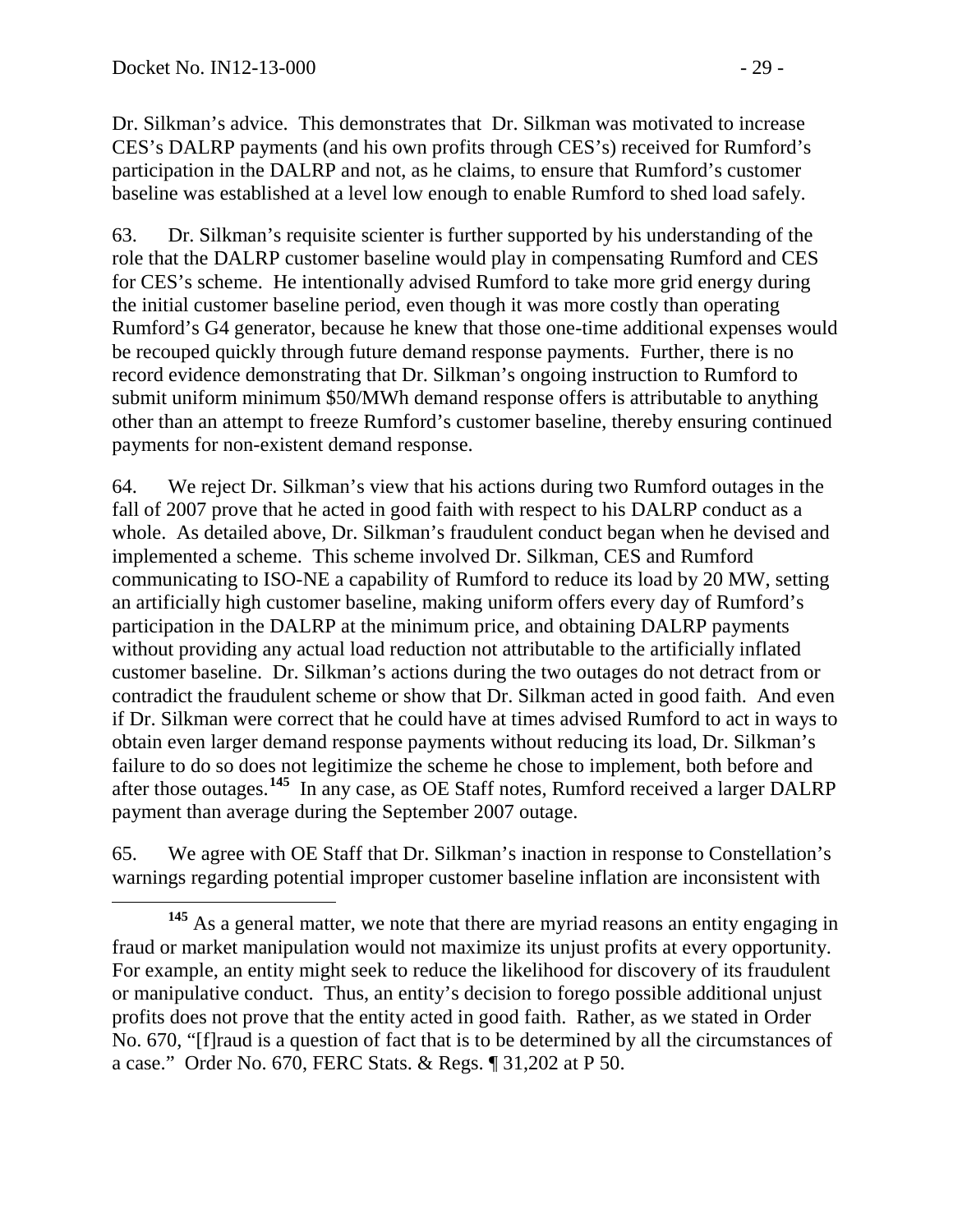Dr. Silkman's claim that he acted in good faith. Dr. Silkman received two communications from Constellation in January 2008 that reasonably should have alerted Dr. Silkman that Rumford's DALRP participation, and thus Dr. Silkman and CES's conduct, was potentially improper. One of these communications was a letter from Constellation to its DALRP customers, expressing concerns that some DALRP customers might have been inflating their customer baselines and submitting DALRP bids that reflected normal usage rather than load reduction. Constellation further stated that it was "concerned that some of [its] Day-Ahead Program customers may have increased their usage while ISO-NE was determining their baselines" and that bids based on these "inflated" baselines "may reflect a customer's normal usage rather than dispatchable load that the ISO-NE can depend upon for reliability purposes."**[146](#page-29-0)** The other communication was an ISO-NE PowerPoint presentation relaying similar concerns and referencing the possibility that such behavior constituted fraud. These two communications should have at the very least given Dr. Silkman concern about the continued validity of his advice for setting Rumford's customer baseline. This is particularly true, given Dr. Silkman's current argument that Constellation and ISO-NE had each previously endorsed his customer baseline advice and our finding that these communications conflict with that purported belief. However, there is no record evidence that Dr. Silkman ever contacted anyone at ISO-NE or Constellation to discuss the validity of his advice to Rumford. Dr. Silkman and CES continued to submit bids and to accept payments resulting from Rumford's inflated customer baseline after Dr. Silkman received these communications. We thus agree with OE Staff that Dr. Silkman's actions are inconsistent with a finding that he acted in good faith.

66. Although Dr. Silkman takes issue with OE Staff's claim that he told Rumford managers that Rumford's offers would clear *every* day, thus ensuring the customer baseline would remain static, we do not find Dr. Silkman's degree of confidence as to whether Rumford's bids would clear every day to be relevant to our determination that Dr. Silkman engaged in fraudulent conduct. Whether or not he knew with absolute certainty that Rumford's daily bids at the minimum \$50/MWh offer price always would clear or advised Rumford that they always would clear, Dr. Silkman knew given market prices in ISO-NE that there was a high likelihood Rumford's bids would clear each day and thereby perpetuate Rumford's inflated customer baseline.**[147](#page-29-1)**

<span id="page-29-0"></span>**<sup>146</sup>** RUMF0001701-02 at 1.

<span id="page-29-1"></span>**<sup>147</sup>** *See* Alley Dep. 90-91 and 119-20.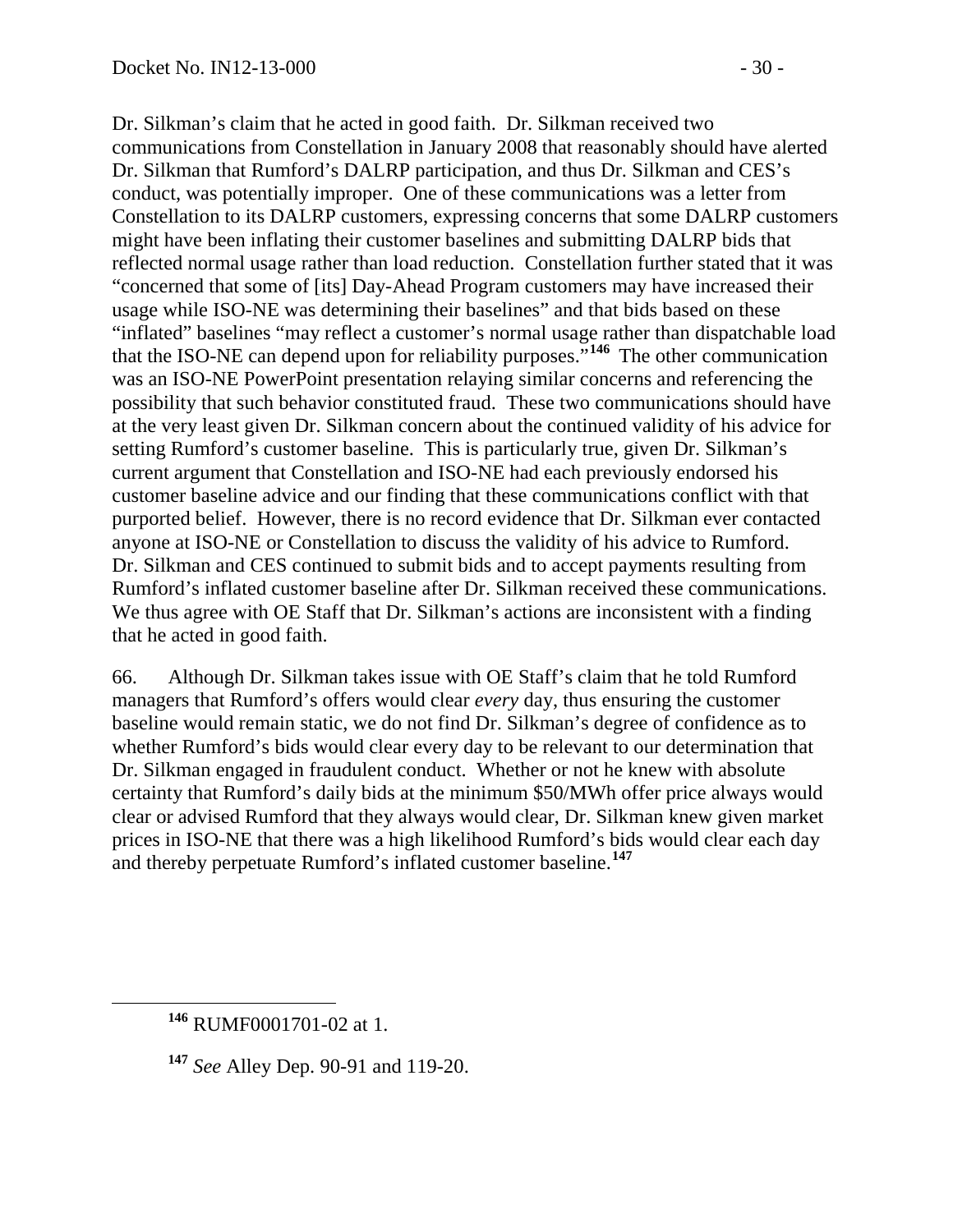### **3. In Connection with a Jurisdictional Transaction**

### **a. Show Cause Answer**

67. Dr. Silkman argues that the Commission does not have jurisdiction over *all* participants in the wholesale electric power industry and here has no jurisdiction over Dr. Silkman in his role as an "advisor."**[148](#page-30-0)** Dr. Silkman maintains that three U.S. Supreme Court cases exempt advisors from the securities fraud rule upon which the Commission's Anti-Manipulation Rule is based and that such cases preclude the Commission from asserting jurisdiction over Dr. Silkman. **[149](#page-30-1)**

68. Comparing section 1c.2 of the Commission's regulations to Rule 10b-5 of the Securities and Exchange Commission's (SEC) regulations, **[150](#page-30-2)** Dr. Silkman explains that in *Central Bank of Denver*, the Supreme Court held that under section 10(b) of the Securities Exchange Act, claims for aiding and abetting are not a primary violation of that Act. **[151](#page-30-3)** Dr. Silkman explains that in *Stoneridge Investment Partners*, "the Supreme Court expanded on *Central Bank* [*of Denver*] and held that a company which did not make any public misstatement or violate a duty to disclose, but did participate in a fraudulent scheme, could not be sued in a private lawsuit under Section 10(b)."**[152](#page-30-4)** Dr. Silkman explains that in *Janus Capital Group*, the Supreme Court held that an investment advisor could not be sued under section 10(b) for false statements made by the investment fund.**[153](#page-30-5)**

<span id="page-30-2"></span><span id="page-30-1"></span>**<sup>149</sup>** Dr. Silkman Answer at 15; Dr. Silkman 1b.19 Response at 46-51 (citing *Janus Capital Group, Inc. v. First Derivative Traders*, 131 S. Ct. 2296 (2011); *Stoneridge Inv. Partners, LLC v. Scientific-Atlanta, Inc.*, 552 U.S. 148 (2008); *Cent. Bank of Denver, N.A. v. First Interstate Bank of Denver, N.A.*, 511 U.S. 164 (1994)).

**<sup>150</sup>** Dr. Silkman 1b.19 Response at 47-48.

<span id="page-30-4"></span>**<sup>152</sup>** *Id.*

<span id="page-30-5"></span>**<sup>153</sup>** *Id.*

<span id="page-30-0"></span>**<sup>148</sup>** Dr. Silkman Answer at 15; Dr. Silkman 1b.19 Response at 64 (citing *Automated Power Exch., Inc. v. FERC*, 204 F.3d 1144, 1153 (D.C. Cir. 2000)).

<span id="page-30-3"></span>**<sup>151</sup>** *Id.* at 48 (citing 15 U.S.C. § 78j(b); *Cent. Bank of Denver*, 511 U.S. 164).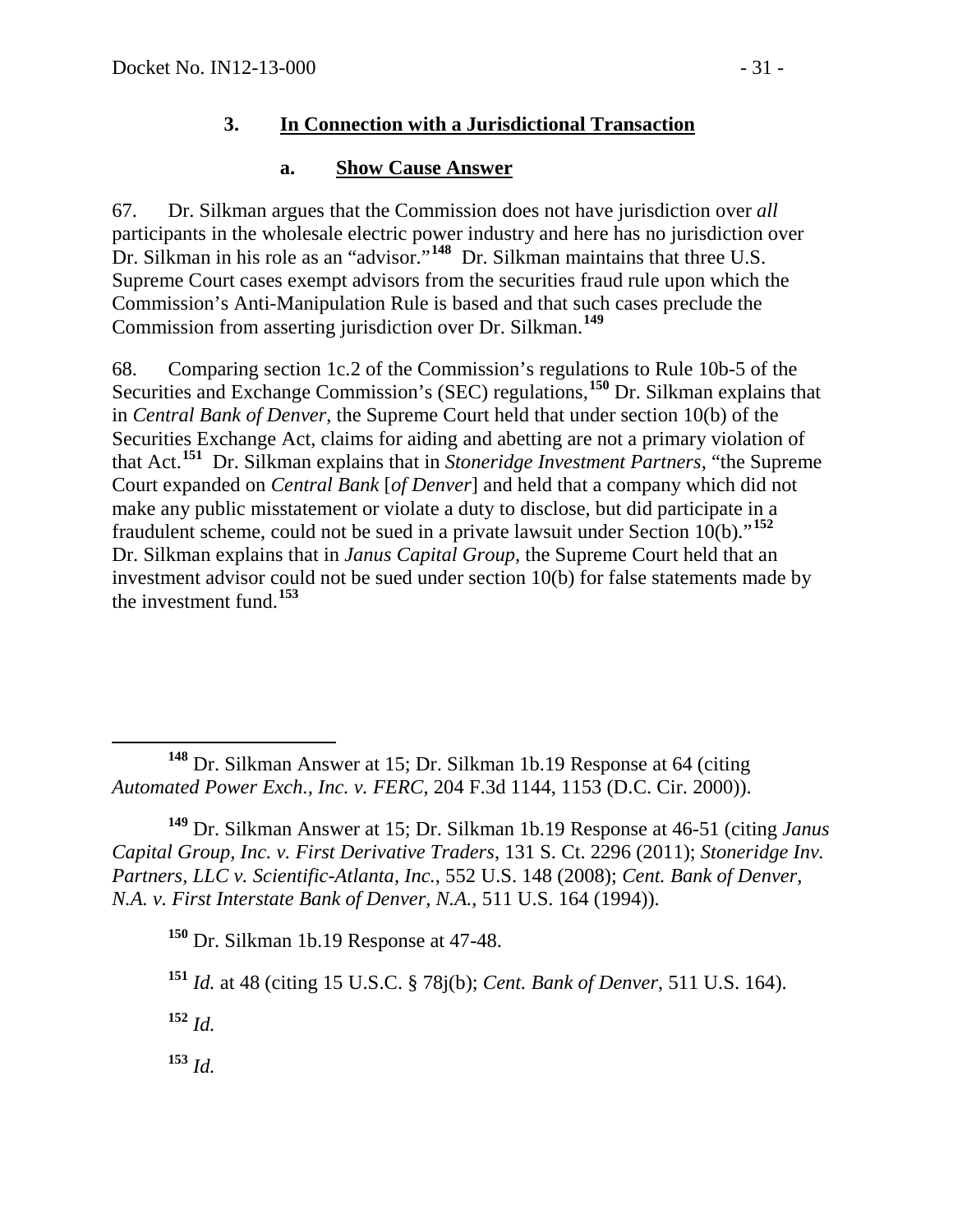### **b. OE Staff Report and Reply**

69. OE Staff argues that Dr. Silkman was not merely an aider and abettor to Rumford's fraud but, rather, himself committed fraud.**[154](#page-31-0)** OE Staff states that CES, through Dr. Silkman, "conceived of the scheme, helped to implement it, repeatedly provided false information to ISO-NE. . . . [, and] directly benefitted from the scheme."<sup>[155](#page-31-1)</sup> OE Staff argues that "Congress intended the Commission's antimanipulation authority to be broad and encompass 'any entity,' including an individual such as [Dr.] Silkman, that engages in fraud in connection with a jurisdictional transaction," and that even if one were to consider Dr. Silkman to be merely an advisor – which he is not – the Commission's jurisdiction would still cover him. **[156](#page-31-2)**

70. OE Staff argues that Dr. Silkman largely disregards pertinent FPA and regulatory language. OE Staff states the operative question is not whether the Commission has jurisdiction over "advisors," but whether Dr. Silkman is an "entity" that engaged in fraudulent activities "in connection with" a transaction subject to the Commission's jurisdiction.<sup>[157](#page-31-3)</sup> OE Staff notes that the Commission in Order No. 670 stated that "if any entity engages in manipulation and the conduct is found to be in connection with a jurisdictional transaction, the entity is subject to the Commission's anti-manipulation authority."**[158](#page-31-4)** OE Staff notes that the Commission defined the term "any entity" as "deliberately inclusive" and demonstrative of "Congressional intent to include any person or form of organization, regardless of his or its legal status, function, or activities."**[159](#page-31-5)**

### **c. Commission Determination**

<span id="page-31-0"></span>71. We find that Dr. Silkman's fraudulent scheme was in connection with a jurisdictional transaction. The third element of establishing a violation of 18 C.F.R. § 1c.2 is determining whether the conduct in question was "in connection with" a transaction subject to the Commission's jurisdiction.**[160](#page-31-6)** Section 201(b)(1) of the FPA

**<sup>154</sup>** OE Staff Reply at 11.

<span id="page-31-1"></span>**<sup>155</sup>** *Id.*

**<sup>156</sup>** *Id.*

**<sup>157</sup>** OE Staff Report at 28.

<span id="page-31-6"></span><span id="page-31-5"></span><span id="page-31-4"></span><span id="page-31-3"></span><span id="page-31-2"></span>**<sup>158</sup>** *Id.* (quoting Order No. 670, FERC Stats. & Regs. ¶ 31,202 at P 16) (internal quotations removed).

**<sup>159</sup>** *Id.* (citing Order No. 670, FERC Stats. & Regs. ¶ 31,202 at P 18).

**<sup>160</sup>** 16 U.S.C. § 824v(a) (2006); 18 C.F.R. § 1c.2(a) (2013).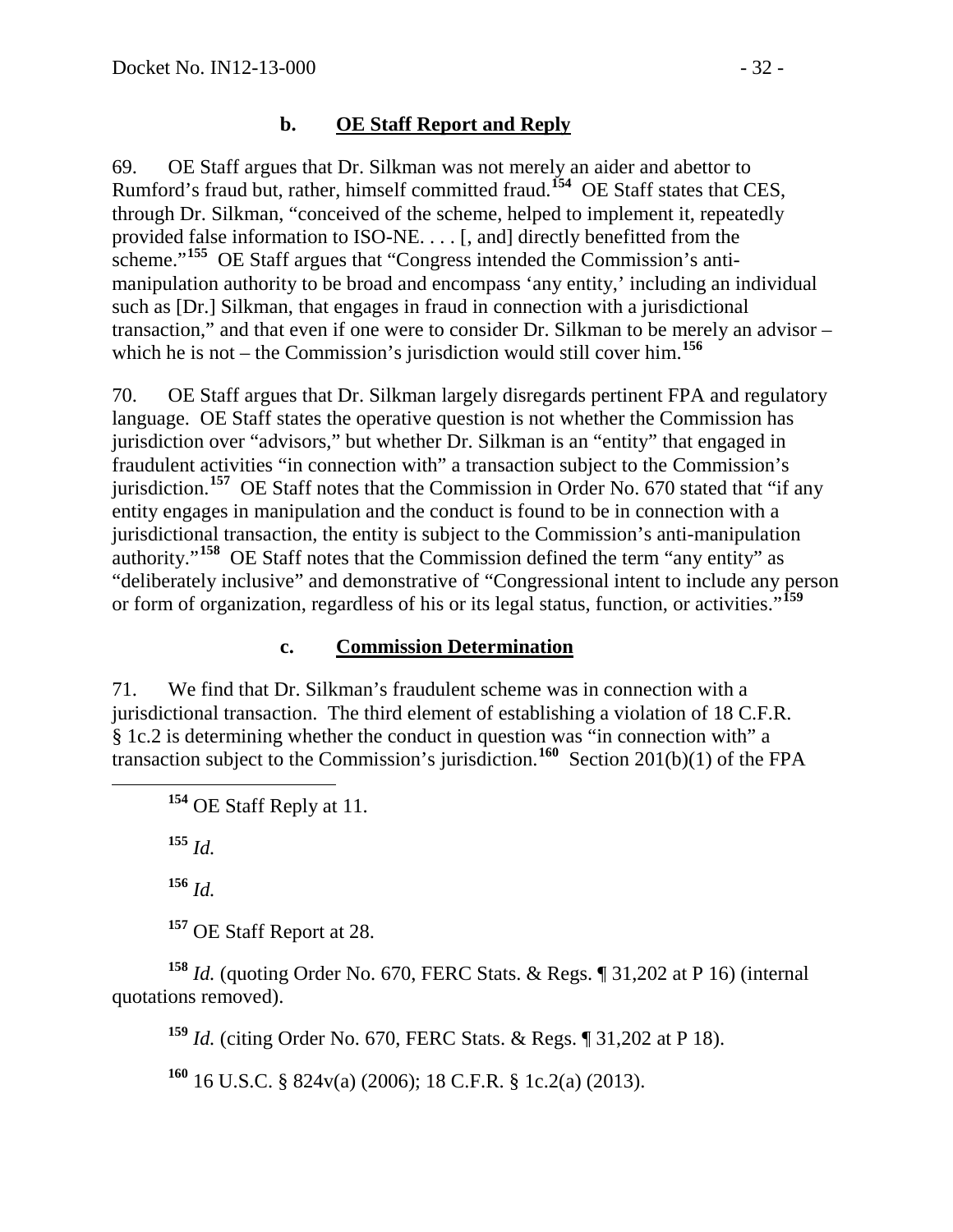bestows jurisdiction to the Commission over "the sale of electric energy at wholesale in interstate commerce."**[161](#page-32-0)** Section 205(a) of the FPA confers jurisdiction to the Commission over "[a]ll rates and charges made, demanded or received by any public utility for or in connection with the . . . sale of electric energy subject to the jurisdiction of the Commission, and all rules and regulations affecting or pertaining to such rates or charges."**[162](#page-32-1)** There is well-established court precedent with respect to Commission jurisdiction over practices that directly or significantly affect rates under the FPA. **[163](#page-32-2)** A demand response resource that may not be a public utility nonetheless may choose to participate in ISO-administered organized wholesale energy markets, therefore making it a market participant. The Commission has repeatedly found that market rules governing such participation by demand response resources in an organized wholesale energy market constitute practices that directly affect rates in those jurisdictional markets and therefore are subject to the Commission's jurisdiction under section 205(a) and (c) of the FPA.**[164](#page-32-3)** Here, ISO-NE's markets are within the Commission's jurisdiction, as is ISO-NE's Commission-approved DALRP.**[165](#page-32-4)**

**<sup>161</sup>** 16 U.S.C. § 824(b)(1) (2006).

**<sup>162</sup>** *Id.* § 824d(a) (2006).

<span id="page-32-2"></span><span id="page-32-1"></span><span id="page-32-0"></span>**<sup>163</sup>** *See Conn. Dep't of Pub. Util. Control v. FERC*, 569 F.3d 477, 484 (D.C. Cir. 2009) ("[w]here capacity decisions about an interconnected bulk power system affect FERC-jurisdictional transmission rates for that system without directly implicating generation facilities, they come within the Commission's authority" as a practice affecting rates under FPA); *Miss. Industries v. FERC*, 808 F.2d 1525, 1542 (D.C. Cir. 1987) (while capacity allocation costs "do not fix wholesale rates, their terms do directly and significantly affect the wholesale rates at which the operating companies exchange energy"); *City of Cleveland v. FERC*, 773 F.2d 1368, 1376 (D.C. Cir. 1985) ("there is an infinitude of practices affecting rates and services"); *Groton v. FERC*, 587 F.2d 1296, 1302 (D.C. Cir. 1978) (capacity deficiency charge, just as the capacity adjustment charge "must be deemed to be within the Commission's jurisdiction because it too represents a charge for the power and service the overloaded participant receives or it is at least a rule or practice affecting the charge for these services").

<span id="page-32-3"></span>**<sup>164</sup>** *See* Order No. 745-A, 137 FERC ¶ 61,215 at PP 20-35; *EnergyConnect, Inc.*, 130 FERC ¶ 61,031, at PP 27-32 (2010) (Commission has jurisdiction to regulate certain aspects of demand response and ISO market rules governing demand response as practices significantly affecting rates in organized wholesale electric markets).

<span id="page-32-4"></span>**<sup>165</sup>** *See, e.g.*, September 11, 2008 Order, 124 FERC ¶ 61,235 at P 25 (approving revision to ISO-NE DALRP as just and reasonable); April 4, 2008 Order, 123 FERC ¶ 61,021 at PP 63-65 (approving revision to ISO-NE DALRP as just and reasonable); (continued…)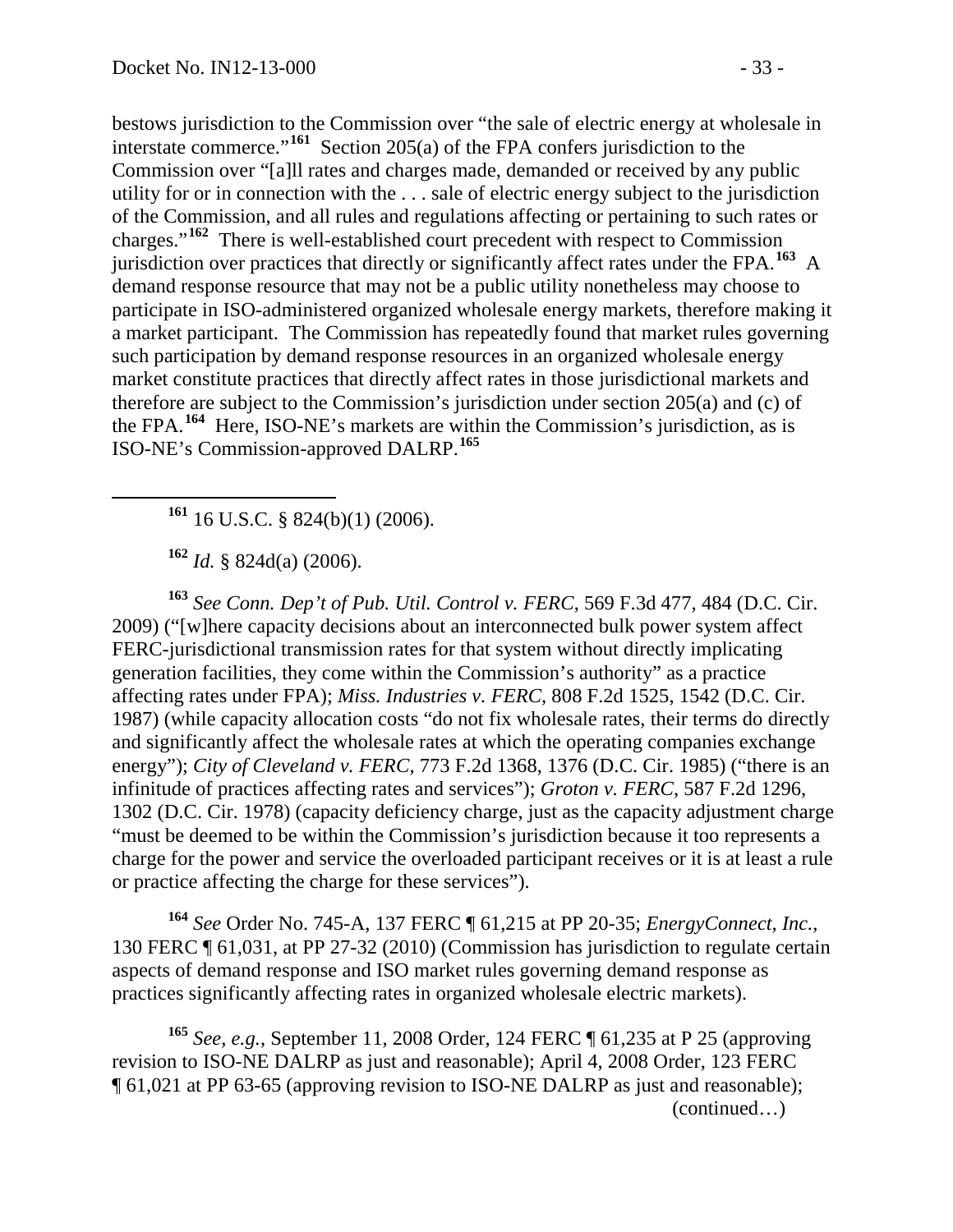72. We next find that Dr. Silkman's actions were "in connection with" a jurisdictional transaction, namely, Rumford's DALRP participation. Dr. Silkman devised the fraudulent scheme described above in which Rumford curtailed its generation and purchased electricity uneconomically during the initial customer baseline period to establish a false and inflated customer baseline. Dr. Silkman and CES also communicated with ISO-NE with respect to Rumford's DALRP participation, including communicating to ISO-NE that Rumford had a demand response capability of 20 MW. Dr. Silkman and CES further managed Rumford's day-to-day activities regarding its participation in the DALRP and, through Constellation, were responsible for submitting Rumford's DALRP offers. Thus, we find that Dr. Silkman's actions independent of Rumford were "in connection with" jurisdictional transactions.

73. We find that 18 C.F.R. § 1c.2 reaches Dr. Silkman's conduct in this case and that the Commission has jurisdiction over Dr. Silkman for purposes of enforcing section 1c.2. Section 1c.2 makes it unlawful for "any entity, directly or indirectly" to engage in fraudulent activities "in connection with" a transaction subject to the Commission's jurisdiction.**[166](#page-33-0)** The phrase "any entity" is broad, and applies to any person such as Dr. Silkman who had both direct and indirect involvement in, and profited in connection with, Rumford's DALRP participation. **[167](#page-33-1)** Moreover, as discussed above, the Commission has jurisdiction over the DALRP.

74. We find that the Supreme Court cases applying section 10(b) upon which Dr. Silkman relies are inapposite and do not insulate him from liability under section 1c.2. In *Central Bank of Denver*, the Supreme Court held that private liability under section 10(b) did not extend to those who aided and abetted a violation but did not themselves commit manipulative or deceptive acts.**[168](#page-33-2)** *Central Bank*, however, does not bear on our determination that Dr. Silkman violated section 1c.2, based upon the finding that Dr. Silkman himself committed manipulative and deceptive acts in connection with jurisdictional transactions, as discussed above. In *Stoneridge Investment Partners*, the Court addressed the "reach of the private right of action the Court has found implied in

 $\overline{a}$ *New England Power Pool & ISO New England, Inc.*, 111 FERC ¶ 61,064 (2005) (approving ISO-NE demand response programs and related tariff provisions).

<span id="page-33-1"></span><span id="page-33-0"></span>**<sup>166</sup>** 18 C.F.R. § 1c.2 (2013); *see also* 16 U.S.C. § 824v(a) (2006) ("It shall be unlawful for any entity . . . directly or indirectly, to use or employ, in connection with the purchase or sale of electric energy . . . subject to the jurisdiction of the Commission, any manipulative or deceptive device or contrivance.").

**<sup>167</sup>** *See* Order No. 670, FERC Stats. & Regs. ¶ 31,202 at P 18.

<span id="page-33-2"></span>**<sup>168</sup>** *Cent. Bank of Denver*, 511 U.S. at 177-78.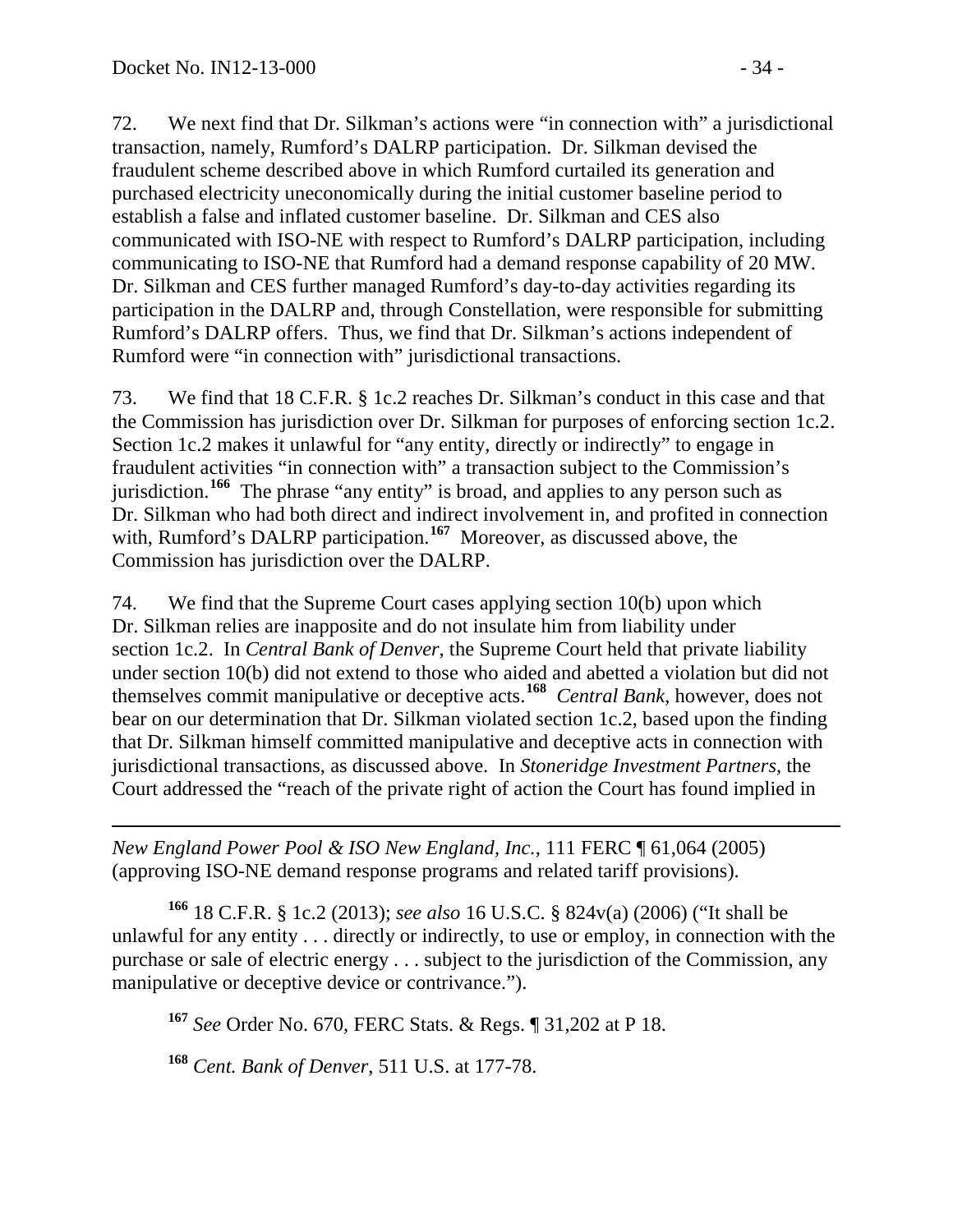§ 10(b)" and determined plaintiffs had not relied on the respondents' conduct and thus could not bring suit.**[169](#page-34-0)** Unlike the implied private right of action under section 10(b), a private individual's reliance on a manipulative or deceptive act is not an element in a government enforcement action under the FPA**[170](#page-34-1)** and, thus, *Stoneridge Investment Partners* has no relevance to our decision here. Finally, in *Janus Capital Group*, the Court addressed the meaning of making a false statement under SEC Rule 10b-5(b), and held that only the person or entity that "ultimately has authority over a false statement" could be held liable for such violations. **[171](#page-34-2)** However, *Janus Capital Group* involved SEC Rule 10b-5(b), which establishes liability for false statements, whereas this case involves liability for schemes and fraud.**[172](#page-34-3)**

## **III. Civil Penalty Determination**

75. Having concluded that Dr. Silkman, in connection with the purchase or sale of electricity intentionally or knowingly devised and participated in a fraudulent scheme in violation of section 222(a) of the FPA and section 1c.2 of the Commission's regulations, we now must determine the appropriate penalties to assess. The OE Staff Report recommends that we assess civil penalties against Dr. Silkman. After assessing the legal and factual issues, including those raised by Dr. Silkman, and "tak[ing] into consideration the seriousness of the violation and the efforts of such person to remedy the violation in a timely manner,"<sup>[173](#page-34-4)</sup> we agree with OE Staff's recommendation and assess penalties.

76. Pursuant to section 316A(b) of the FPA, the Commission may assess a civil penalty of up to \$1 million per day, per violation against any person who violates Part II of the FPA (including section 222 of the FPA) or any rule or order thereunder. **[174](#page-34-5)** In determining the amount of a proposed penalty, section 316A(b) requires the Commission to consider "the seriousness of the violation and the efforts of such person to remedy the violation in a timely manner."**[175](#page-34-6)** For natural persons, who are not subject to the

**<sup>169</sup>** *Stoneridge Investment Partners*, 552 U.S. at 152, 158-59.

**<sup>170</sup>** *See* Order No. 670, FERC Stats. & Regs. ¶ 31,202 at P 48 & n.102.

**<sup>171</sup>** *Janus Capital Group*, 131 S. Ct. at 2303.

<span id="page-34-5"></span><span id="page-34-4"></span><span id="page-34-3"></span><span id="page-34-2"></span><span id="page-34-1"></span><span id="page-34-0"></span>**<sup>172</sup>** SEC Rules 10b-5(a) and (c), which establish liability for schemes and fraud, mirror the parts of section 1c.2 herein at issue.

<span id="page-34-6"></span>**<sup>173</sup>** 16 U.S.C. § 825o-1(b) (2006). **<sup>174</sup>** *Id.* **<sup>175</sup>** *Id.*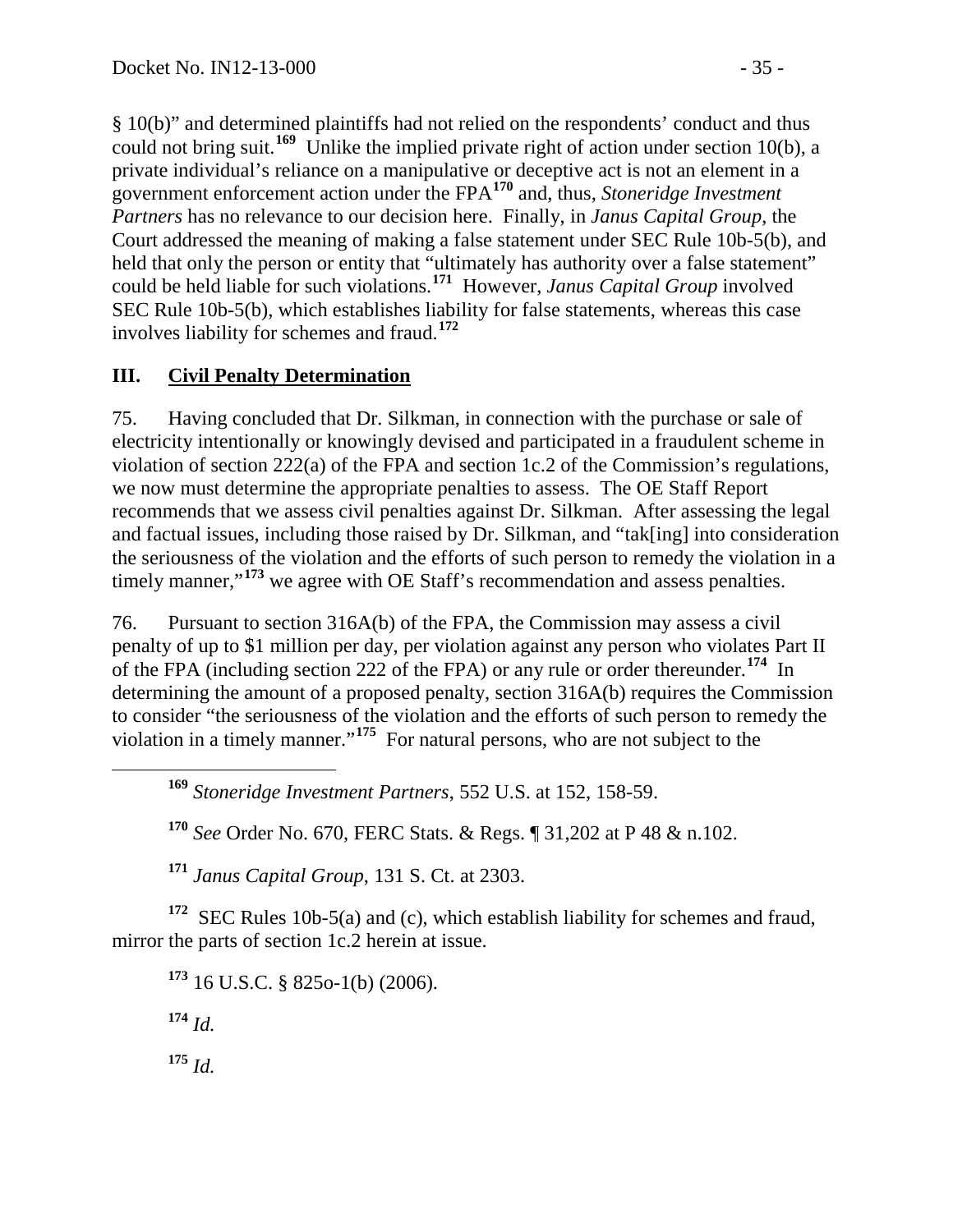Commission's Penalty Guidelines,**[176](#page-35-0)** the Commission has previously considered five factors in determining the amount of any civil penalty assessed pursuant to section 316A of the FPA: (1) seriousness of the offense; (2) commitment to compliance; (3) selfreporting; (4) cooperation; and (5) reliance on OE Staff guidance.**[177](#page-35-1)**

# **A. Show Cause Answer**

77. Dr. Silkman argues OE Staff's proposed civil penalty of \$1,250,000 is "ruinous" and "ridiculous," emphasizing that Dr. Silkman received no direct compensation for CES's work on Rumford's behalf.**[178](#page-35-2)** Although not further discussed in his Answer, Dr. Silkman incorporates his additional objections to OE Staff's proposed civil penalty from his earlier 18 C.F.R. § 1b.19 response. Those arguments are summarized below.

78. Dr. Silkman asserts that the Commission should proceed against only CES, not Dr. Silkman, because Dr. Silkman, in his role as a CES member, will indirectly pay for any CES disgorgement and civil penalty.**[179](#page-35-3)** Based on his asserted entitlement to 21 percent of CES's profits and his claim that CES's profits from the \$166,000 it received from Rumford's DALRP participation amounted to only \$26,000, Dr. Silkman claims his indirect earnings from advising Rumford are only \$5,460.**[180](#page-35-4)** Dr. Silkman claims OE Staff's \$1,250,000 penalty is disproportionate to this small payment. Dr. Silkman states that to pay OE Staff's proposed civil penalty would require close to his entire 2010 income (\$300,000) for several years.<sup>[181](#page-35-5)</sup> Dr. Silkman also contends the proposed civil penalty would force him into bankruptcy.**[182](#page-35-6)**

<span id="page-35-0"></span>79. Dr. Silkman further claims that his advice to Rumford caused no loss, and that, in any case, Rumford's DALRP bids caused no losses to New England customers.**[183](#page-35-7)**

**<sup>176</sup>** *See supra* note [14.](#page-3-5)

<span id="page-35-1"></span>**<sup>177</sup>** *See supra* note [15.](#page-3-6)

<span id="page-35-2"></span>**<sup>178</sup>** Dr. Silkman Answer at 18.

<span id="page-35-3"></span>**<sup>179</sup>** Dr. Silkman 1b.19 Response at 76.

<span id="page-35-4"></span>**<sup>180</sup>** *Id.* at 77.

<span id="page-35-5"></span>**<sup>181</sup>** *Id.*

<span id="page-35-6"></span>**<sup>182</sup>** *Id.* at 68.

<span id="page-35-7"></span>**<sup>183</sup>** *Id.* at 71.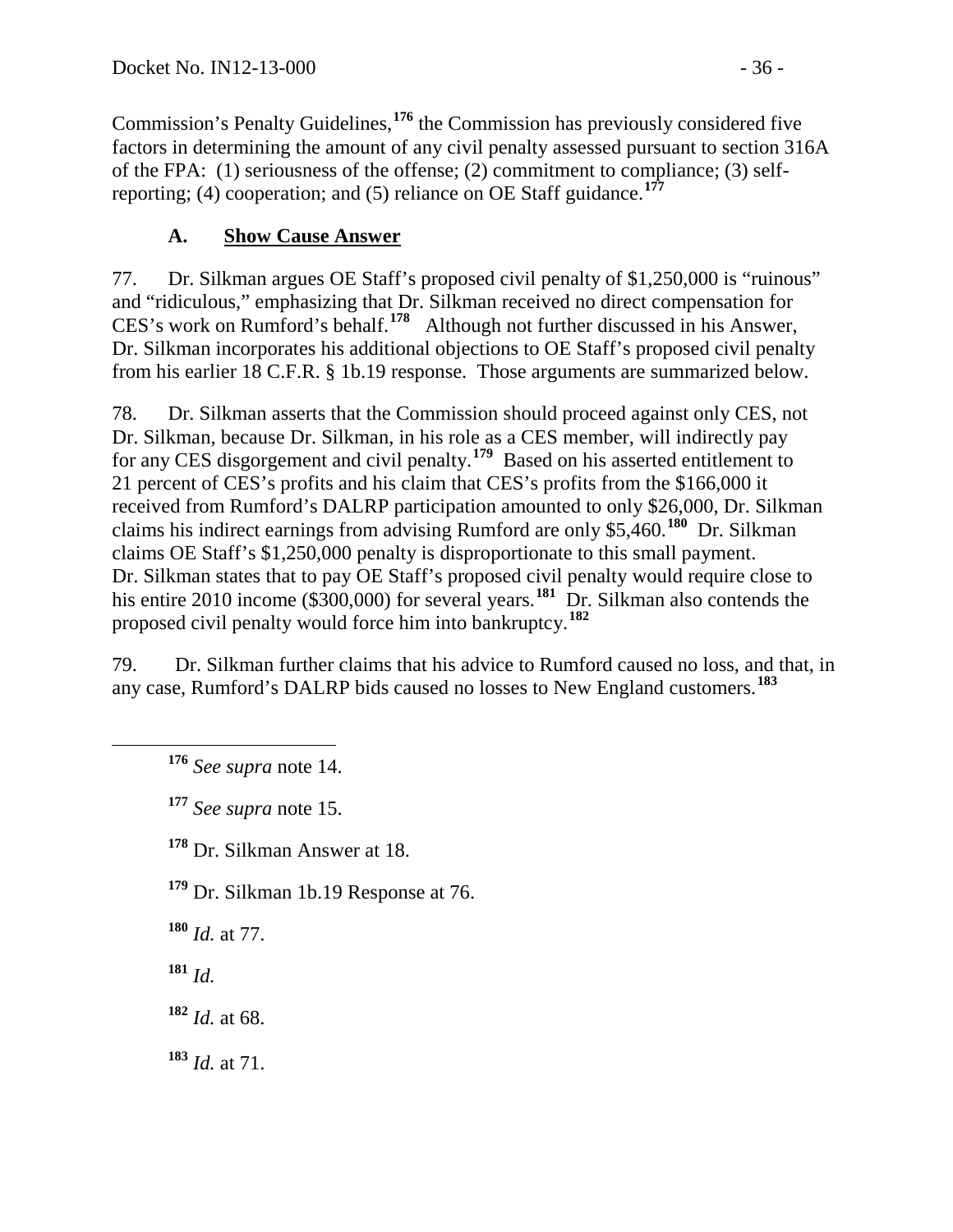## **B. OE Staff Report and Reply**

80. OE Staff argues that Dr. Silkman's violation independently warrants assessment of the proposed \$1,250,000 civil penalty.**[184](#page-36-0)** OE Staff notes that Dr. Silkman's behavior particularly warranted a civil penalty because Dr. Silkman and CES held themselves out as energy consulting experts in Commission-jurisdictional markets yet played a central role in the fraud.**[185](#page-36-1)** OE Staff asserts that "proposed penalty is appropriate in light of the significant harm caused by [Dr.] Silkman's intentional behavior" and that the proposed penalty is consistent with the Commission's Revised Policy Statement on Enforcement.**[186](#page-36-2)**

81. OE Staff rejects Dr. Silkman's claim that his actions as an advisor caused no loss. OE Staff repeats its view that Dr. Silkman was not simply an advisor but instead an active participant in the fraudulent scheme, having conceived it, helped implement it, perpetuated it through false information provided to ISO-NE, and economically benefitted from it.**[187](#page-36-3)** Similarly, OE Staff disputes Dr. Silkman's assertion that New England customers benefitted from Rumford's actions, arguing that Rumford provided no value to ISO-NE because it did not change its operations other than curtailing generation during the baseline period.**[188](#page-36-4)**

82. In the OE Staff Report, OE Staff argues that Dr. Silkman has the financial ability to pay OE Staff's recommended \$1,250,000 civil penalty. OE Staff notes that Dr. Silkman had substantial federal taxable income during the time of the violations in 2007 and 2008 and that Dr. Silkman owns assets of substantial value.**[189](#page-36-5)** Accordingly, OE Staff argues that Dr. Silkman should be able to pay the recommended civil penalty and to avoid bankruptcy by contributing a portion of his annual income and liquidating some of his assets. OE Staff notes that it does not oppose permitting Dr. Silkman to pay his civil penalty over a multi-year period.**[190](#page-36-6)**

<span id="page-36-6"></span><span id="page-36-5"></span><span id="page-36-4"></span><span id="page-36-3"></span><span id="page-36-2"></span><span id="page-36-1"></span><span id="page-36-0"></span> **<sup>184</sup>** OE Staff Report at 30. **<sup>185</sup>** *Id.* **<sup>186</sup>** OE Staff Reply at 13. **<sup>187</sup>** *Id.* at 11. **<sup>188</sup>** *Id.* at 7. **<sup>189</sup>** OE Staff Report at 30. **<sup>190</sup>** *Id.*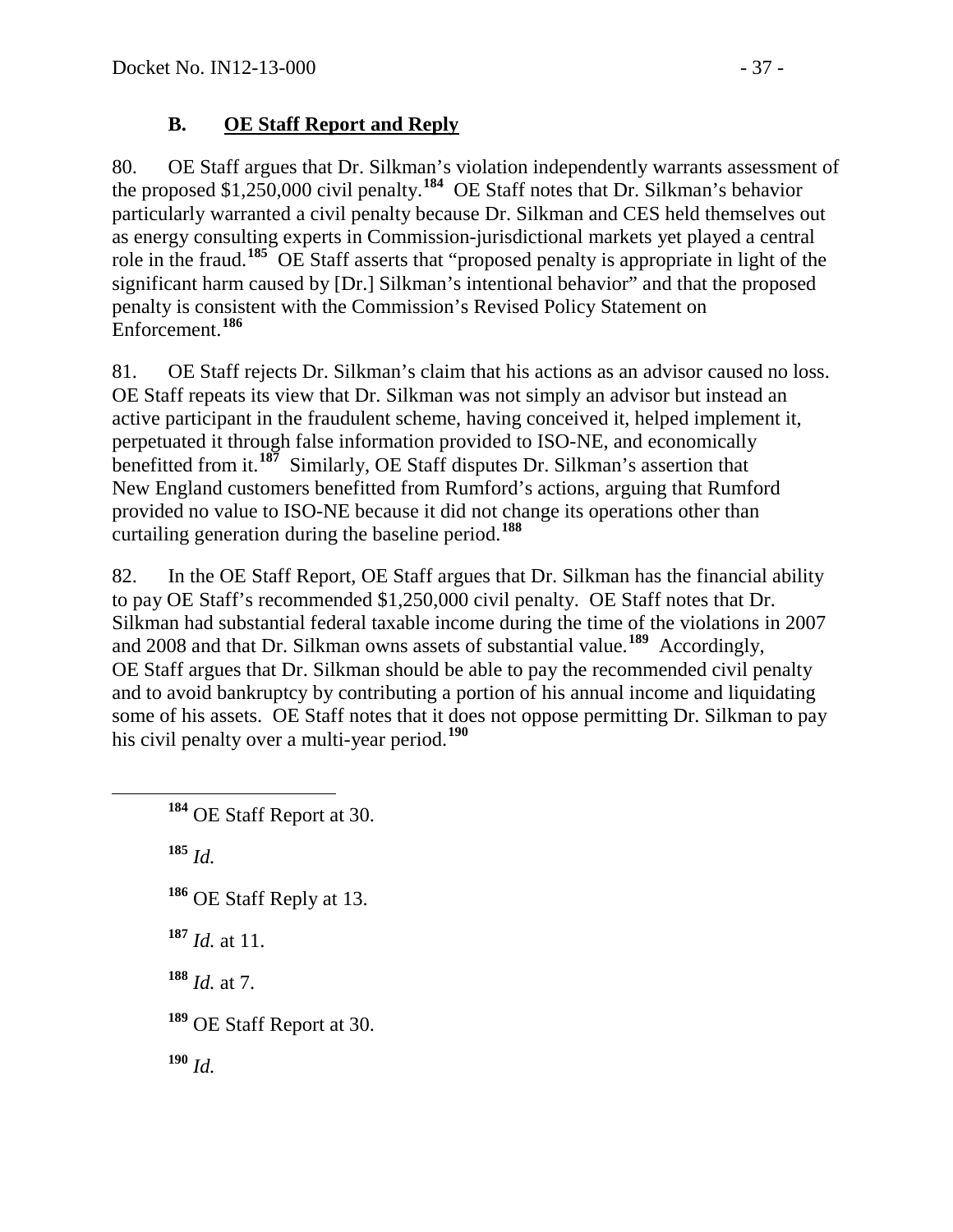### **C. Commission Determination**

## **1. Seriousness of the Violation**

83. The Revised Policy Statement on Enforcement identifies a number of issues to be considered when analyzing the seriousness of violations of the FPA. We discuss these factors below to the extent that they are relevant here. Consideration of these factors establishes that Dr. Silkman's violations were serious and warrant a penalty.

84. *Harm Caused by the Violation.* As described above, we agree with OE Staff that Dr. Silkman conceived of and participated in a fraudulent scheme that resulted in ISO-NE (on behalf of its customers) paying Rumford, CES and Constellation \$3,336,964.63 across more than six months in 2007 and 2008 for non-existent demand response attributable to Rumford's artificially inflated baseline. We further agree with OE Staff that all of these DALRP payments resulting from Rumford's program participation were reasonably foreseeable and are properly an "actual loss" to ISO-NE, the harm from which should be attributed to Dr. Silkman and the other participants in his fraudulent scheme.**[191](#page-37-0)** We also reject Dr. Silkman's view that Rumford's actions caused no market harm. ISO-NE paid Rumford (and through Rumford, CES and Dr. Silkman) to provide demand response under the confines of a specific program, the requirements of which Dr. Silkman purposefully evaded through the establishment of a false Rumford customer baseline. Dr. Silkman harmed ISO-NE and its customers through the payments that ISO-NE made for the demand response that Dr. Silkman's client, Rumford, did not provide.

85. *Manipulation, Deceit, Fraud and Recklessness or Indifference to Results of Actions.* As noted above in Section II, the scheme Dr. Silkman developed and participated in violated section 1c.2 of the Commission's regulations. Dr. Silkman's scheme was designed to deceive ISO-NE and to misrepresent Rumford's intent and ability to reduce load while participating in the DALRP.

86. *Willful Action or in Concert with Others*. Dr. Silkman's scheme involved intentional manipulation of Rumford's customer baseline and was designed to deceive

<span id="page-37-0"></span>**<sup>191</sup>** Although not binding on Dr. Silkman as a natural person, we note that our Penalty Guidelines measure a violation's harm in part by examining the greater of the gain or loss caused. Application Note 2(A) to Penalty Guidelines § 2B1.1 specifies that "loss" is the greater of "actual loss or intended loss." Application Note  $2(A)(i)$  defines "actual loss" as "the reasonably foreseeable pecuniary harm that resulted from the violation." These definitions inform our conclusion that the measure of the harm caused by Dr. Silkman should include all of ISO-NE's payments to Rumford during the period in which his fraudulent scheme was conducted.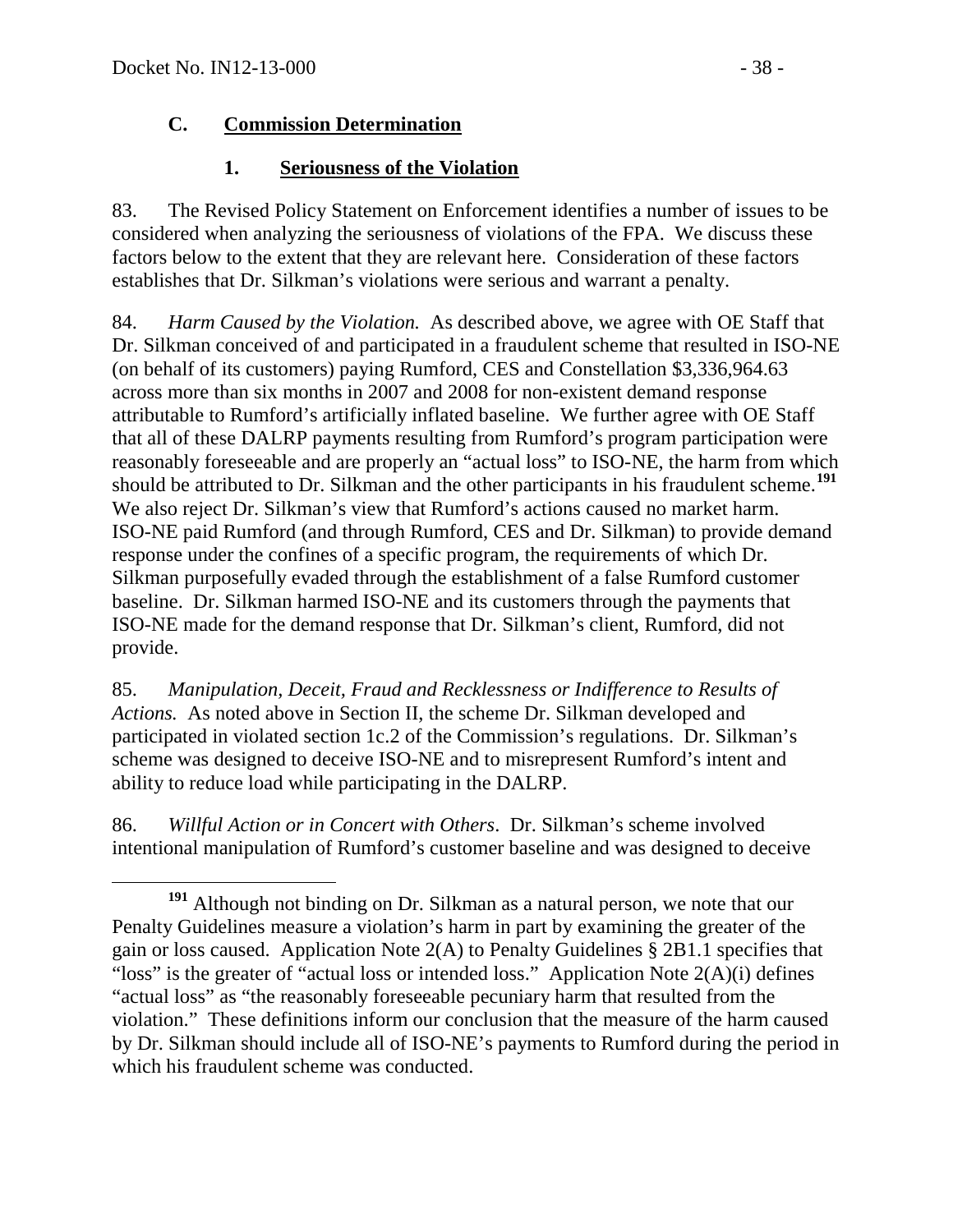ISO-NE to enable CES and Rumford (and through CES, Dr. Silkman) to receive DALRP payments while not altering Rumford's operations. As noted previously, we are not persuaded that Dr. Silkman acted inadvertently.

87. *Isolated Instance or Recurring Problem Systematic and Persistent Wrongdoing, and Duration.* Under Dr. Silkman's scheme, CES and Rumford (and through CES, Dr. Silkman) persistently and systematically coordinated fraudulent offers to ISO-NE each day of Rumford's DALRP participation to perpetuate Rumford's false customer baseline. CES's violation began during the five days in which it established Rumford's initial artificial customer baseline and extended for each day during the period Rumford made daily offers at a level designed to perpetuate its initial artificial customer baseline.

88. *Self-Reporting.* Dr. Silkman's wrongdoing came to the Commission's attention after ISO-NE discovered Rumford's false customer baseline and referred it to the Office of Enforcement. Dr. Silkman did not self-report his wrongdoing.

# **2. Mitigating Factors Relating to Culpability**

89. *Commitment to Compliance and Actions Taken to Correct Violation*. The Commission has stated that it will take into account the nature and extent of an entity's internal compliance measures in existence at the time of the violation as well as the actions taken by an entity to correct the activity that produced the violation.**[192](#page-38-0)** Here, neither Dr. Silkman nor his company, CES, had procedures in place to detect violations. Dr. Silkman and CES also provided no training of employees regarding the regulatory requirements governing energy markets and assigned no individual as ultimately responsible to ensure compliance. Moreover, as discussed above, Dr. Silkman received multiple communications indicating his and Rumford's conduct in the DALRP was likely improper, but he did nothing to remedy such conduct.<sup>[193](#page-38-1)</sup> Under these circumstances, we find that no compliance program credit is warranted.

90. *Cooperation.* Dr. Silkman's cooperation with OE Staff's investigation was sufficient to warrant credit and consideration.

<span id="page-38-0"></span>91. *Self-Reporting*. Self-reporting of violations is an important consideration because entities are in the best position to detect and correct such violations. In the Revised Policy Statement on Enforcement, the Commission acknowledged that it would award penalty credit for parties that promptly self-report violations.**[194](#page-38-2)** Dr. Silkman made no

**<sup>192</sup>** Revised Policy Statement on Enforcement, 123 FERC ¶ 61,156 at P 57.

<span id="page-38-1"></span>**<sup>193</sup>** *See supra* P [65.](#page-28-1)

<span id="page-38-2"></span>**<sup>194</sup>** Revised Policy Statement on Enforcement, 123 FERC ¶ 61,156 at P 62.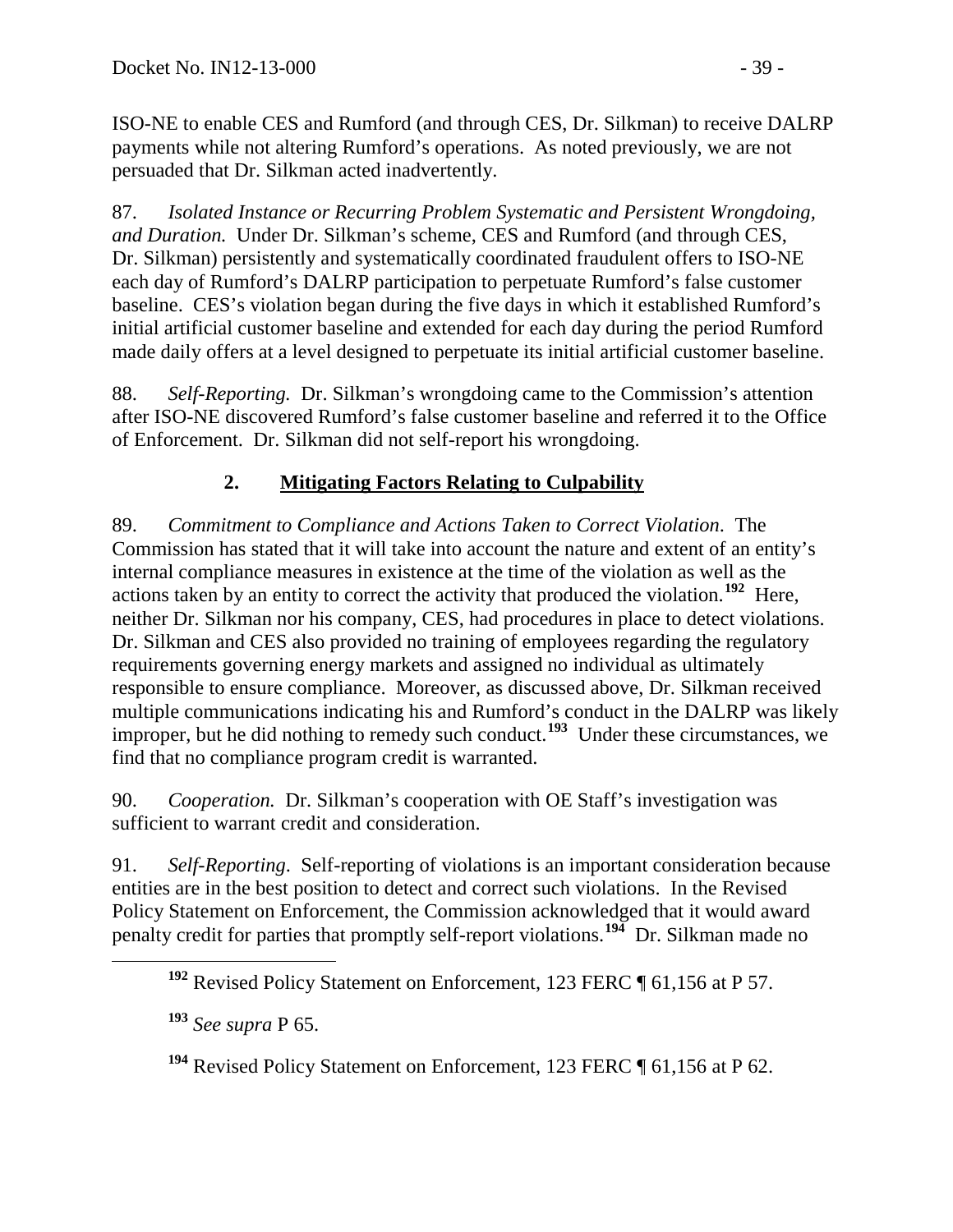report; ISO-NE instead discovered and referred his conduct. This factor, therefore, cannot serve to mitigate Dr. Silkman's violations.

92. *Reliance on Staff Guidance.* Dr. Silkman did not rely on Staff guidance and is not eligible for a credit for doing so.

### **3. Appropriate Penalty**

93. Based on the foregoing factors, the pleadings in this case and the OE Staff Report, the Commission finds that there is a need to deter the fraudulent conduct at issue and that a civil penalty of \$1,250,000 is fair and reasonable under the circumstances. We find this civil penalty to be particularly appropriate given Dr. Silkman's use of his position as a provider of expert energy consulting services to develop and to solicit participation in a fraudulent scheme to undermine the ISO-NE DALRP. We reject Dr. Silkman's assertion that we should proceed only against CES for this conduct based on Dr. Silkman's potential indirect payment of a portion of any penalty we might assess against CES in the parallel CES proceeding. CES as a corporate entity and Dr. Silkman as an individual are each separately liable for violating section 1c.2 of the Commission's regulations and we find pursuing each is necessary here to appropriately deter corporate and individual fraudulent conduct.

94. We note that, in concluding that \$1,250,000 is a fair and reasonable civil penalty, we have taken into consideration Dr. Silkman's current financial condition. Although not binding on an individual like Dr. Silkman, our Penalty Guidelines establish that a reduction based on inability to pay is applicable only where the Commission finds that "the organization is not able and, even with the use of a reasonable installment schedule, is not likely to become able to pay" a penalty.**[195](#page-39-0)** Those standards also require that any reduction from the otherwise applicable penalty amount be "no more than necessary to avoid substantially jeopardizing the continued viability of the organization."**[196](#page-39-1)** Measured by this standard, which we find equally relevant to an individual like Dr. Silkman, we agree with OE Staff that Dr. Silkman can pay a civil penalty without risk of bankruptcy. Dr. Silkman can contribute a portion of his annual salary and divest assets he owns to pay a penalty. Moreover, we agree with OE Staff that a payment plan can alleviate concerns about Dr. Silkman's inability to pay a penalty. Therefore, we direct Dr. Silkman to either: (a) pay the \$1,250,000 civil penalty within 60 days of the date of this order; or (b) within 30 days of this order, submit for Commission approval a payment plan agreed to by him and OE Staff.

<span id="page-39-0"></span>**<sup>195</sup>** Penalty Guidelines § 1C3.2(b).

<span id="page-39-1"></span>**<sup>196</sup>** *See id.* § 1C3.2; Application Note 1 to Penalty Guidelines § 1C3.2.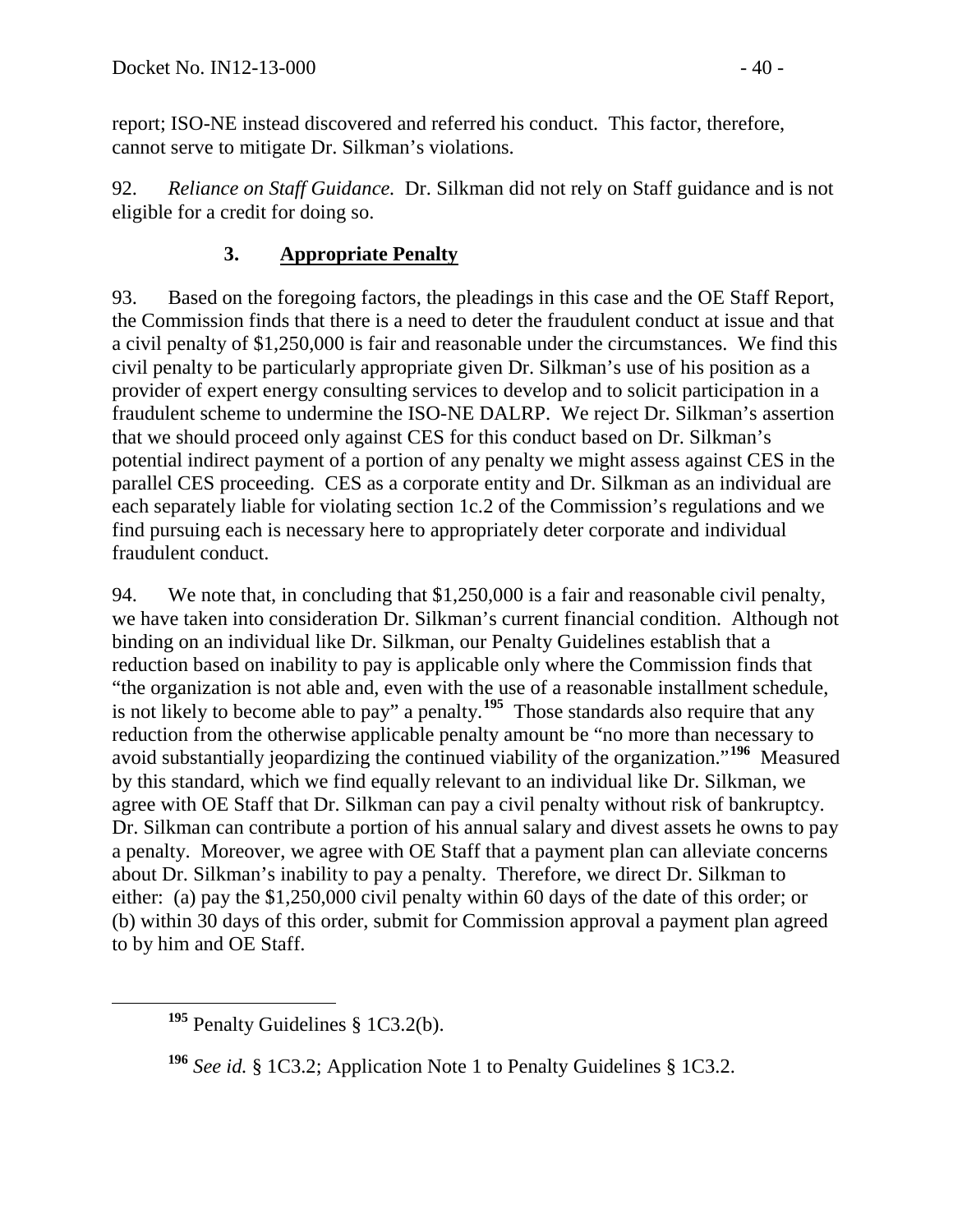95. If Dr. Silkman does not agree to a payment plan with OE Staff within 30 days or does not pay the \$1,250,000 civil penalty within 60 days of the date of this order, then the Commission will commence an action in a United States district court for an order affirming the penalty, in which the district court may review the assessment of the civil penalty *de novo*. **[197](#page-40-0)**

96. Finally, this order will not be subject to rehearing.

The Commission orders:

(A) Dr. Richard Silkman is hereby directed to pay to the United States Treasury by a wire transfer a civil penalty in the sum of \$1,250,000, as discussed in the body of this order.

(B) Dr. Richard Silkman is hereby directed to either:

(1) pay the \$1,250,000 civil penalty to the United States Treasury within 60 days of the date of this order; or

(2) within 30 days of the date of this order, submit for Commission approval a payment plan agreed to by him and OE Staff, as discussed in the body of this order.

By the Commission. Commissioners Norris and LaFleur are dissenting in part with a joint separate statement attached.

 $(S E A L)$ 

Kimberly D. Bose, Secretary.

<span id="page-40-0"></span>**<sup>197</sup>** 16 U.S.C. § 823b(d)(3)(B) (2006).